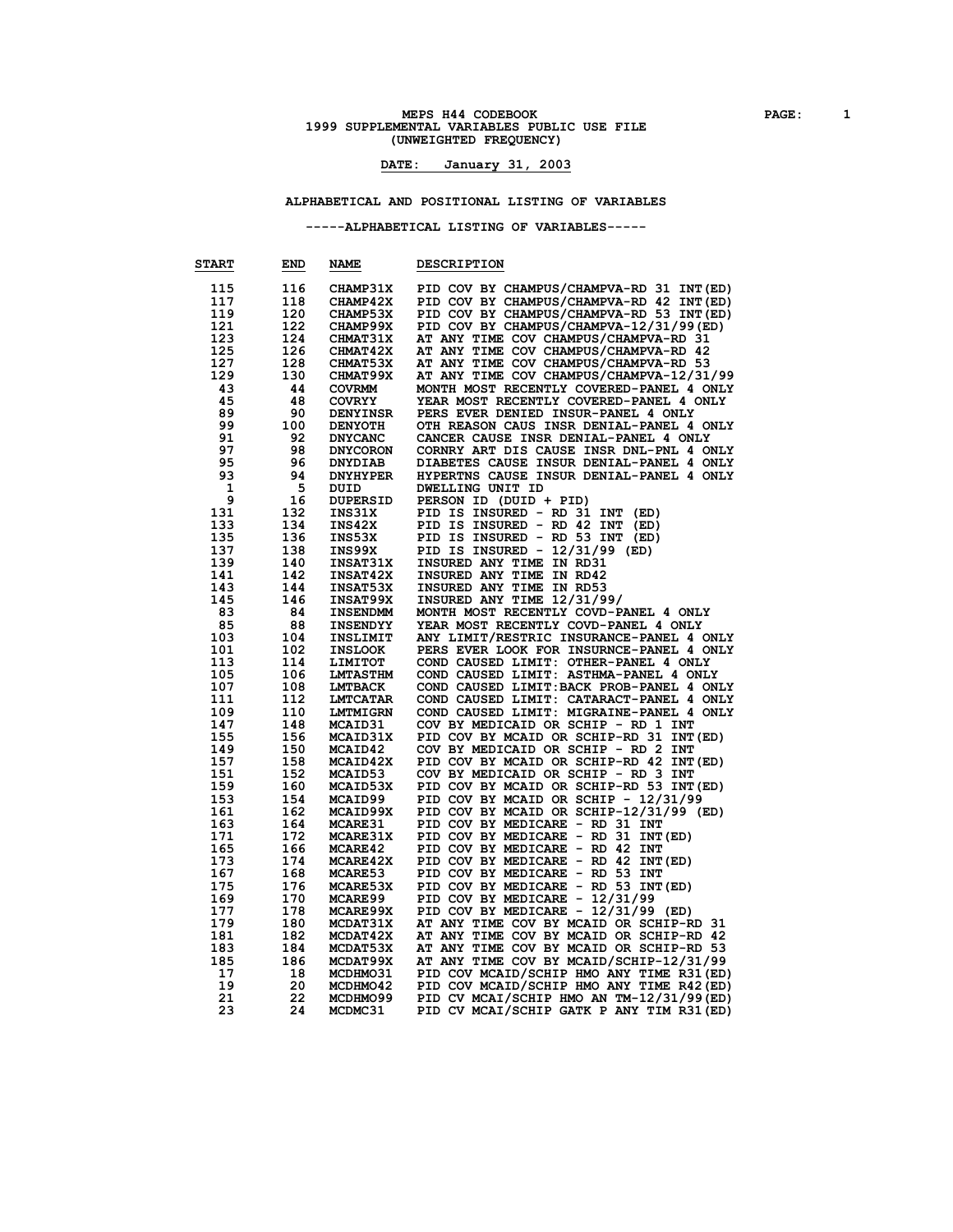# **MEPS H44 CODEBOOK PAGE:** 2<br> **2** PAGE: 22 ARIABLES PUBLIC USE FILE **(UNWEIGHTED FREQUENCY)**

#### **DATE: January 31, 2003**

#### **ALPHABETICAL AND POSITIONAL LISTING OF VARIABLES**

**-----ALPHABETICAL LISTING OF VARIABLES-----**

| <b>START</b> | END | <b>NAME</b>     | <b>DESCRIPTION</b>                              |
|--------------|-----|-----------------|-------------------------------------------------|
| 25           | 26  | MCDMC42         | PID CV MCAI/SCHIP GATK P ANY TIM R42 (ED)       |
| 27           | 28  | MCDMC99         | PID CV MCAI/SCH GAT P-AN TM 12/31/99 (ED)       |
| 81           | 82  |                 | COV BY MOR COMPR PL PREV 2 YR-PNL 4 ONLY        |
|              |     | <b>MORECOVR</b> |                                                 |
| 75           | 76  | <b>NOINSBEF</b> | EVR WOUT HLTH INSR PREV YR-PANEL 4 ONLY         |
| 77           | 78  | <b>NOINSTM</b>  | # WKS/MON WOUT HLTH INS PRV YR-PNL 4 ONL        |
| 79           | 80  | NOINUNIT        | UNIT OF TIME WOUT HLTH INS-PANEL 4 ONLY         |
| 187          | 188 | OTPAAT31        | ANY TIM COV BY/PAYS OTH GV MCD HMO-RD 31        |
| 189          | 190 | OTPAAT42        | ANY TIM COV BY/PAYS OTH GV MCD HMO-RD 42        |
| 191          | 192 | OTPAAT53        | ANY TIM COV BY/PAYS OTH GV MCD HMO-RD 53        |
| 193          | 194 | OTPAAT99        | ANY TIM CV BY/PY OTH GV MCD HMO-12/31/99        |
| 195          | 196 | OTPBAT31        | ANY TIM CV BY OTH GV NOT MCAID HMO-R31          |
| 197          | 198 | OTPBAT42        | ANY TIM CV BY OTH GV NOT MCAID HMO-R42          |
| 199          | 200 | OTPBAT53        |                                                 |
|              |     |                 | ANY TIM CV BY OTH GV NOT MCAID HMO-R53          |
| 201          | 202 | OTPBAT99        | AN TM CV BY OT GV NOT MCAID HMO-12/31/99        |
| 203          | 204 | OTPUBA31        | COV BY/PAYS OTH GOV MCAID - RD 31 INT           |
| 205          | 206 | OTPUBA42        | COV BY/PAYS OTH GOV MCAID - RD 42 INT           |
| 207          | 208 | OTPUBA53        | COV BY/PAYS OTH GOV MCAID - RD 53 INT           |
| 209          | 210 | OTPUBA99        | COV BY/PAYS OTH GOV MCAID - 12/31/99            |
| 211          | 212 | OTPUBB31        | COV BY OTH GOV NOT MCAID HMO - RD 31 INT        |
| 213          | 214 | OTPUBB42        | COV BY OTH GOV NOT MCAID HMO - RD 42 INT        |
| 215          | 216 | OTPUBB53        | COV BY OTH GOV NOT MCAID HMO - RD 53 INT        |
| 217          | 218 | OTPUBB99        | COV BY OTH GOV NOT MCAID HMO - 12/31/99         |
| 6            | 8   | PID             | PERSON NUMBER                                   |
|              |     |                 |                                                 |
| 41           | 42  | <b>PREVCOVR</b> | PER COV BY INS IN PREV 2 YRS-PANL 4 ONLY        |
| 219          | 220 | PRIDK31         | PID COV BY PRIV INS<br>(DK PLAN)-RD 31 INT      |
| 221          | 222 | PRIDK42         | PID COV BY PRIV INS<br>(DK PLAN)-RD 42 INT      |
| 223          | 224 | PRIDK53         | PID COV BY PRIV INS (DK PLAN)-RD 53 INT         |
| 225          | 226 | PRIDK99         | PID COV BY PRIV INS (DK PLAN) - 12/31/99        |
| 227          | 228 | PRIEU31         | PID COV BY EMPL/UNION GRP INS-RD 31 INT         |
| 229          | 230 | PRIEU42         | PID COV BY EMPL/UNION GRP INS-RD 42 INT         |
| 231          | 232 | PRIEU53         | PID COV BY EMPL/UNION GRP INS-RD 53 INT         |
| 233          | 234 | PRIEU99         | PID COV BY EMPL/UNION GRP INS - 12/31/99        |
| 235          | 236 | PRING31         | PID COV BY NON-GROUP INS - RD 31 INT            |
| 237          | 238 | PRING42         | PID COV BY NON-GROUP INS - RD 42 INT            |
| 239          | 240 |                 |                                                 |
|              |     | PRING53         | PID COV BY NON-GROUP INS - RD 53 INT            |
| 241          | 242 | PRING99         | PID COV BY NON-GROUP INS - 12/31/99             |
| 243          | 244 | PRIOG31         | PID COV BY OTHER GROUP INS -RD 31 INT           |
| 245          | 246 | PRIOG42         | PID COV BY OTHER GROUP INS -RD 42<br><b>INT</b> |
| 247          | 248 | PRIOG53         | PID COV BY OTHER GROUP INS -RD 53 INT           |
| 249          | 250 | PRIOG99         | PID COV BY OTHER GROUP INS - 12/31/99           |
| 251          | 252 | PRIS31          | PID COV BY SELF-EMP-1 INS - RD 31 INT           |
| 253          | 254 | PRIS42          | PID COV BY SELF-EMP-1 INS - RD 42 INT           |
| 255          | 256 | PRIS53          | PID COV BY SELF-EMP-1 INS - RD 53 INT           |
| 257          | 258 | PRIS99          | PID COV BY SELF-EMP-1 INS - 12/31/99            |
| 259          | 260 | PRIV31          | PID COV BY PRIV HLTH INS-RD 31 INT              |
| 261          | 262 | PRIV42          | PID COV BY PRIV HLTH INS-RD 42 INT              |
|              |     |                 |                                                 |
| 263          | 264 | PRIV53          | PID COV BY PRIV HLTH INS-RD 53 INT              |
| 265          | 266 | PRIV99          | PID COV BY PRIV HLTH INS-12/31/99               |
| 267          | 268 | PRIVAT31        | ANY TIME COV BY PRIVATE - RD 31                 |
| 269          | 270 | PRIVAT42        | ANY TIME COV BY PRIVATE - RD 42                 |
| 271          | 272 | PRIVAT53        | ANY TIME COV BY PRIVATE - RD 53                 |
| 273          | 274 | PRIVAT99        | ANY TIME COV BY PRIVATE - 12/31/99              |
| 275          | 276 | PROUT31         | PID COV BY SOMEONE OUT OF RU-RD 31 INT          |
| 277          | 278 | <b>PROUT42</b>  | PID COV BY SOMEONE OUT OF RU-RD 42 INT          |
| 279          | 280 | PROUT53         | PID COV BY SOMEONE OUT OF RU-RD 53 INT          |
| 281          | 282 | <b>PROUT99</b>  | PID COV BY SOMEONE OUT OF RU-12/31/99           |
|              |     |                 |                                                 |
| 29           | 30  | <b>PRVHMO31</b> | PID COV BY PRIV HMO ANY TIME-RD 31 (ED)         |
| 31           | 32  | PRVHMO42        | PID COV BY PRIV HMO ANY TIME-RD 42 (ED)         |
| 33           | 34  | PRVHMO99        | PID COV BY PRIV HMO ANY TIM-12/31/99 (ED)       |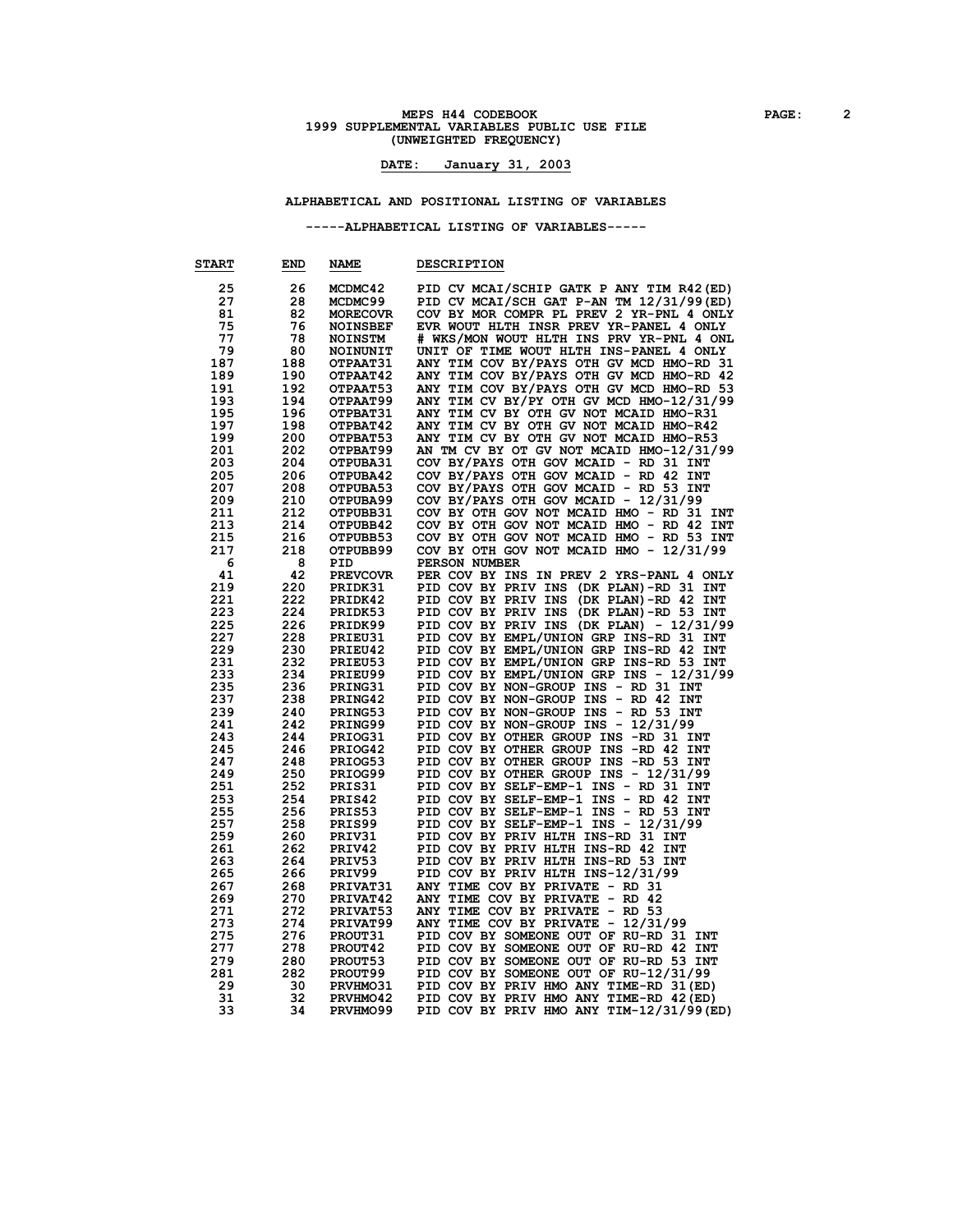# **MEPS H44 CODEBOOK PAGE:** 3<br>1999 SUPPLEMENTAL VARIABLES PUBLIC USE FILE **(UNWEIGHTED FREQUENCY)**

### **DATE: January 31, 2003**

**ALPHABETICAL AND POSITIONAL LISTING OF VARIABLES**

**-----ALPHABETICAL LISTING OF VARIABLES-----**

| <b>START</b> | <b>END</b> | <b>NAME</b>     | <b>DESCRIPTION</b>                        |
|--------------|------------|-----------------|-------------------------------------------|
| 35           | 36         | PRVMC31         | PID COV PRIV GATKEEP PL-ANY TIM RD31 (ED) |
| 37           | 38         | PRVMC42         | PID COV PRIV GATKEEP PL-ANY TIM RD42 (ED) |
| 39           | 40         | PRVMC99         | PID COV PV GTKEP PL ANY TIM-12/31/99 (ED) |
| 283          | 284        | PUB31X          | PID COV BY PUBLIC INS-RD 31 INT(ED)       |
| 285          | 286        | PUB42X          | PID COV BY PUBLIC INS-RD 42 INT(ED)       |
| 287          | 288        | PUB53X          | PID COV BY PUBLIC INS-RD 53 INT(ED)       |
| 289          | 290        | PUB99X          | PID COV BY PUBLIC INS - 12/31/99 (ED)     |
| 291          | 292        | PUBAT31X        | AT ANY TIME COV BY PUBLIC - RD 31         |
| 293          | 294        | PUBAT42X        | AT ANY TIME COV BY PUBLIC - RD 42         |
| 295          | 296        | PUBAT53X        | AT ANY TIME COV BY PUBLIC -<br>RD 53      |
| 297          | 298        | PUBAT99X        | AT ANY TIME COV BY PUBLIC - 12/31/99      |
| 299          | 300        | <b>STAPR31</b>  | PID COV BY STATE-SPECIFIC PROG-RD 31 INT  |
| 301          | 302        | STAPR42         | PID COV BY STATE-SPECIFIC PROG-RD 42 INT  |
| 303          | 304        | STAPR53         | PID COV BY STATE-SPECIFIC PROG-RD 53 INT  |
| 305          | 306        | <b>STAPR99</b>  | PID COV BY STATE-SPECIFIC PROG-12/31/99   |
| 307          | 308        | <b>STPRAT31</b> | AT ANY TIME COVERAGE BY STATE INS-RD 31   |
| 309          | 310        | STPRAT42        | AT ANY TIME COVERAGE BY STATE INS-RD 42   |
| 311          | 312        | STPRAT53        | AT ANY TIME COVERAGE BY STATE INS-RD 53   |
| 313          | 314        | STPRAT99        | AT ANY TIME COV BY STATE INS - 12/31/99   |
| 63           | 64         | <b>WASAFDC</b>  | WAS PREV INS BY PUBLIC AFDC-PANEL 4 ONLY  |
| 55           | 56         | <b>WASCHAMP</b> | WAS PREV INS CHAMPUS/CHAMPVA-PANL 4 ONLY  |
| 49           | 50         | <b>WASESTB</b>  | WAS PREV INS BY EMPL OR UNION-PNL 4 ONLY  |
| 53           | 54         | <b>WASMCAID</b> | WAS PREV INS BY MCAID-PANEL 4 ONLY        |
| 51           | 52         | <b>WASMCARE</b> | WAS PREV INS BY MEDICARE-PANEL 4 ONLY     |
| 61           | 62         | <b>WASOTGOV</b> | WAS PREV INS BY OTH GOV PRG-PANEL 4 ONLY  |
| 73           | 74         | <b>WASOTHER</b> | WAS PREV INS BY OTH SOURCE-PANEL 4 ONLY   |
| 59           | 60         | <b>WASPRIV</b>  | WAS PREV INS GRP/ASSOC/INS CO-PNL 4 ONLY  |
| 65           | 66         | <b>WASSSI</b>   | WAS PREV INS BY SSI PROGRAM-PANEL 4 ONLY  |
| 67           | 68         | <b>WASSTAT1</b> | WAS PREV INS BY STAT PROG 1-PANEL 4 ONLY  |
| 69           | 70         | <b>WASSTAT2</b> | WAS PREV INS BY STAT PROG 2-PANEL 4 ONLY  |
| 71           | 72         | <b>WASSTAT3</b> | WAS PREV INS BY STAT PROG 3-PANEL 4 ONLY  |
| 57           | 58         | <b>WASVA</b>    | WAS PREV INS VA/MILITAR CARE-PANL 4 ONLY  |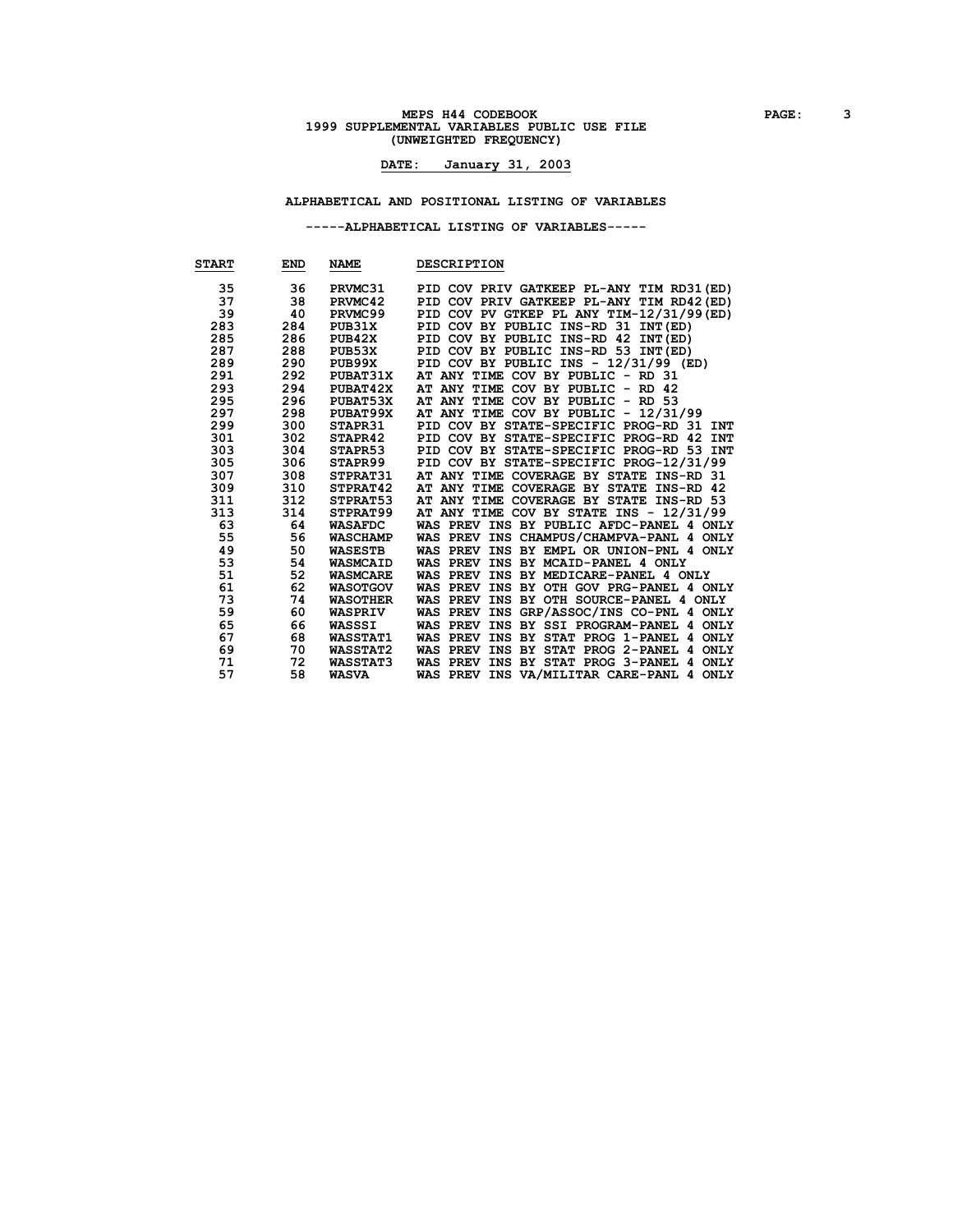# **MEPS H44 CODEBOOK PAGE: 4**<br>1999 SUPPLEMENTAL VARIABLES PUBLIC USE FILE **(UNWEIGHTED FREQUENCY)**

### **DATE: January 31, 2003**

**ALPHABETICAL AND POSITIONAL LISTING OF VARIABLES**

**-----POSITIONAL LISTING OF VARIABLES-----**

| <b>START</b> | END | <b>NAME</b>     | <b>DESCRIPTION</b>                        |
|--------------|-----|-----------------|-------------------------------------------|
| 1            | 5   | <b>DUID</b>     | <b>DWELLING UNIT ID</b>                   |
| 6            | 8   | PID             | PERSON NUMBER                             |
| 9            | 16  | <b>DUPERSID</b> | PERSON ID (DUID + PID)                    |
| 17           | 18  | MCDHMO31        | PID COV MCAID/SCHIP HMO ANY TIME R31 (ED) |
| 19           | 20  | MCDHMO42        | PID COV MCAID/SCHIP HMO ANY TIME R42 (ED) |
| 21           | 22  | MCDHMO99        | PID CV MCAI/SCHIP HMO AN TM-12/31/99 (ED) |
| 23           | 24  | MCDMC31         | PID CV MCAI/SCHIP GATK P ANY TIM R31 (ED) |
| 25           | 26  | MCDMC42         | PID CV MCAI/SCHIP GATK P ANY TIM R42 (ED) |
| 27           | 28  | MCDMC99         | PID CV MCAI/SCH GAT P-AN TM 12/31/99 (ED) |
| 29           | 30  | PRVHMO31        | PID COV BY PRIV HMO ANY TIME-RD 31 (ED)   |
| 31           | 32  | PRVHMO42        | PID COV BY PRIV HMO ANY TIME-RD 42 (ED)   |
| 33           | 34  | PRVHMO99        | PID COV BY PRIV HMO ANY TIM-12/31/99 (ED) |
| 35           | 36  | PRVMC31         | PID COV PRIV GATKEEP PL-ANY TIM RD31 (ED) |
| 37           | 38  | PRVMC42         | PID COV PRIV GATKEEP PL-ANY TIM RD42 (ED) |
| 39           | 40  | PRVMC99         | PID COV PV GTKEP PL ANY TIM-12/31/99 (ED) |
| 41           | 42  | <b>PREVCOVR</b> | PER COV BY INS IN PREV 2 YRS-PANL 4 ONLY  |
| 43           | 44  | <b>COVRMM</b>   | MONTH MOST RECENTLY COVERED-PANEL 4 ONLY  |
| 45           | 48  | <b>COVRYY</b>   | YEAR MOST RECENTLY COVERED-PANEL 4 ONLY   |
| 49           | 50  | <b>WASESTB</b>  | WAS PREV INS BY EMPL OR UNION-PNL 4 ONLY  |
| 51           | 52  | <b>WASMCARE</b> | WAS PREV INS BY MEDICARE-PANEL 4 ONLY     |
| 53           | 54  | <b>WASMCAID</b> | WAS PREV INS BY MCAID-PANEL 4 ONLY        |
| 55           | 56  | <b>WASCHAMP</b> | WAS PREV INS CHAMPUS/CHAMPVA-PANL 4 ONLY  |
| 57           | 58  | <b>WASVA</b>    | WAS PREV INS VA/MILITAR CARE-PANL 4 ONLY  |
| 59           | 60  | <b>WASPRIV</b>  | WAS PREV INS GRP/ASSOC/INS CO-PNL 4 ONLY  |
| 61           | 62  | <b>WASOTGOV</b> | WAS PREV INS BY OTH GOV PRG-PANEL 4 ONLY  |
| 63           | 64  | <b>WASAFDC</b>  | WAS PREV INS BY PUBLIC AFDC-PANEL 4 ONLY  |
| 65           | 66  | WASSSI          | WAS PREV INS BY SSI PROGRAM-PANEL 4 ONLY  |
| 67           | 68  | <b>WASSTAT1</b> | WAS PREV INS BY STAT PROG 1-PANEL 4 ONLY  |
| 69           | 70  | <b>WASSTAT2</b> | WAS PREV INS BY STAT PROG 2-PANEL 4 ONLY  |
| 71           | 72  | <b>WASSTAT3</b> | WAS PREV INS BY STAT PROG 3-PANEL 4 ONLY  |
| 73           | 74  | <b>WASOTHER</b> | WAS PREV INS BY OTH SOURCE-PANEL 4 ONLY   |
| 75           | 76  | <b>NOINSBEF</b> | EVR WOUT HLTH INSR PREV YR-PANEL 4 ONLY   |
| 77           | 78  | <b>NOINSTM</b>  | # WKS/MON WOUT HLTH INS PRV YR-PNL 4 ONL  |
| 79           | 80  | NOINUNIT        | UNIT OF TIME WOUT HLTH INS-PANEL 4 ONLY   |
| 81           | 82  | <b>MORECOVR</b> | COV BY MOR COMPR PL PREV 2 YR-PNL 4 ONLY  |
| 83           | 84  | <b>INSENDMM</b> | MONTH MOST RECENTLY COVD-PANEL 4 ONLY     |
| 85           | 88  | <b>INSENDYY</b> | YEAR MOST RECENTLY COVD-PANEL 4 ONLY      |
| 89           | 90  | <b>DENYINSR</b> | PERS EVER DENIED INSUR-PANEL 4 ONLY       |
| 91           | 92  | <b>DNYCANC</b>  | CANCER CAUSE INSR DENIAL-PANEL 4 ONLY     |
| 93           | 94  | <b>DNYHYPER</b> | HYPERTNS CAUSE INSUR DENIAL-PANEL 4 ONLY  |
| 95           | 96  | <b>DNYDIAB</b>  | DIABETES CAUSE INSUR DENIAL-PANEL 4 ONLY  |
| 97           | 98  | <b>DNYCORON</b> | CORNRY ART DIS CAUSE INSR DNL-PNL 4 ONLY  |
| 99           | 100 | <b>DENYOTH</b>  | OTH REASON CAUS INSR DENIAL-PANEL 4 ONLY  |
| 101          | 102 | <b>INSLOOK</b>  | PERS EVER LOOK FOR INSURNCE-PANEL 4 ONLY  |
| 103          | 104 | <b>INSLIMIT</b> | ANY LIMIT/RESTRIC INSURANCE-PANEL 4 ONLY  |
| 105          | 106 | <b>LMTASTHM</b> | COND CAUSED LIMIT: ASTHMA-PANEL 4 ONLY    |
| 107          | 108 | <b>LMTBACK</b>  | COND CAUSED LIMIT: BACK PROB-PANEL 4 ONLY |
| 109          | 110 | <b>LMTMIGRN</b> | COND CAUSED LIMIT: MIGRAINE-PANEL 4 ONLY  |
| 111          | 112 | <b>LMTCATAR</b> | COND CAUSED LIMIT: CATARACT-PANEL 4 ONLY  |
| 113          | 114 | LIMITOT         | COND CAUSED LIMIT: OTHER-PANEL 4 ONLY     |
| 115          | 116 | CHAMP31X        | PID COV BY CHAMPUS/CHAMPVA-RD 31 INT (ED) |
| 117          | 118 | CHAMP42X        | PID COV BY CHAMPUS/CHAMPVA-RD 42 INT(ED)  |
| 119          | 120 | CHAMP53X        | PID COV BY CHAMPUS/CHAMPVA-RD 53 INT (ED) |
| 121          | 122 | CHAMP99X        | PID COV BY CHAMPUS/CHAMPVA-12/31/99 (ED)  |
| 123          | 124 | CHMAT31X        | AT ANY TIME COV CHAMPUS/CHAMPVA-RD 31     |
| 125          | 126 | CHMAT42X        | AT ANY TIME COV CHAMPUS/CHAMPVA-RD 42     |
| 127          | 128 | CHMAT53X        | AT ANY TIME COV CHAMPUS/CHAMPVA-RD 53     |
| 129          | 130 | CHMAT99X        | AT ANY TIME COV CHAMPUS/CHAMPVA-12/31/99  |
| 131          | 132 | INS31X          | PID IS INSURED - RD 31 INT (ED)           |
|              |     |                 |                                           |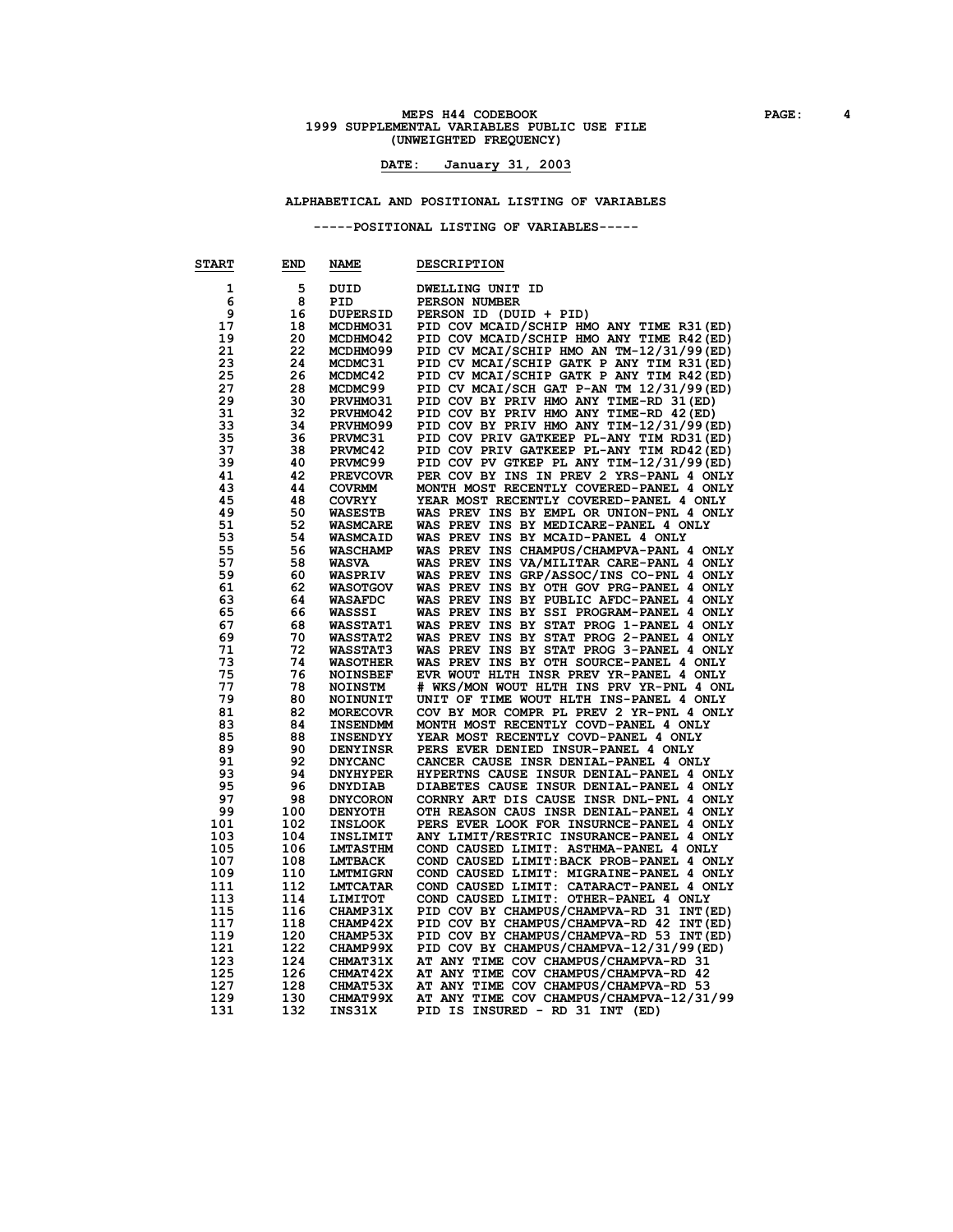# **MEPS H44 CODEBOOK PAGE:** 5<br>1999 SUPPLEMENTAL VARIABLES PUBLIC USE FILE **(UNWEIGHTED FREQUENCY)**

#### **DATE: January 31, 2003**

**ALPHABETICAL AND POSITIONAL LISTING OF VARIABLES**

**-----POSITIONAL LISTING OF VARIABLES-----**

| <b>START</b> | END        | <b>NAME</b>     | <b>DESCRIPTION</b>                       |
|--------------|------------|-----------------|------------------------------------------|
| 133          | 134        | INS42X          | PID IS INSURED - RD 42 INT<br>(ED)       |
| 135          | 136        | INS53X          | PID IS INSURED - RD 53 INT (ED)          |
| 137          | 138        | INS99X          | PID IS INSURED - 12/31/99 (ED)           |
| 139          | 140        | INSAT31X        | INSURED ANY TIME IN RD31                 |
| 141          | 142        | <b>INSAT42X</b> | INSURED ANY TIME IN RD42                 |
| 143          | 144        | <b>INSAT53X</b> | INSURED ANY TIME IN RD53                 |
| 145          | 146        | <b>INSAT99X</b> | INSURED ANY TIME 12/31/99/               |
| 147          | 148        | <b>MCAID31</b>  | COV BY MEDICAID OR SCHIP - RD 1 INT      |
| 149          |            | MCAID42         |                                          |
| 151          | 150<br>152 | MCAID53         | COV BY MEDICAID OR SCHIP - RD 2 INT      |
|              |            |                 | COV BY MEDICAID OR SCHIP - RD 3 INT      |
| 153          | 154        | MCAID99         | PID COV BY MCAID OR SCHIP - 12/31/99     |
| 155          | 156        | MCAID31X        | PID COV BY MCAID OR SCHIP-RD 31 INT (ED) |
| 157          | 158        | MCAID42X        | PID COV BY MCAID OR SCHIP-RD 42 INT (ED) |
| 159          | 160        | MCAID53X        | PID COV BY MCAID OR SCHIP-RD 53 INT (ED) |
| 161          | 162        | MCAID99X        | PID COV BY MCAID OR SCHIP-12/31/99 (ED)  |
| 163          | 164        | <b>MCARE31</b>  | PID COV BY MEDICARE - RD 31 INT          |
| 165          | 166        | MCARE42         | PID COV BY MEDICARE - RD 42 INT          |
| 167          | 168        | MCARE53         | PID COV BY MEDICARE - RD 53 INT          |
| 169          | 170        | <b>MCARE99</b>  | PID COV BY MEDICARE - 12/31/99           |
| 171          | 172        | MCARE31X        | PID COV BY MEDICARE - RD 31 INT (ED)     |
| 173          | 174        | <b>MCARE42X</b> | PID COV BY MEDICARE - RD 42 INT (ED)     |
| 175          | 176        | MCARE53X        | PID COV BY MEDICARE - RD 53 INT (ED)     |
| 177          | 178        | MCARE99X        | PID COV BY MEDICARE - 12/31/99 (ED)      |
| 179          | 180        | MCDAT31X        | AT ANY TIME COV BY MCAID OR SCHIP-RD 31  |
| 181          | 182        | MCDAT42X        | AT ANY TIME COV BY MCAID OR SCHIP-RD 42  |
| 183          | 184        | MCDAT53X        | AT ANY TIME COV BY MCAID OR SCHIP-RD 53  |
| 185          | 186        | MCDAT99X        | AT ANY TIME COV BY MCAID/SCHIP-12/31/99  |
| 187          | 188        | OTPAAT31        | ANY TIM COV BY/PAYS OTH GV MCD HMO-RD 31 |
| 189          | 190        | OTPAAT42        | ANY TIM COV BY/PAYS OTH GV MCD HMO-RD 42 |
| 191          | 192        | OTPAAT53        | ANY TIM COV BY/PAYS OTH GV MCD HMO-RD 53 |
| 193          | 194        | OTPAAT99        | ANY TIM CV BY/PY OTH GV MCD HMO-12/31/99 |
| 195          | 196        | OTPBAT31        | ANY TIM CV BY OTH GV NOT MCAID HMO-R31   |
| 197          | 198        | OTPBAT42        | ANY TIM CV BY OTH GV NOT MCAID HMO-R42   |
| 199          | 200        | OTPBAT53        | ANY TIM CV BY OTH GV NOT MCAID HMO-R53   |
| 201          | 202        | OTPBAT99        | AN TM CV BY OT GV NOT MCAID HMO-12/31/99 |
| 203          | 204        | OTPUBA31        | COV BY/PAYS OTH GOV MCAID - RD 31 INT    |
| 205          | 206        | OTPUBA42        | COV BY/PAYS OTH GOV MCAID - RD 42 INT    |
| 207          | 208        | OTPUBA53        | COV BY/PAYS OTH GOV MCAID - RD 53 INT    |
| 209          | 210        | OTPUBA99        | COV BY/PAYS OTH GOV MCAID - 12/31/99     |
| 211          | 212        | OTPUBB31        | COV BY OTH GOV NOT MCAID HMO - RD 31 INT |
| 213          | 214        | OTPUBB42        | COV BY OTH GOV NOT MCAID HMO - RD 42 INT |
| 215          | 216        | OTPUBB53        | COV BY OTH GOV NOT MCAID HMO - RD 53 INT |
| 217          | 218        | OTPUBB99        | COV BY OTH GOV NOT MCAID HMO - 12/31/99  |
| 219          | 220        | PRIDK31         | PID COV BY PRIV INS (DK PLAN)-RD 31 INT  |
| 221          | 222        | PRIDK42         | PID COV BY PRIV INS (DK PLAN)-RD 42 INT  |
| 223          | 224        | PRIDK53         | PID COV BY PRIV INS (DK PLAN)-RD 53 INT  |
| 225          | 226        | PRIDK99         | PID COV BY PRIV INS (DK PLAN) - 12/31/99 |
| 227          | 228        | PRIEU31         | PID COV BY EMPL/UNION GRP INS-RD 31 INT  |
| 229          | 230        | PRIEU42         | PID COV BY EMPL/UNION GRP INS-RD 42 INT  |
| 231          | 232        | PRIEU53         | PID COV BY EMPL/UNION GRP INS-RD 53 INT  |
| 233          | 234        | PRIEU99         | PID COV BY EMPL/UNION GRP INS - 12/31/99 |
| 235          | 236        | PRING31         | PID COV BY NON-GROUP INS - RD 31 INT     |
| 237          | 238        | PRING42         | PID COV BY NON-GROUP INS - RD 42 INT     |
| 239          | 240        | PRING53         | PID COV BY NON-GROUP INS - RD 53 INT     |
| 241          | 242        | PRING99         | PID COV BY NON-GROUP INS - 12/31/99      |
| 243          | 244        | PRIOG31         | PID COV BY OTHER GROUP INS -RD 31 INT    |
| 245          | 246        | PRIOG42         | PID COV BY OTHER GROUP INS -RD 42 INT    |
| 247          | 248        | PRIOG53         | PID COV BY OTHER GROUP INS -RD 53 INT    |
| 249          | 250        | PRIOG99         | PID COV BY OTHER GROUP INS - 12/31/99    |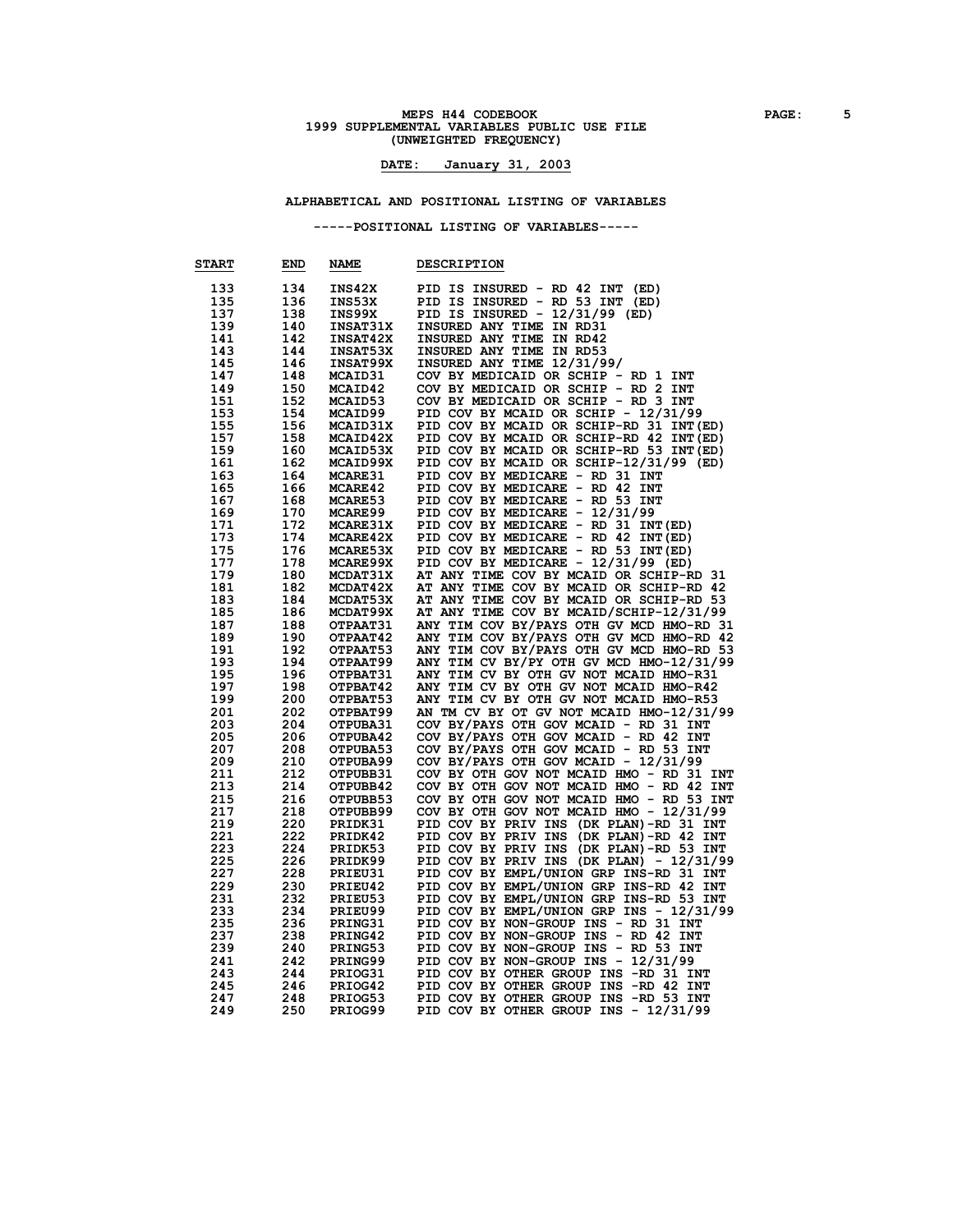# **MEPS H44 CODEBOOK PAGE: 6**<br>1999 SUPPLEMENTAL VARIABLES PUBLIC USE FILE **(UNWEIGHTED FREQUENCY)**

### **DATE: January 31, 2003**

**ALPHABETICAL AND POSITIONAL LISTING OF VARIABLES**

**-----POSITIONAL LISTING OF VARIABLES-----**

| <b>START</b> | END | <b>NAME</b>     | <b>DESCRIPTION</b>                       |
|--------------|-----|-----------------|------------------------------------------|
| 251          | 252 | PRIS31          | PID COV BY SELF-EMP-1 INS - RD 31 INT    |
| 253          | 254 | PRIS42          | PID COV BY SELF-EMP-1 INS - RD 42 INT    |
| 255          | 256 | PRIS53          | PID COV BY SELF-EMP-1 INS - RD 53 INT    |
| 257          | 258 | PRIS99          | PID COV BY SELF-EMP-1 INS - 12/31/99     |
| 259          | 260 | PRIV31          | PID COV BY PRIV HLTH INS-RD 31 INT       |
| 261          | 262 | PRIV42          | PID COV BY PRIV HLTH INS-RD 42 INT       |
| 263          | 264 | PRIV53          | PID COV BY PRIV HLTH INS-RD 53 INT       |
| 265          | 266 | PRIV99          | PID COV BY PRIV HLTH INS-12/31/99        |
| 267          | 268 | <b>PRIVAT31</b> | ANY TIME COV BY PRIVATE - RD 31          |
| 269          | 270 | <b>PRIVAT42</b> | ANY TIME COV BY PRIVATE - RD 42          |
| 271          | 272 | <b>PRIVAT53</b> | ANY TIME COV BY PRIVATE - RD 53          |
| 273          |     | 274 PRIVAT99    | ANY TIME COV BY PRIVATE - 12/31/99       |
| 275          | 276 | <b>PROUT31</b>  | PID COV BY SOMEONE OUT OF RU-RD 31 INT   |
| 277          | 278 | PROUT42         | PID COV BY SOMEONE OUT OF RU-RD 42 INT   |
| 279          | 280 | <b>PROUT53</b>  | PID COV BY SOMEONE OUT OF RU-RD 53 INT   |
| 281          | 282 | <b>PROUT99</b>  | PID COV BY SOMEONE OUT OF RU-12/31/99    |
| 283          | 284 | <b>PUB31X</b>   | PID COV BY PUBLIC INS-RD 31 INT (ED)     |
| 285          | 286 | PUB42X          | PID COV BY PUBLIC INS-RD 42 INT(ED)      |
| 287          | 288 | PUB53X          | PID COV BY PUBLIC INS-RD 53 INT (ED)     |
| 289          | 290 | PUB99X          | PID COV BY PUBLIC INS - 12/31/99 (ED)    |
| 291          | 292 | <b>PUBAT31X</b> | AT ANY TIME COV BY PUBLIC - RD 31        |
| 293          | 294 | <b>PUBAT42X</b> | AT ANY TIME COV BY PUBLIC - RD 42        |
| 295          | 296 | <b>PUBAT53X</b> | AT ANY TIME COV BY PUBLIC - RD 53        |
| 297          | 298 | <b>PUBAT99X</b> | AT ANY TIME COV BY PUBLIC - 12/31/99     |
| 299          | 300 | STAPR31         | PID COV BY STATE-SPECIFIC PROG-RD 31 INT |
| 301          | 302 | STAPR42         | PID COV BY STATE-SPECIFIC PROG-RD 42 INT |
| 303          | 304 | STAPR53         | PID COV BY STATE-SPECIFIC PROG-RD 53 INT |
| 305          | 306 | <b>STAPR99</b>  | PID COV BY STATE-SPECIFIC PROG-12/31/99  |
| 307          | 308 | <b>STPRAT31</b> | AT ANY TIME COVERAGE BY STATE INS-RD 31  |
| 309          | 310 | STPRAT42        | AT ANY TIME COVERAGE BY STATE INS-RD 42  |
| 311          | 312 | <b>STPRAT53</b> | AT ANY TIME COVERAGE BY STATE INS-RD 53  |
| 313          | 314 | <b>STPRAT99</b> | AT ANY TIME COV BY STATE INS - 12/31/99  |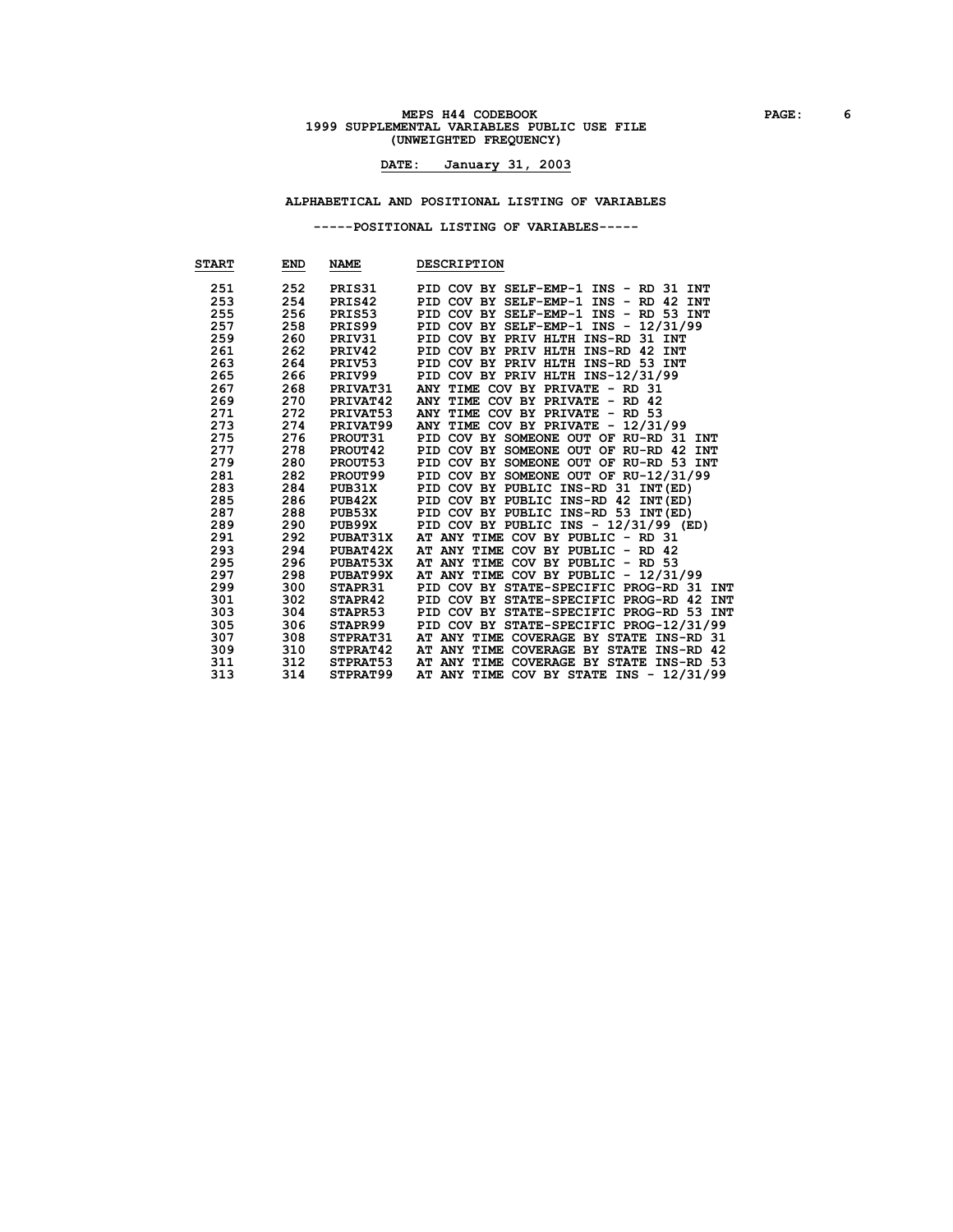# **MEPS H44 CODEBOOK PAGE: 7**<br>1999 SUPPLEMENTAL VARIABLES PUBLIC USE FILE **(UNWEIGHTED FREQUENCY)**

| NAME            | <b>DESCRIPTION</b>                                                                                                                  | <b>FORMAT</b> | TYPE        | <b>START</b> | END                                              |
|-----------------|-------------------------------------------------------------------------------------------------------------------------------------|---------------|-------------|--------------|--------------------------------------------------|
| DUID            | DWELLING UNIT ID                                                                                                                    | 5.0           | <b>NUM</b>  | 1            | 5                                                |
|                 | <b>VALUE</b>                                                                                                                        |               |             |              | <b>UNWEIGHTED</b>                                |
|                 | <b>VALID ID</b><br><b>TOTAL</b>                                                                                                     |               |             |              | 24,618<br>24,618                                 |
| PID             | PERSON NUMBER                                                                                                                       | 3.0           | <b>NUM</b>  | 6            | 8                                                |
|                 | <b>VALUE</b>                                                                                                                        |               |             |              | <b>UNWEIGHTED</b>                                |
|                 | VALID ID<br><b>TOTAL</b>                                                                                                            |               |             |              | 24,618<br>24,618                                 |
| <b>DUPERSID</b> | PERSON ID (DUID + PID)                                                                                                              | 8.0           | <b>CHAR</b> | 9            | 16                                               |
|                 | <b>VALUE</b>                                                                                                                        |               |             |              | <b>UNWEIGHTED</b>                                |
|                 | <b>VALID ID</b><br><b>TOTAL</b>                                                                                                     |               |             |              | 24,618<br>24,618                                 |
| MCDHM031        | PID COV MCAID/SCHIP HMO ANY TIME R31 (ED)                                                                                           | 2.0           | NUM         | 17           | 18                                               |
|                 | <b>VALUE</b>                                                                                                                        |               |             |              | <b>UNWEIGHTED</b>                                |
|                 | -9 COV BY MEDICAID - HMO NOT ASCERTAINED<br>-1 INAPPLICABLE<br>1 HMO COVERED<br>2 MEDICAID NOT HMO<br>3 NOT COVERED<br>TOTAL        |               |             |              | 124<br>655<br>1,521<br>1,449<br>20,869<br>24,618 |
| MCDHMO42        | PID COV MCAID/SCHIP HMO ANY TIME R42 (ED)                                                                                           | 2.0           | <b>NUM</b>  | 19           | 20                                               |
|                 | <b>VALUE</b>                                                                                                                        |               |             |              | <b>UNWEIGHTED</b>                                |
|                 | -9 COV BY MEDICAID - HMO NOT ASCERTAINED<br>-1 INAPPLICABLE<br>1 HMO COVERED<br>2 MEDICAID NOT HMO<br>3 NOT COVERED<br><b>TOTAL</b> |               |             |              | 133<br>345<br>1,561<br>1,482<br>21,097<br>24,618 |
| MCDHMO99        | PID CV MCAI/SCHIP HMO AN TM-12/31/99(ED)                                                                                            | 2.0           | <b>NUM</b>  | 21           | 22                                               |
|                 | <b>VALUE</b>                                                                                                                        |               |             |              | <b>UNWEIGHTED</b>                                |
|                 | -9 COV BY MEDICAID - HMO NOT ASCERTAINED<br>-1 INAPPLICABLE<br>1 HMO COVERED<br>2 MEDICAID NOT HMO<br>3 NOT COVERED<br><b>TOTAL</b> |               |             |              | 132<br>215<br>1,520<br>1,548<br>21,203<br>24,618 |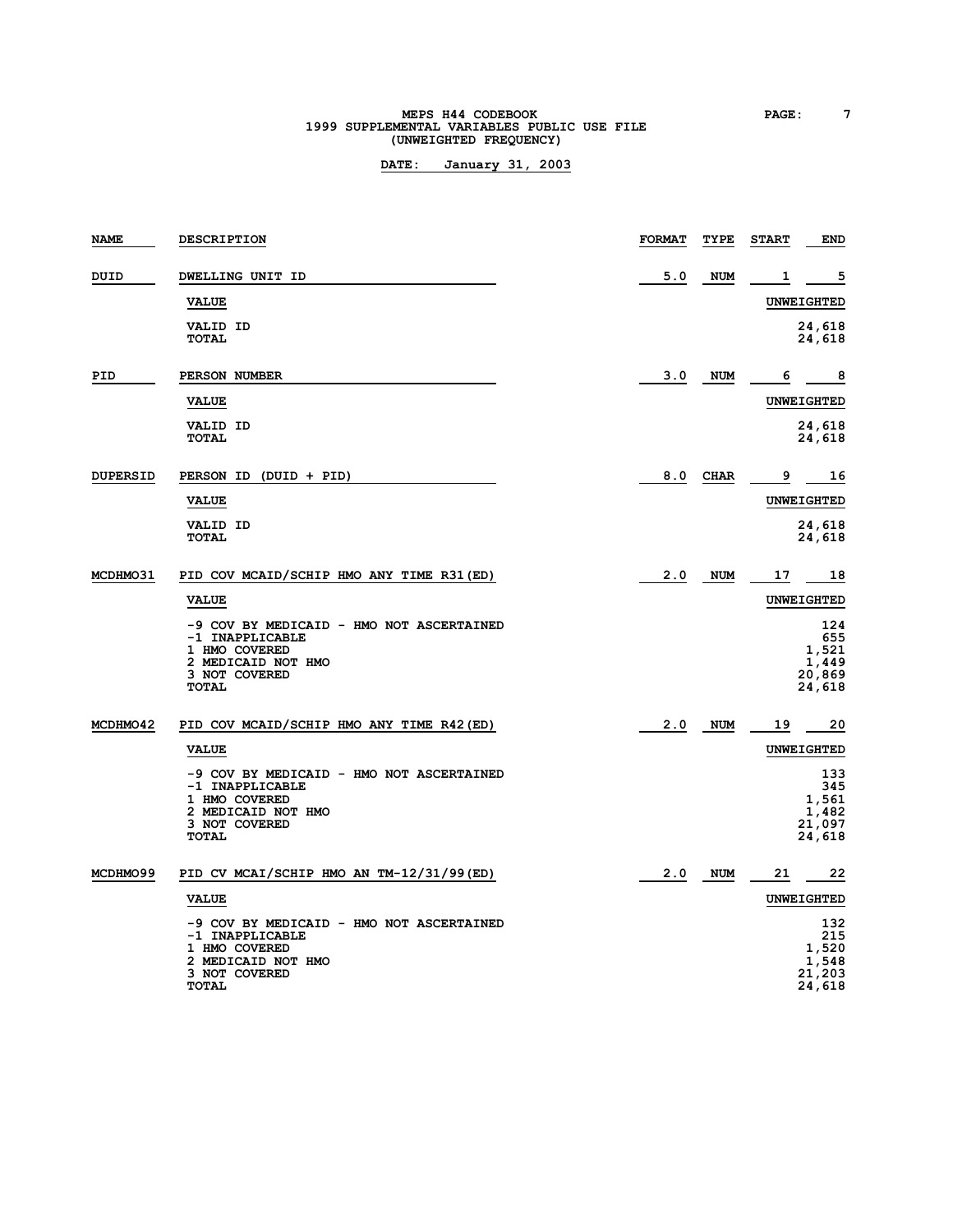# **MEPS H44 CODEBOOK PAGE:** 8<br> **1999 SUPPLEMENTAL VARIABLES PUBLIC USE FILE (UNWEIGHTED FREQUENCY)**

| NAME           | <b>DESCRIPTION</b>                                                                                                                                    | <b>FORMAT</b> | TYPE       | <b>START</b> | <b>END</b>                                        |
|----------------|-------------------------------------------------------------------------------------------------------------------------------------------------------|---------------|------------|--------------|---------------------------------------------------|
| <b>MCDMC31</b> | PID CV MCAI/SCHIP GATK P ANY TIM R31 (ED)                                                                                                             | 2.0           | <b>NUM</b> | 23           | 24                                                |
|                | <b>VALUE</b>                                                                                                                                          |               |            |              | <b>UNWEIGHTED</b>                                 |
|                | -9 COV BY MEDICAID - GATEKPR NOT ASCERTAINED<br>-1 INAPPLICABLE<br>1 GATEKEEPER COVERED<br>2 MEDICAID NOT GATEKEEPER<br>3 NOT COVERED<br><b>TOTAL</b> |               |            |              | 109<br>655<br>219<br>2,766<br>20,869<br>24,618    |
| <b>MCDMC42</b> | PID CV MCAI/SCHIP GATK P ANY TIM R42 (ED)                                                                                                             | 2.0           | NUM        | 25           | 26                                                |
|                | <b>VALUE</b>                                                                                                                                          |               |            |              | UNWEIGHTED                                        |
|                | -9 COV BY MEDICAID - GATEKPR NOT ASCERTAINED<br>-1 INAPPLICABLE<br>1 GATEKEEPER COVERED<br>2 MEDICAID NOT GATEKEEPER<br>3 NOT COVERED<br><b>TOTAL</b> |               |            |              | 110<br>345<br>207<br>2,859<br>21,097<br>24,618    |
| MCDMC99        | PID CV MCAI/SCH GAT P-AN TM 12/31/99 (ED)                                                                                                             | 2.0           | NUM        | 27           | 28                                                |
|                | <b>VALUE</b>                                                                                                                                          |               |            |              | <b>UNWEIGHTED</b>                                 |
|                | -9 COV BY MEDICAID - GATEKPR NOT ASCERTAINED<br>-1 INAPPLICABLE<br>1 GATEKEEPER COVERED<br>2 MEDICAID NOT GATEKEEPER<br>3 NOT COVERED<br><b>TOTAL</b> |               |            |              | 119<br>215<br>207<br>2,874<br>21,203<br>24,618    |
| PRVHMO31       | PID COV BY PRIV HMO ANY TIME-RD 31 (ED)                                                                                                               | 2.0           | NUM        | 29           | 30                                                |
|                | <b>VALUE</b>                                                                                                                                          |               |            |              | <b>UNWEIGHTED</b>                                 |
|                | -9 COV BY PRIVATE - HMO NOT ASCERTAINED<br>-1 INAPPLICABLE<br>1 PRIVATE HMO<br>2 PRIVATE, BUT NOT HMO<br>3 NOT COVERED BY PRIVATE INS<br><b>TOTAL</b> |               |            |              | 1,186<br>655<br>7,944<br>6,135<br>8,698<br>24,618 |
| PRVHMO42       | PID COV BY PRIV HMO ANY TIME-RD 42 (ED)                                                                                                               | 2.0           | <b>NUM</b> | 31           | 32                                                |
|                | <b>VALUE</b>                                                                                                                                          |               |            |              | <b>UNWEIGHTED</b>                                 |
|                | -9 COV BY PRIVATE - HMO NOT ASCERTAINED<br>-1 INAPPLICABLE<br>1 PRIVATE HMO<br>2 PRIVATE, BUT NOT HMO<br>3 NOT COVERED BY PRIVATE INS<br><b>TOTAL</b> |               |            |              | 1,147<br>345<br>8,272<br>6,356<br>8,498<br>24,618 |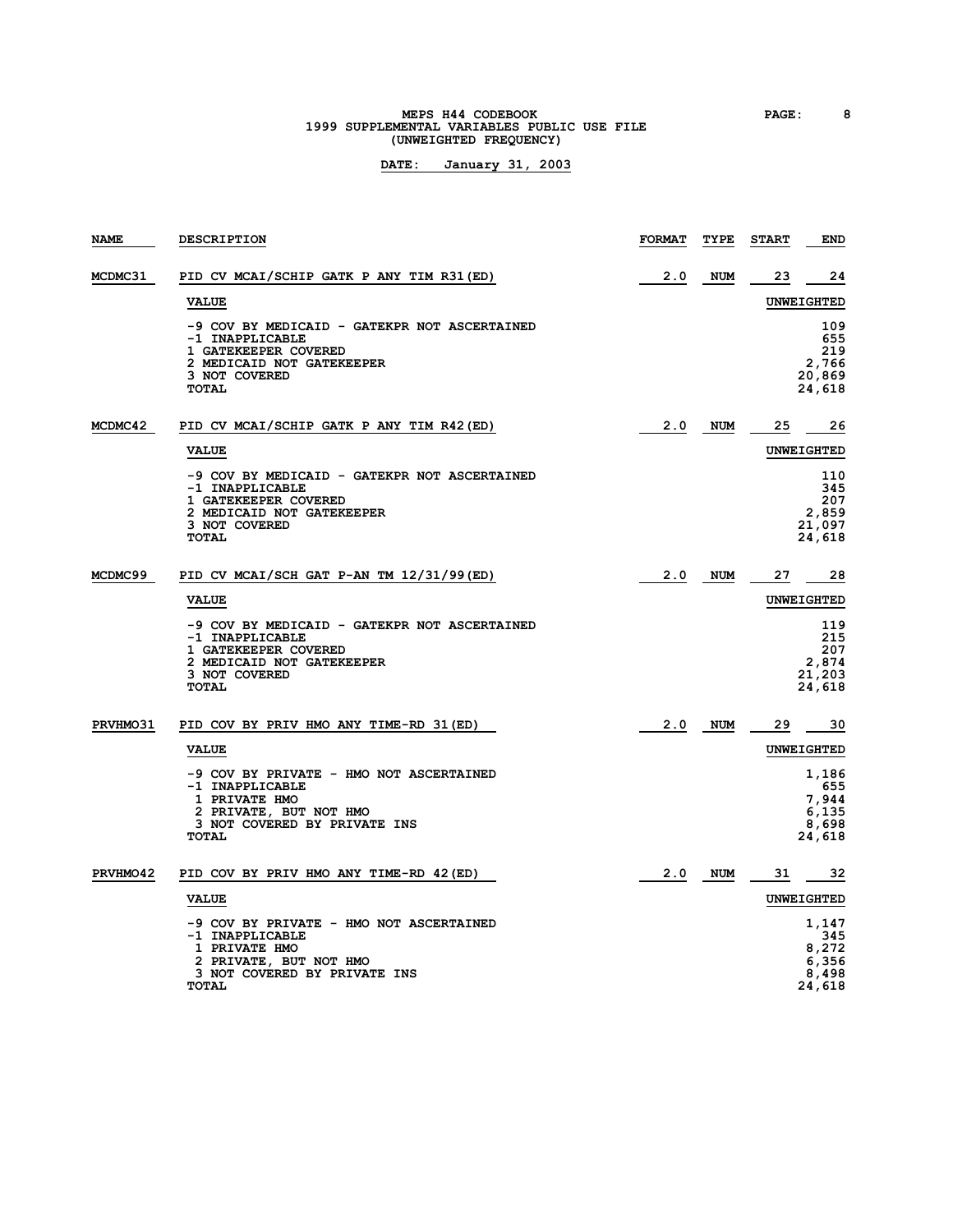# **MEPS H44 CODEBOOK PAGE: 9**<br>1999 SUPPLEMENTAL VARIABLES PUBLIC USE FILE **(UNWEIGHTED FREQUENCY)**

| NAME            | <b>DESCRIPTION</b>                                                                                                                                                                | <b>FORMAT</b> | TYPE       | <b>START</b>      | END                                                |
|-----------------|-----------------------------------------------------------------------------------------------------------------------------------------------------------------------------------|---------------|------------|-------------------|----------------------------------------------------|
| PRVHMO99        | PID COV BY PRIV HMO ANY TIM-12/31/99 (ED)                                                                                                                                         | 2.0           | <b>NUM</b> | 33                | 34                                                 |
|                 | <b>VALUE</b>                                                                                                                                                                      |               |            | <b>UNWEIGHTED</b> |                                                    |
|                 | -9 COV BY PRIVATE - HMO NOT ASCERTAINED<br>-1 INAPPLICABLE<br>1 PRIVATE HMO<br>2 PRIVATE, BUT NOT HMO<br>3 NOT COVERED BY PRIVATE INS<br><b>TOTAL</b>                             |               |            |                   | 1,124<br>215<br>8,136<br>6,368<br>8,775<br>24,618  |
| PRVMC31         | PID COV PRIV GATKEEP PL-ANY TIM RD31 (ED)                                                                                                                                         | 2.0           | NUM        | 35                | 36                                                 |
|                 | <b>VALUE</b>                                                                                                                                                                      |               |            |                   | <b>UNWEIGHTED</b>                                  |
|                 | -9 COV BY PRIVATE - GATEKPR NOT ASCERTAINED<br>-1 INAPPLICABLE<br>1 PRIVATE GATEKEEPER PLAN<br>2 PRIVATE, BUT NOT GATEKEEPER PLAN<br>3 NOT COVERED BY PRIVATE INS<br>TOTAL        |               |            |                   | 1,689<br>655<br>1,443<br>12,133<br>8,698<br>24,618 |
| PRVMC42         | PID COV PRIV GATKEEP PL-ANY TIM RD42 (ED)                                                                                                                                         | 2.0           | NUM        | 37                | -38                                                |
|                 | <b>VALUE</b>                                                                                                                                                                      |               |            |                   | UNWEIGHTED                                         |
|                 | -9 COV BY PRIVATE - GATEKPR NOT ASCERTAINED<br>-1 INAPPLICABLE<br>1 PRIVATE GATEKEEPER PLAN<br>2 PRIVATE, BUT NOT GATEKEEPER PLAN<br>3 NOT COVERED BY PRIVATE INS<br><b>TOTAL</b> |               |            |                   | 1,573<br>345<br>1,493<br>12,709<br>8,498<br>24,618 |
| PRVMC99         | PID COV PV GTKEP PL ANY TIM-12/31/99(ED)                                                                                                                                          | 2.0           | NUM        | 39                | 40                                                 |
|                 | <b>VALUE</b>                                                                                                                                                                      |               |            |                   | <b>UNWEIGHTED</b>                                  |
|                 | -9 COV BY PRIVATE - GATEKPR NOT ASCERTAINED<br>-1 INAPPLICABLE<br>1 PRIVATE GATEKEEPER PLAN<br>2 PRIVATE, BUT NOT GATEKEEPER PLAN<br>3 NOT COVERED BY PRIVATE INS<br><b>TOTAL</b> |               |            |                   | 1,468<br>215<br>1,461<br>12,699<br>8,775<br>24,618 |
| <b>PREVCOVR</b> | PER COV BY INS IN PREV 2 YRS-PANL 4 ONLY                                                                                                                                          | 2.0           | <b>NUM</b> | 41                | 42                                                 |
|                 | <b>VALUE</b>                                                                                                                                                                      |               |            |                   | UNWEIGHTED                                         |
|                 | -9 NOT ASCERTAINED<br>-8 DK<br>-7 REFUSED<br>-1 INAPPLICABLE<br>1 YES<br>2 NO<br><b>TOTAL</b>                                                                                     |               |            |                   | 15<br>85<br>6<br>21,827<br>577<br>2,108<br>24,618  |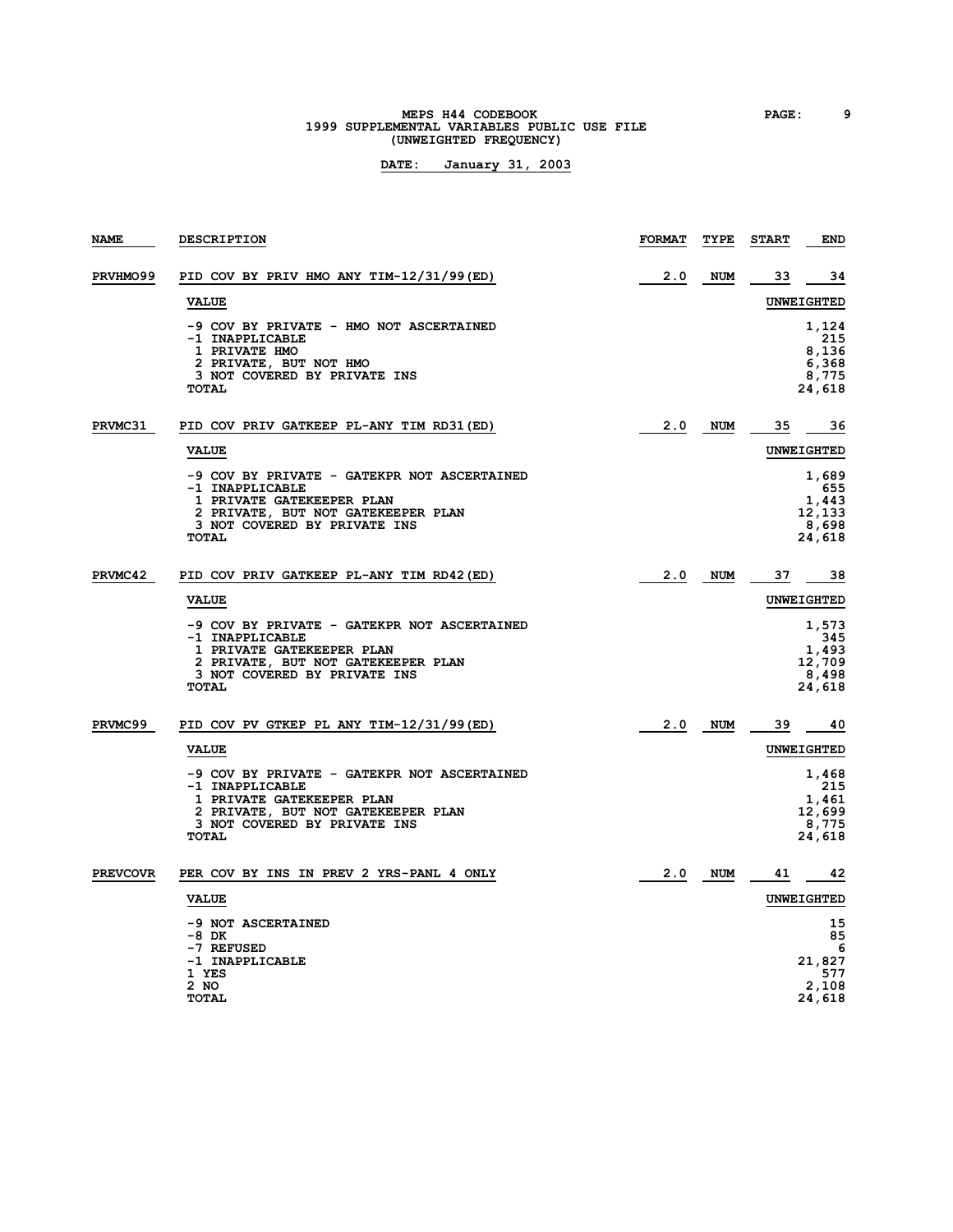# **MEPS H44 CODEBOOK PAGE: 10**<br>1999 SUPPLEMENTAL VARIABLES PUBLIC USE FILE **(UNWEIGHTED FREQUENCY)**

| NAME            | <b>DESCRIPTION</b>                                                                          | <b>FORMAT</b> | TYPE       | <b>START</b> | <b>END</b>                           |
|-----------------|---------------------------------------------------------------------------------------------|---------------|------------|--------------|--------------------------------------|
| <b>COVRMM</b>   | MONTH MOST RECENTLY COVERED-PANEL 4 ONLY                                                    | 2.0           | <b>NUM</b> | 43           | 44                                   |
|                 | <b>VALUE</b>                                                                                |               |            |              | <b>UNWEIGHTED</b>                    |
|                 | $-8$ DK<br>-7 REFUSED<br>-1 INAPPLICABLE<br>$1 - 12$ MONTH<br><b>TOTAL</b>                  |               |            |              | 76<br>6<br>24,042<br>494<br>24,618   |
| <b>COVRYY</b>   | YEAR MOST RECENTLY COVERED-PANEL 4 ONLY                                                     | 4.0           | NUM        | 45           | 48                                   |
|                 | <b>VALUE</b>                                                                                |               |            |              | <b>UNWEIGHTED</b>                    |
|                 | $-8$ DK<br>-7 REFUSED<br>-1 INAPPLICABLE<br>1997 - 1998 YEAR MOST RECENTLY COVERED<br>TOTAL |               |            |              | 62<br>5<br>24,041<br>510<br>24,618   |
| <b>WASESTB</b>  | WAS PREV INS BY EMPL OR UNION-PNL 4 ONLY                                                    | 2.0           | <b>NUM</b> | 49           | 50                                   |
|                 | <b>VALUE</b>                                                                                |               |            |              | <b>UNWEIGHTED</b>                    |
|                 | $-8$ DK<br>-1 INAPPLICABLE<br>1 YES<br>$2$ NO<br><b>TOTAL</b>                               |               |            |              | 17<br>24,036<br>324<br>241<br>24,618 |
| <b>WASMCARE</b> | WAS PREV INS BY MEDICARE-PANEL 4 ONLY                                                       | 2.0           | <b>NUM</b> | 51           | 52                                   |
|                 | <b>VALUE</b>                                                                                |               |            |              | <b>UNWEIGHTED</b>                    |
|                 | $-8$ DK<br>-1 INAPPLICABLE<br>1 YES<br>2 NO<br><b>TOTAL</b>                                 |               |            |              | 17<br>24,037<br>9<br>555<br>24,618   |
| <b>WASMCAID</b> | WAS PREV INS BY MCAID-PANEL 4 ONLY                                                          | 2.0           | <b>NUM</b> | 53           | 54                                   |
|                 | <b>VALUE</b>                                                                                |               |            |              | <b>UNWEIGHTED</b>                    |
|                 | $-8$ DK<br>-1 INAPPLICABLE<br>1 YES<br>2 NO<br><b>TOTAL</b>                                 |               |            |              | 17<br>24,037<br>100<br>464<br>24,618 |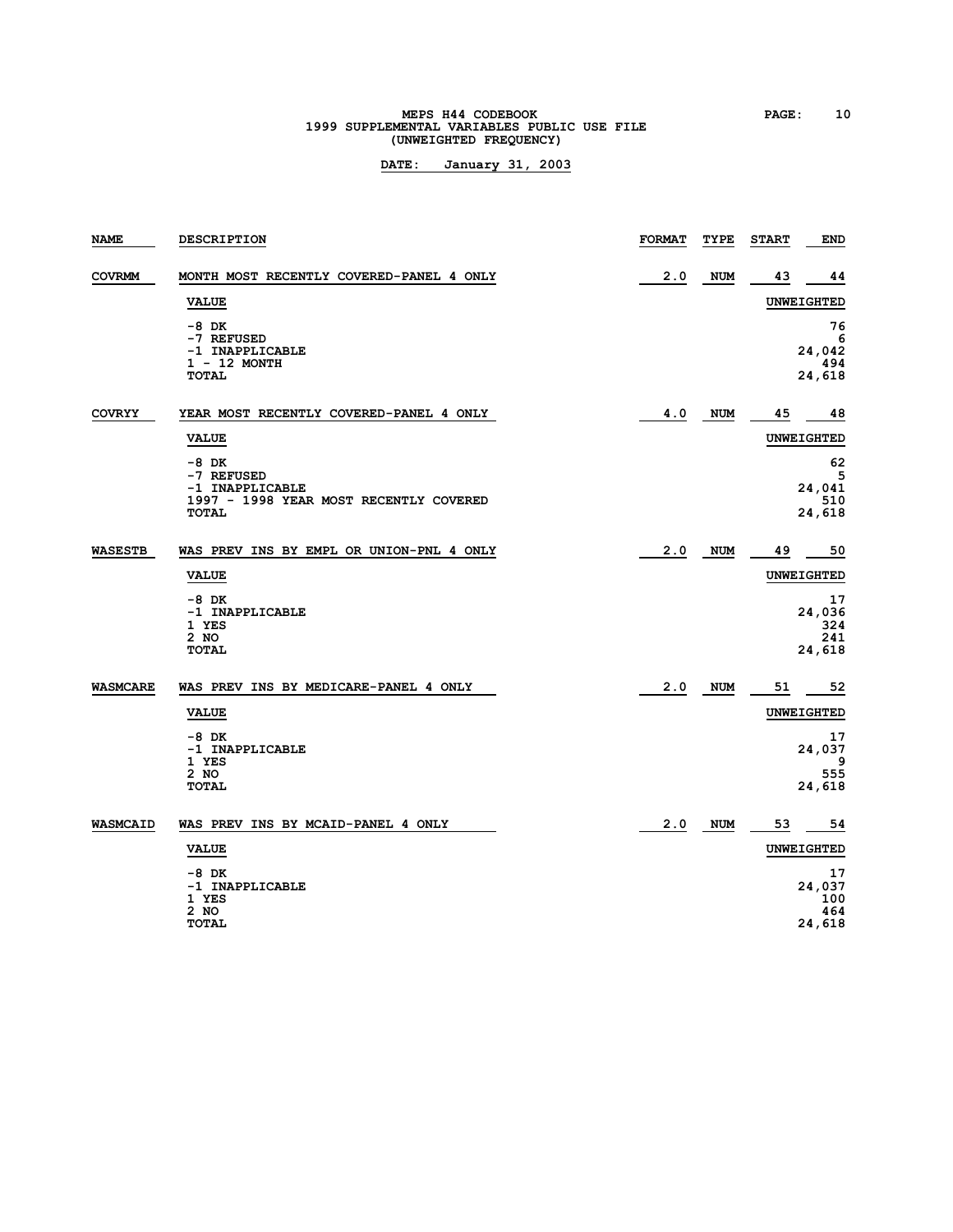# **MEPS H44 CODEBOOK PAGE: 11**<br> **1999 SUPPLEMENTAL VARIABLES PUBLIC USE FILE (UNWEIGHTED FREQUENCY)**

| <b>NAME</b>     | <b>DESCRIPTION</b>                                          | <b>FORMAT</b> | TYPE       | <b>START</b> | <b>END</b>                          |
|-----------------|-------------------------------------------------------------|---------------|------------|--------------|-------------------------------------|
| <b>WASCHAMP</b> | WAS PREV INS CHAMPUS/CHAMPVA-PANL 4 ONLY                    | 2.0           | <b>NUM</b> | 55           | 56                                  |
|                 | <b>VALUE</b>                                                |               |            |              | <b>UNWEIGHTED</b>                   |
|                 | $-8$ DK<br>-1 INAPPLICABLE<br>1 YES<br>2 NO<br><b>TOTAL</b> |               |            |              | 17<br>24,037<br>ı<br>563<br>24,618  |
| <b>WASVA</b>    | WAS PREV INS VA/MILITAR CARE-PANL 4 ONLY                    | 2.0           | NUM        | 57           | 58                                  |
|                 | <b>VALUE</b>                                                |               |            |              | <b>UNWEIGHTED</b>                   |
|                 | $-8$ DK<br>-1 INAPPLICABLE<br>1 YES<br>2 NO<br><b>TOTAL</b> |               |            |              | 17<br>24,037<br>5<br>559<br>24,618  |
| <b>WASPRIV</b>  | WAS PREV INS GRP/ASSOC/INS CO-PNL 4 ONLY                    | 2.0           | <b>NUM</b> | 59           | 60                                  |
|                 | <b>VALUE</b>                                                |               |            |              | <b>UNWEIGHTED</b>                   |
|                 | $-8$ DK<br>-1 INAPPLICABLE<br>1 YES<br>2 NO<br><b>TOTAL</b> |               |            |              | 17<br>24,037<br>35<br>529<br>24,618 |
| <b>WASOTGOV</b> | WAS PREV INS BY OTH GOV PRG-PANEL 4 ONLY                    | 2.0           | <b>NUM</b> | 61           | 62                                  |
|                 | <b>VALUE</b>                                                |               |            |              | <b>UNWEIGHTED</b>                   |
|                 | $-8$ DK<br>-1 INAPPLICABLE<br>1 YES<br>2 NO<br><b>TOTAL</b> |               |            |              | 17<br>24,035<br>18<br>548<br>24,618 |
| <b>WASAFDC</b>  | WAS PREV INS BY PUBLIC AFDC-PANEL 4 ONLY                    | 2.0           | NUM        | 63           | 64                                  |
|                 | <b>VALUE</b>                                                |               |            |              | <b>UNWEIGHTED</b>                   |
|                 | $-8$ DK<br>-1 INAPPLICABLE<br>1 YES                         |               |            |              | 17<br>24,036<br>6                   |
|                 | 2 NO<br><b>TOTAL</b>                                        |               |            |              | 559<br>24,618                       |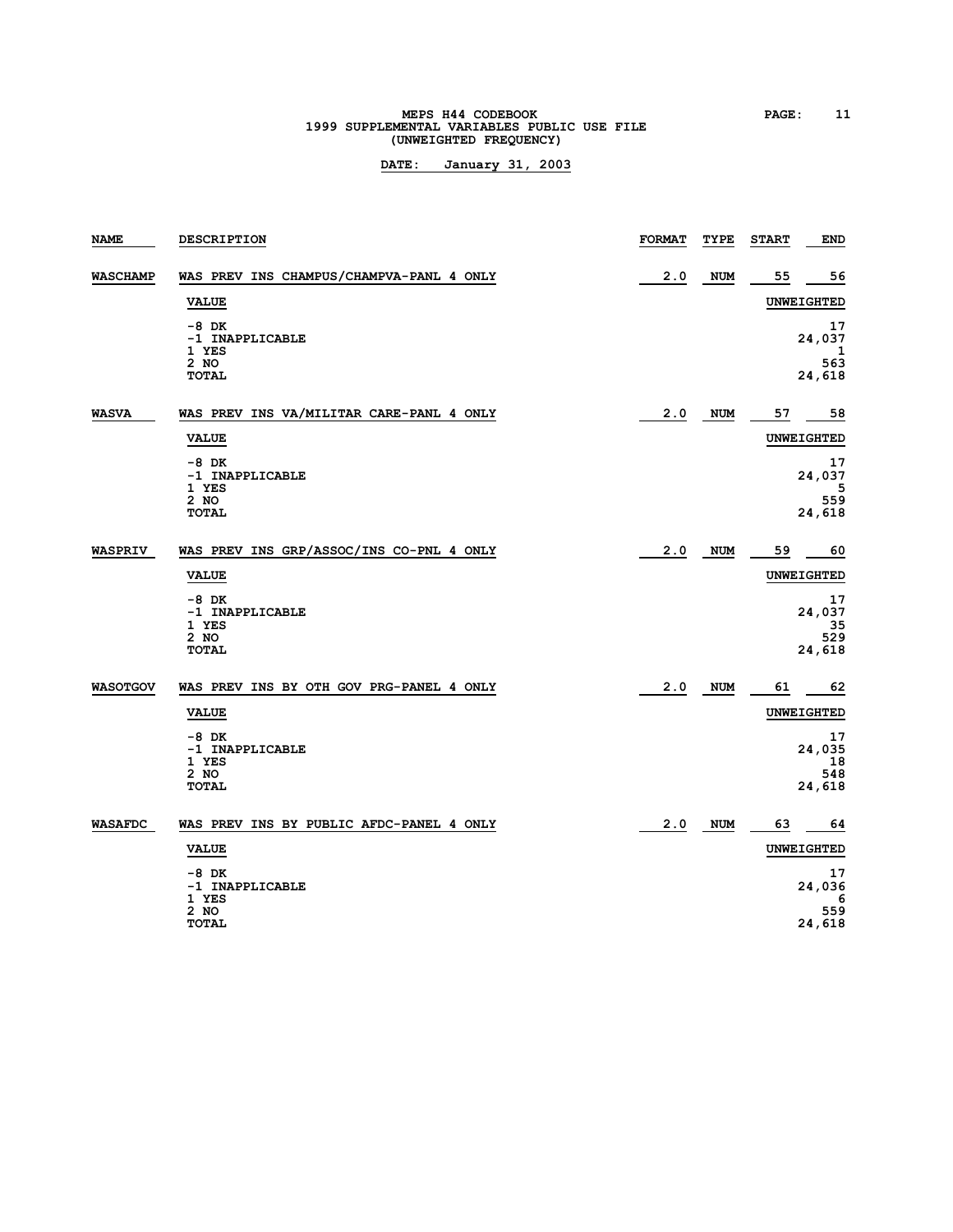# **MEPS H44 CODEBOOK PAGE:** 12<br> **1999 SUPPLEMENTAL VARIABLES PUBLIC USE FILE (UNWEIGHTED FREQUENCY)**

| <b>NAME</b>     | <b>DESCRIPTION</b>                                                                                                     | <b>FORMAT</b> | TYPE       | <b>START</b><br><b>END</b>                                           |
|-----------------|------------------------------------------------------------------------------------------------------------------------|---------------|------------|----------------------------------------------------------------------|
| WASSSI          | WAS PREV INS BY SSI PROGRAM-PANEL 4 ONLY<br><b>VALUE</b>                                                               | 2.0           | <b>NUM</b> | 65<br>66<br><b>UNWEIGHTED</b>                                        |
|                 | $-8$ DK<br>-1 INAPPLICABLE<br>1 YES<br>2 NO<br><b>TOTAL</b>                                                            |               |            | 17<br>24,037<br>1<br>563<br>24,618                                   |
| <b>WASSTAT1</b> | WAS PREV INS BY STAT PROG 1-PANEL 4 ONLY<br><b>VALUE</b><br>$-8$ DK<br>-1 INAPPLICABLE<br>2 NO<br>TOTAL                | 2.0           | NUM        | 67<br>68<br><b>UNWEIGHTED</b><br>17<br>24,118<br>483<br>24,618       |
| <b>WASSTAT2</b> | WAS PREV INS BY STAT PROG 2-PANEL 4 ONLY<br><b>VALUE</b><br>$-8$ DK<br>-1 INAPPLICABLE<br>2 NO<br><b>TOTAL</b>         | 2.0           | <b>NUM</b> | 69<br>70<br><b>UNWEIGHTED</b><br>17<br>24,308<br>293<br>24,618       |
| <b>WASSTAT3</b> | WAS PREV INS BY STAT PROG 3-PANEL 4 ONLY<br><b>VALUE</b><br>$-8$ DK<br>-1 INAPPLICABLE<br>2 NO<br><b>TOTAL</b>         | 2.0           | <b>NUM</b> | 71<br>- 72<br><b>UNWEIGHTED</b><br>17<br>24,537<br>64<br>24,618      |
| <b>WASOTHER</b> | WAS PREV INS BY OTH SOURCE-PANEL 4 ONLY<br><b>VALUE</b><br>$-8$ DK<br>-1 INAPPLICABLE<br>1 YES<br>2 NO<br><b>TOTAL</b> | 2.0           | <b>NUM</b> | 74<br>73<br><b>UNWEIGHTED</b><br>17<br>24,036<br>74<br>491<br>24,618 |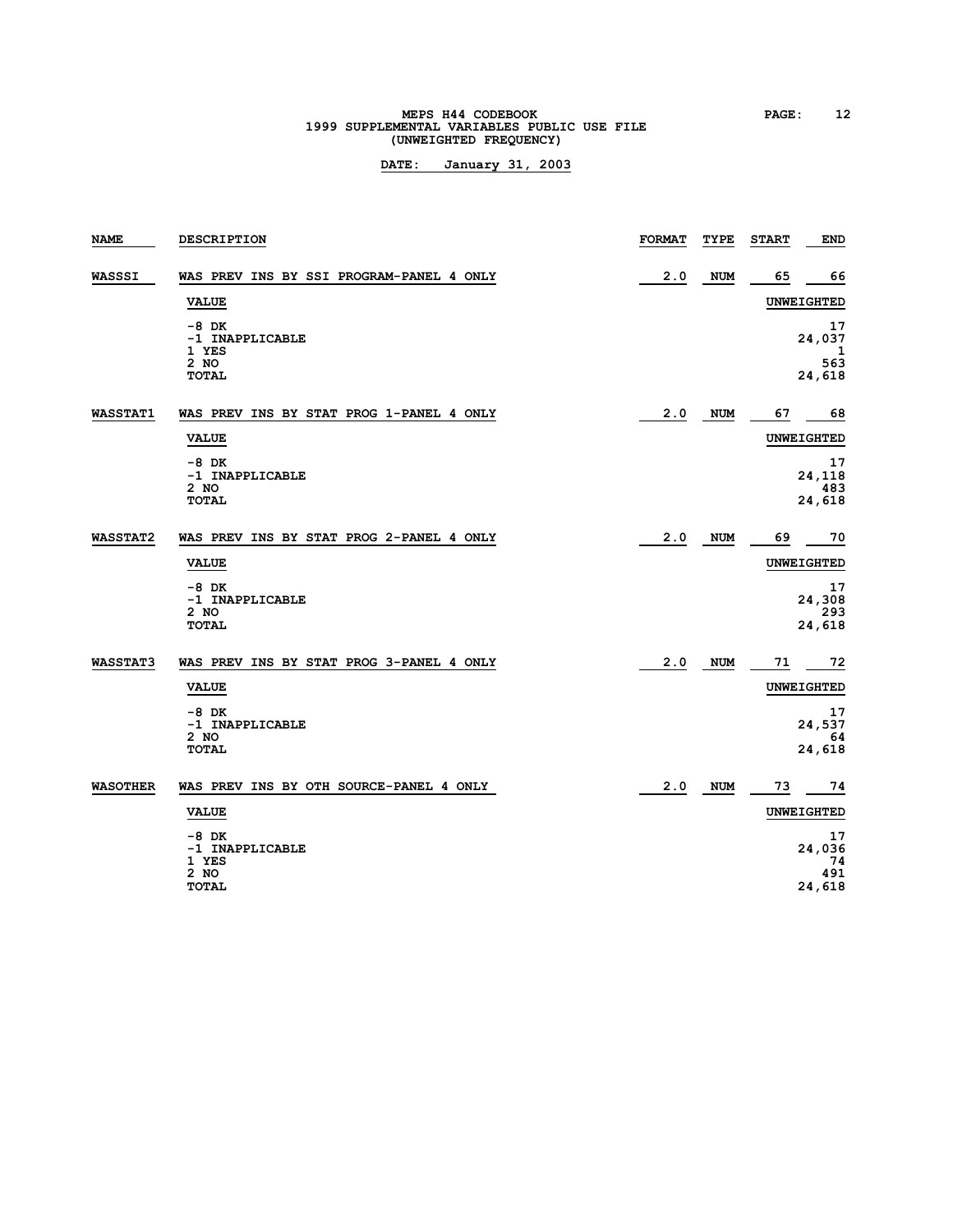# **MEPS H44 CODEBOOK PAGE: 13**<br>1999 SUPPLEMENTAL VARIABLES PUBLIC USE FILE **(UNWEIGHTED FREQUENCY)**

| <b>NAME</b>     | <b>DESCRIPTION</b>                                                                | <b>FORMAT</b> | TYPE       | <b>START</b> | <b>END</b>                                     |
|-----------------|-----------------------------------------------------------------------------------|---------------|------------|--------------|------------------------------------------------|
| <b>NOINSBEF</b> | EVR WOUT HLTH INSR PREV YR-PANEL 4 ONLY                                           | 2.0           | <b>NUM</b> | 75           | 76                                             |
|                 | <b>VALUE</b>                                                                      |               |            |              | <b>UNWEIGHTED</b>                              |
|                 | -9 NOT ASCERTAINED<br>$-8$ DK<br>-1 INAPPLICABLE<br>1 YES<br>2 NO<br><b>TOTAL</b> |               |            |              | 133<br>28<br>13,877<br>443<br>10,137<br>24,618 |
| <b>NOINSTM</b>  | # WKS/MON WOUT HLTH INS PRV YR-PNL 4 ONL                                          | 2.0           | NUM        | 77           | 78                                             |
|                 | <b>VALUE</b>                                                                      |               |            |              | UNWEIGHTED                                     |
|                 | $-8$ DK<br>-1 INAPPLICABLE<br>0<br>$1 - 52$<br><b>TOTAL</b>                       |               |            |              | 10<br>24,175<br>15<br>418<br>24,618            |
| NOINUNIT        | UNIT OF TIME WOUT HLTH INS-PANEL 4 ONLY                                           | 2.0           | <b>NUM</b> | 79           | 80                                             |
|                 | <b>VALUE</b>                                                                      |               |            |              | <b>UNWEIGHTED</b>                              |
|                 | $-8$ DK<br>-1 INAPPLICABLE<br>1 WEEKS<br>2 MONTHS<br><b>TOTAL</b>                 |               |            |              | 4<br>24,200<br>61<br>353<br>24,618             |
| <b>MORECOVR</b> | COV BY MOR COMPR PL PREV 2 YR-PNL 4 ONLY                                          | 2.0           | <b>NUM</b> | 81           | 82                                             |
|                 | <b>VALUE</b>                                                                      |               |            |              | UNWEIGHTED                                     |
|                 | $-8$ DK<br>-7 REFUSED<br>-1 INAPPLICABLE<br>1 YES<br>2 NO                         |               |            |              | 30<br>6<br>24,515<br>5<br>62                   |
|                 | <b>TOTAL</b>                                                                      |               |            |              | 24,618                                         |
| <b>INSENDMM</b> | MONTH MOST RECENTLY COVD-PANEL 4 ONLY                                             | 2.0           | <b>NUM</b> | 83           | 84                                             |
|                 | <b>VALUE</b>                                                                      |               |            |              | <b>UNWEIGHTED</b>                              |
|                 | -8 DK<br>-1 INAPPLICABLE                                                          |               |            |              | $\overline{2}$<br>24,613                       |
|                 | $1 - 12$ MONTH<br><b>TOTAL</b>                                                    |               |            |              | 3<br>24,618                                    |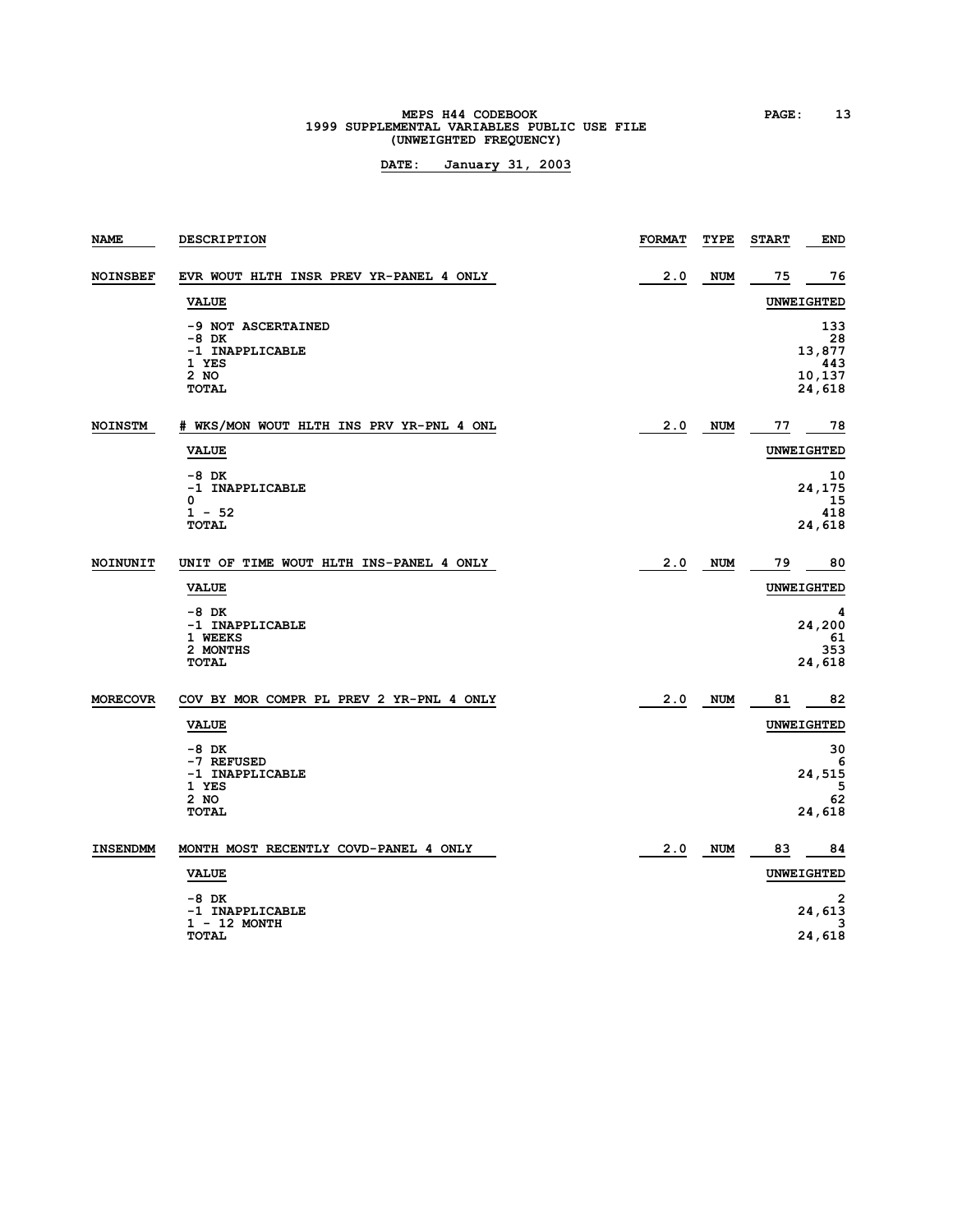# **MEPS H44 CODEBOOK PAGE: 14**<br>1999 SUPPLEMENTAL VARIABLES PUBLIC USE FILE **(UNWEIGHTED FREQUENCY)**

| <b>NAME</b>     | <b>DESCRIPTION</b>                                                                                | <b>FORMAT</b> | TYPE       | <b>END</b><br><b>START</b> |                     |
|-----------------|---------------------------------------------------------------------------------------------------|---------------|------------|----------------------------|---------------------|
| <b>INSENDYY</b> | YEAR MOST RECENTLY COVD-PANEL 4 ONLY                                                              | 4.0           | <b>NUM</b> | 85                         | 88                  |
|                 | <b>VALUE</b>                                                                                      |               |            | <b>UNWEIGHTED</b>          |                     |
|                 | $-8$ DK<br>-1 INAPPLICABLE<br>1997 - 1998 YEAR MOST RECENTLY COVERED<br><b>TOTAL</b>              |               |            | 24,613<br>24,618           | 2                   |
| <b>DENYINSR</b> | PERS EVER DENIED INSUR-PANEL 4 ONLY                                                               | 2.0           | <b>NUM</b> | 89                         | 90                  |
|                 | <b>VALUE</b>                                                                                      |               |            | <b>UNWEIGHTED</b>          |                     |
|                 | -9 NOT ASCERTAINED<br>$-8$ DK<br>-7 REFUSED<br>-1 INAPPLICABLE<br>1 YES<br>$2$ NO<br><b>TOTAL</b> |               |            | 10,985<br>13,437<br>24,618 | 3<br>86<br>10<br>97 |
| <b>DNYCANC</b>  | CANCER CAUSE INSR DENIAL-PANEL 4 ONLY                                                             | 2.0           | <b>NUM</b> | 91                         | 92                  |
|                 | <b>VALUE</b>                                                                                      |               |            | <b>UNWEIGHTED</b>          |                     |
|                 | -1 INAPPLICABLE<br>1 YES<br>2 NO<br><b>TOTAL</b>                                                  |               |            | 24,521<br>24,618           | 14<br>83            |
| <b>DNYHYPER</b> | HYPERTNS CAUSE INSUR DENIAL-PANEL 4 ONLY                                                          | 2.0           | <b>NUM</b> | 93                         | 94                  |
|                 | <b>VALUE</b>                                                                                      |               |            | <b>UNWEIGHTED</b>          |                     |
|                 | -1 INAPPLICABLE<br>1 YES<br>2 NO<br><b>TOTAL</b>                                                  |               |            | 24,521<br>24,618           | 10<br>87            |
| <b>DNYDIAB</b>  | DIABETES CAUSE INSUR DENIAL-PANEL 4 ONLY                                                          | 2.0           | <b>NUM</b> | 95                         | 96                  |
|                 | <b>VALUE</b>                                                                                      |               |            | <b>UNWEIGHTED</b>          |                     |
|                 | -1 INAPPLICABLE<br>1 YES<br>2 NO<br><b>TOTAL</b>                                                  |               |            | 24,521<br>24,618           | 5<br>92             |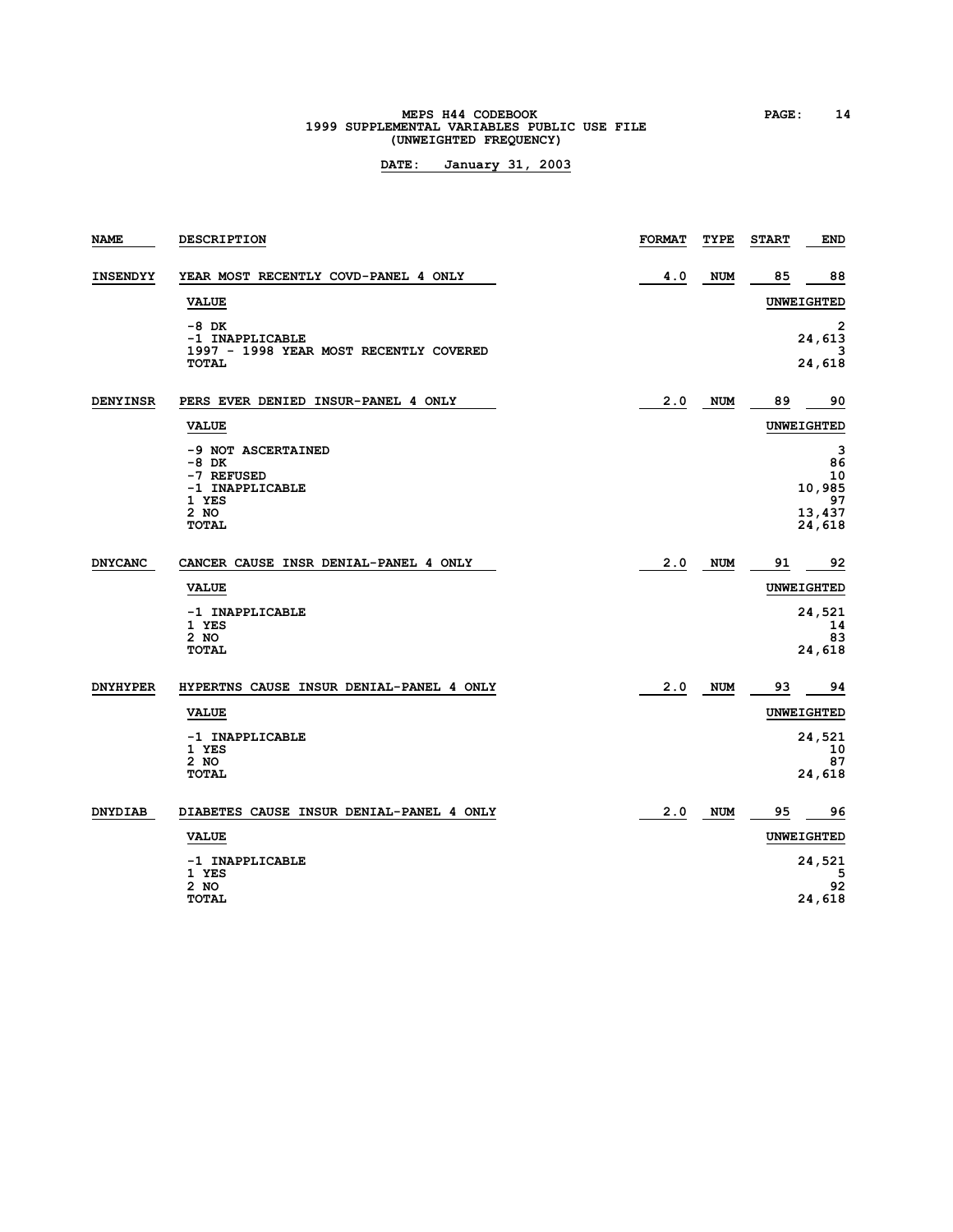# **MEPS H44 CODEBOOK PAGE: 15**<br>1999 SUPPLEMENTAL VARIABLES PUBLIC USE FILE **(UNWEIGHTED FREQUENCY)**

| NAME            | <b>DESCRIPTION</b>                                                                              | <b>FORMAT</b> | TYPE       | <b>START</b> | END                                               |
|-----------------|-------------------------------------------------------------------------------------------------|---------------|------------|--------------|---------------------------------------------------|
| <b>DNYCORON</b> | CORNRY ART DIS CAUSE INSR DNL-PNL 4 ONLY                                                        | 2.0           | <b>NUM</b> | 97           | 98                                                |
|                 | <b>VALUE</b>                                                                                    |               |            |              | <b>UNWEIGHTED</b>                                 |
|                 | -1 INAPPLICABLE<br>1 YES<br>2 NO<br><b>TOTAL</b>                                                |               |            |              | 24,521<br>4<br>93<br>24,618                       |
| <b>DENYOTH</b>  | OTH REASON CAUS INSR DENIAL-PANEL 4 ONLY                                                        | 2.0           | <b>NUM</b> | 99           | 100                                               |
|                 | <b>VALUE</b>                                                                                    |               |            |              | <b>UNWEIGHTED</b>                                 |
|                 | -1 INAPPLICABLE<br>1 YES<br>2 NO<br><b>TOTAL</b>                                                |               |            |              | 24,523<br>67<br>28<br>24,618                      |
| <b>INSLOOK</b>  | PERS EVER LOOK FOR INSURNCE-PANEL 4 ONLY                                                        | 2.0           | NUM        | 101          | 102                                               |
|                 | <b>VALUE</b>                                                                                    |               |            |              | <b>UNWEIGHTED</b>                                 |
|                 | -9 NOT ASCERTAINED<br>$-8$ DK<br>-7 REFUSED<br>-1 INAPPLICABLE<br>1 YES<br>2 NO<br><b>TOTAL</b> |               |            |              | 15<br>71<br>2<br>21,917<br>218<br>2,395<br>24,618 |
| <b>INSLIMIT</b> | ANY LIMIT/RESTRIC INSURANCE-PANEL 4 ONLY                                                        | 2.0           | <b>NUM</b> | 103          | 104                                               |
|                 | <b>VALUE</b>                                                                                    |               |            |              | <b>UNWEIGHTED</b>                                 |
|                 | -9 NOT ASCERTAINED<br>$-8$ DK<br>-1 INAPPLICABLE<br>1 YES<br>2 NO<br><b>TOTAL</b>               |               |            |              | 134<br>129<br>13,874<br>51<br>10,430<br>24,618    |
| <b>LMTASTHM</b> | COND CAUSED LIMIT: ASTHMA-PANEL 4 ONLY                                                          | 2.0           | <b>NUM</b> | 105          | 106                                               |
|                 | <b>VALUE</b>                                                                                    |               |            |              | <b>UNWEIGHTED</b>                                 |
|                 | -8 DK<br>-1 INAPPLICABLE<br>2 NO<br><b>TOTAL</b>                                                |               |            |              | з<br>24,567<br>48<br>24,618                       |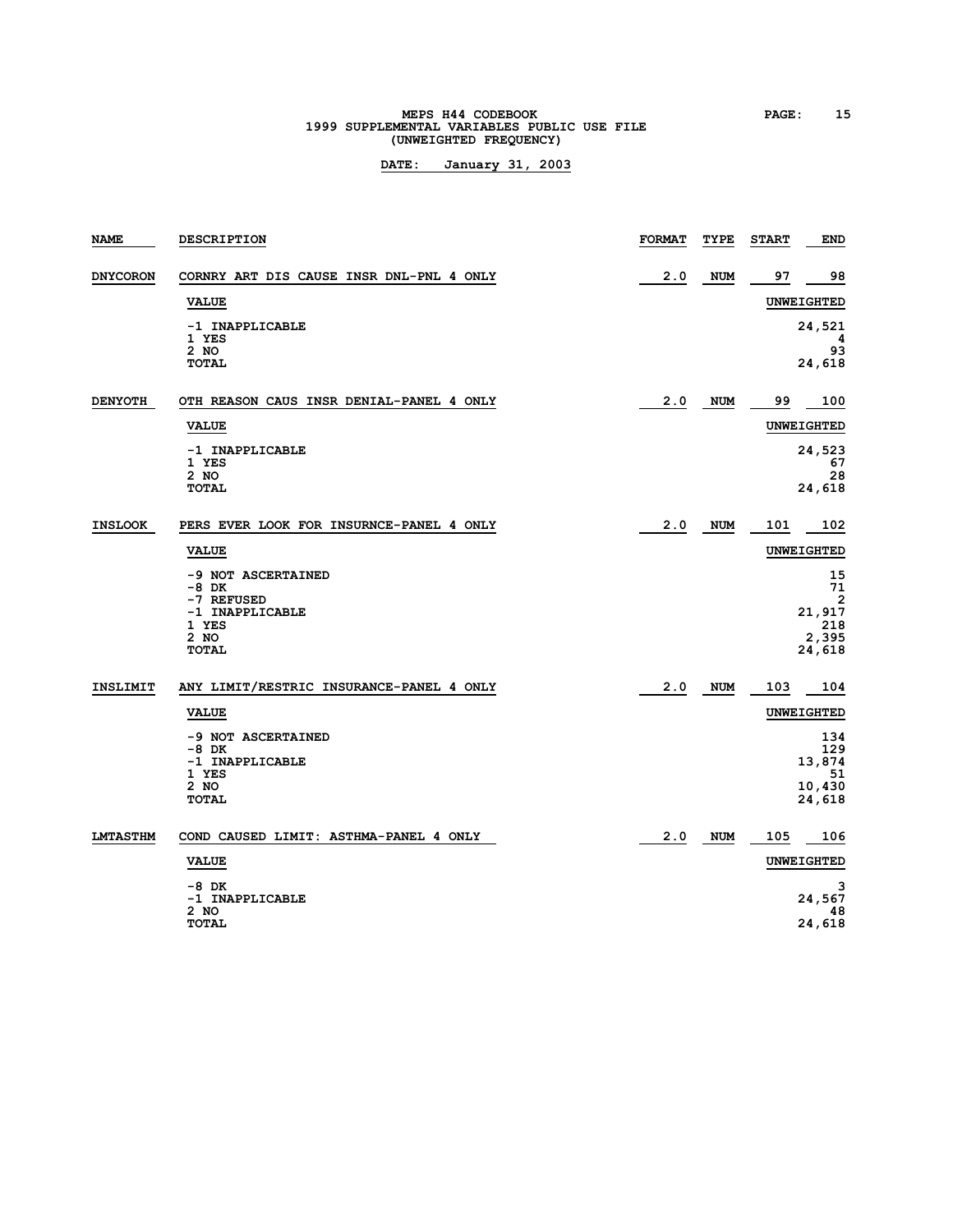# **MEPS H44 CODEBOOK PAGE: 16**<br>1999 SUPPLEMENTAL VARIABLES PUBLIC USE FILE **(UNWEIGHTED FREQUENCY)**

| <b>NAME</b>     | <b>DESCRIPTION</b>                                            | <b>FORMAT</b> | TYPE       | <b>START</b>      | <b>END</b>                       |
|-----------------|---------------------------------------------------------------|---------------|------------|-------------------|----------------------------------|
| <b>LMTBACK</b>  | COND CAUSED LIMIT: BACK PROB-PANEL 4 ONLY                     | 2.0           | <b>NUM</b> | 107               | 108                              |
|                 | <b>VALUE</b>                                                  |               |            | UNWEIGHTED        |                                  |
|                 | $-8$ DK<br>-1 INAPPLICABLE<br>1 YES<br>$2$ NO<br><b>TOTAL</b> |               |            |                   | з<br>24,567<br>4<br>44<br>24,618 |
| <b>LMTMIGRN</b> | COND CAUSED LIMIT: MIGRAINE-PANEL 4 ONLY                      | 2.0           | <b>NUM</b> | 109               | 110                              |
|                 | <b>VALUE</b>                                                  |               |            | <b>UNWEIGHTED</b> |                                  |
|                 | $-8$ DK<br>-1 INAPPLICABLE<br>1 YES<br>$2$ NO<br><b>TOTAL</b> |               |            |                   | з<br>24,567<br>3<br>45<br>24,618 |
| <b>LMTCATAR</b> | COND CAUSED LIMIT: CATARACT-PANEL 4 ONLY                      | 2.0           | <b>NUM</b> | 111               | 112                              |
|                 | <b>VALUE</b>                                                  |               |            | <b>UNWEIGHTED</b> |                                  |
|                 | $-8$ DK<br>-1 INAPPLICABLE<br>1 YES<br>$2$ NO<br><b>TOTAL</b> |               |            |                   | 3<br>24,567<br>1<br>47<br>24,618 |
| <b>LIMITOT</b>  | COND CAUSED LIMIT: OTHER-PANEL 4 ONLY                         | 2.0           | <b>NUM</b> | 113               | 114                              |
|                 | <b>VALUE</b>                                                  |               |            | <b>UNWEIGHTED</b> |                                  |
|                 | $-8$ DK<br>-1 INAPPLICABLE<br>1 YES<br>$2$ NO<br><b>TOTAL</b> |               |            |                   | 3<br>24,567<br>41<br>7<br>24,618 |
| CHAMP31X        | PID COV BY CHAMPUS/CHAMPVA-RD 31 INT(ED)                      | 2.0           | <b>NUM</b> | 115               | 116                              |
|                 | <b>VALUE</b>                                                  |               |            | <b>UNWEIGHTED</b> |                                  |
|                 | -1 INAPPLICABLE<br>1 YES<br>2 NO<br><b>TOTAL</b>              |               |            |                   | 655<br>315<br>23,648<br>24,618   |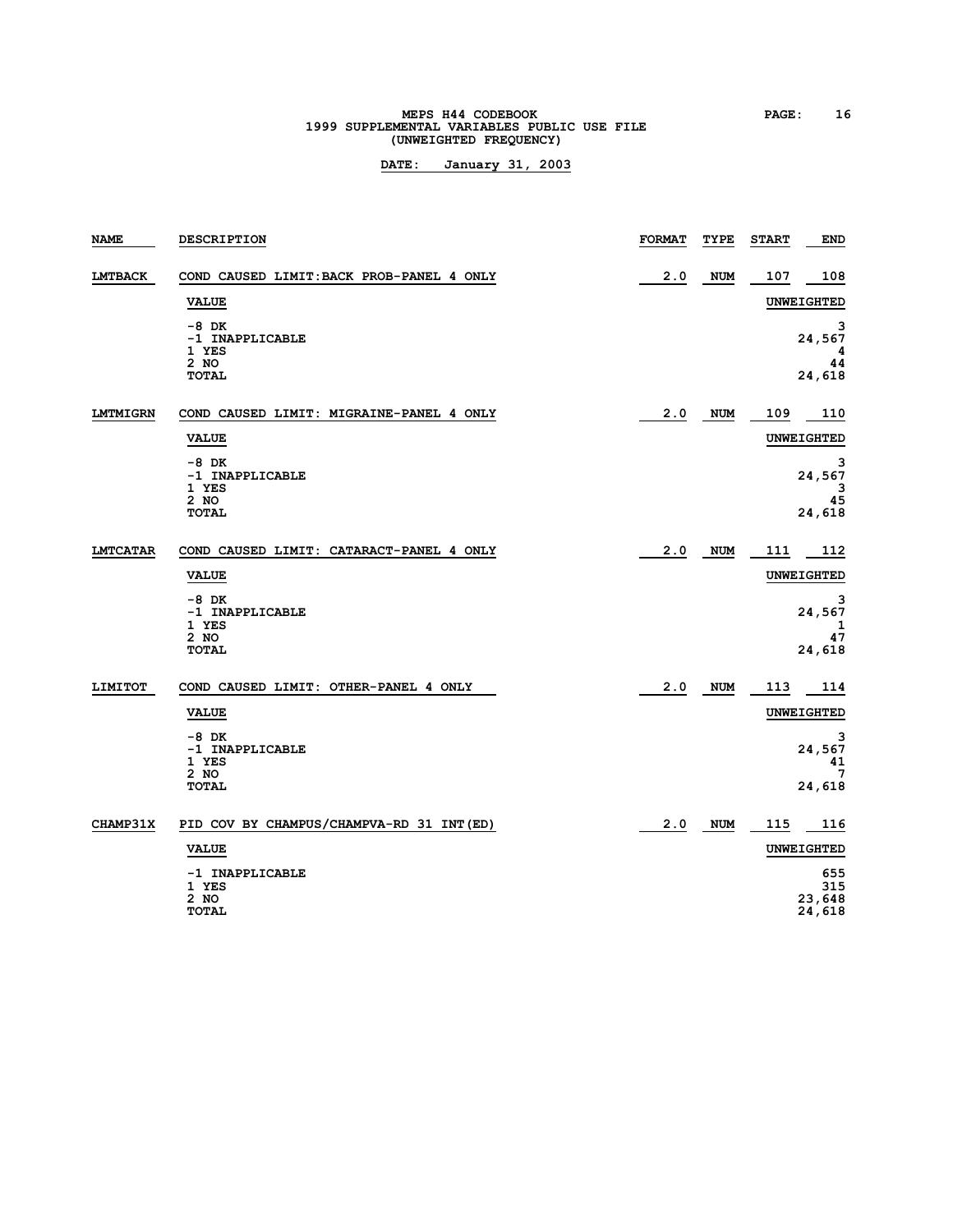# **MEPS H44 CODEBOOK PAGE: 17**<br>1999 SUPPLEMENTAL VARIABLES PUBLIC USE FILE **(UNWEIGHTED FREQUENCY)**

| <b>NAME</b> | <b>DESCRIPTION</b>                               | <b>FORMAT</b> | TYPE       | <b>START</b> | <b>END</b>                     |
|-------------|--------------------------------------------------|---------------|------------|--------------|--------------------------------|
| CHAMP42X    | PID COV BY CHAMPUS/CHAMPVA-RD 42 INT (ED)        | 2.0           | <b>NUM</b> | 117          | 118                            |
|             | <b>VALUE</b>                                     |               |            |              | <b>UNWEIGHTED</b>              |
|             | -1 INAPPLICABLE<br>1 YES<br>2 NO<br><b>TOTAL</b> |               |            |              | 345<br>337<br>23,936<br>24,618 |
| CHAMP53X    | PID COV BY CHAMPUS/CHAMPVA-RD 53 INT (ED)        | 2.0           | <b>NUM</b> | 119          | 120                            |
|             | <b>VALUE</b>                                     |               |            |              | <b>UNWEIGHTED</b>              |
|             | -1 INAPPLICABLE<br>1 YES<br>2 NO<br><b>TOTAL</b> |               |            |              | 214<br>328<br>24,076<br>24,618 |
| CHAMP99X    | PID COV BY CHAMPUS/CHAMPVA-12/31/99(ED)          | 2.0           | <b>NUM</b> | 121          | 122                            |
|             | <b>VALUE</b>                                     |               |            |              | <b>UNWEIGHTED</b>              |
|             | -1 INAPPLICABLE<br>1 YES<br>2 NO<br><b>TOTAL</b> |               |            |              | 215<br>331<br>24,072<br>24,618 |
| CHMAT31X    | AT ANY TIME COV CHAMPUS/CHAMPVA-RD 31            | 2.0           | <b>NUM</b> | 123          | 124                            |
|             | <b>VALUE</b>                                     |               |            |              | <b>UNWEIGHTED</b>              |
|             | -1 INAPPLICABLE<br>1 YES<br>2 NO<br><b>TOTAL</b> |               |            |              | 655<br>320<br>23,643<br>24,618 |
| CHMAT42X    | AT ANY TIME COV CHAMPUS/CHAMPVA-RD 42            | 2.0           | <b>NUM</b> | 125          | 126                            |
|             | <b>VALUE</b>                                     |               |            |              | UNWEIGHTED                     |
|             | -1 INAPPLICABLE<br>1 YES<br>2 NO<br><b>TOTAL</b> |               |            |              | 345<br>344<br>23,929<br>24,618 |
| CHMAT53X    | AT ANY TIME COV CHAMPUS/CHAMPVA-RD 53            | 2.0           | NUM        | 127          | 128                            |
|             | <b>VALUE</b>                                     |               |            |              | UNWEIGHTED                     |
|             | -1 INAPPLICABLE<br>1 YES<br>2 NO<br><b>TOTAL</b> |               |            |              | 214<br>329<br>24,075<br>24,618 |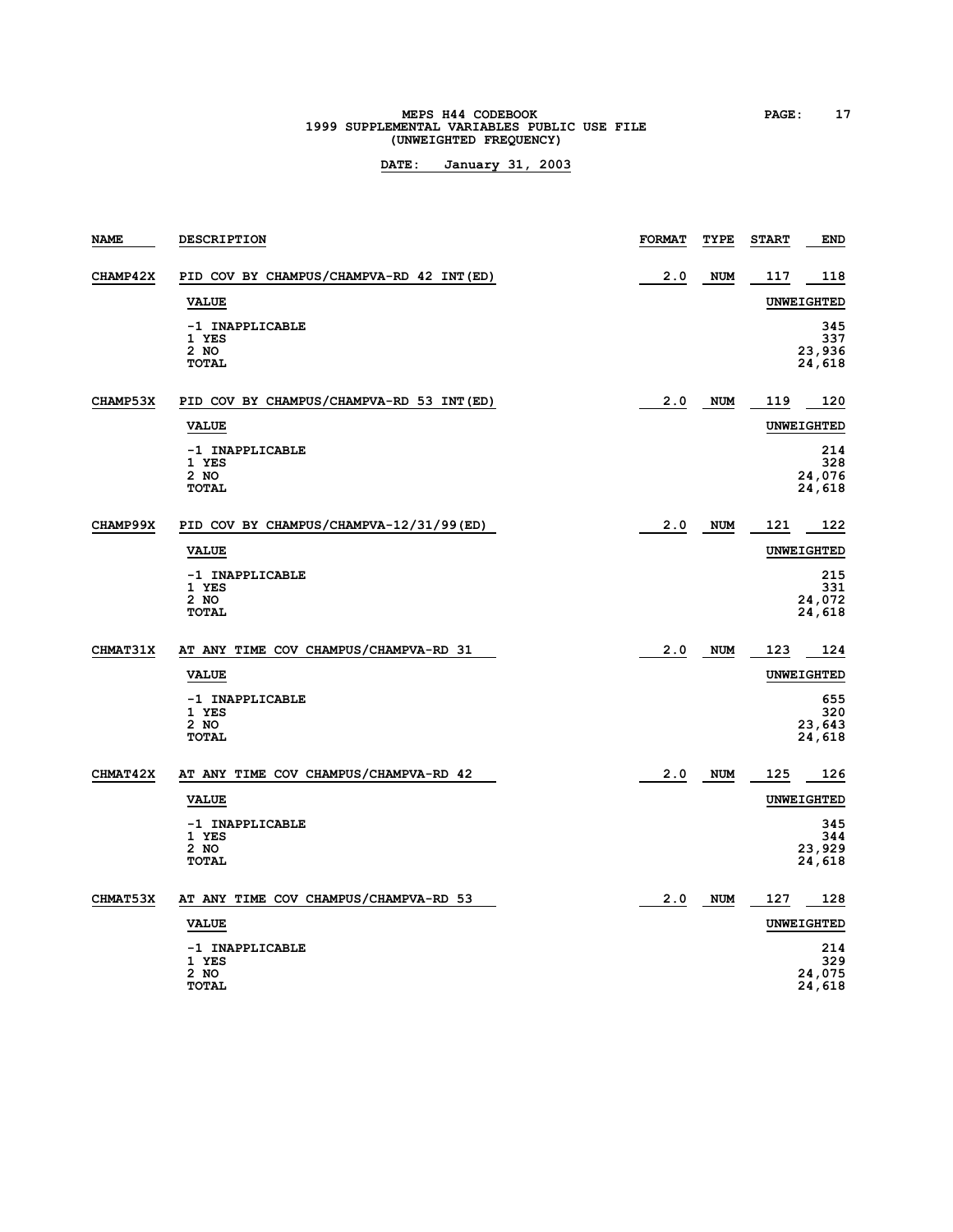# **MEPS H44 CODEBOOK PAGE: 18**<br> **1999 SUPPLEMENTAL VARIABLES PUBLIC USE FILE (UNWEIGHTED FREQUENCY)**

| <b>NAME</b> | <b>DESCRIPTION</b>                                 | <b>FORMAT</b> | TYPE       | <b>START</b> | <b>END</b>                       |
|-------------|----------------------------------------------------|---------------|------------|--------------|----------------------------------|
| CHMAT99X    | AT ANY TIME COV CHAMPUS/CHAMPVA-12/31/99           | 2.0           | <b>NUM</b> | 129          | 130                              |
|             | <b>VALUE</b>                                       |               |            |              | <b>UNWEIGHTED</b>                |
|             | -1 INAPPLICABLE<br>1 YES<br>2 NO<br><b>TOTAL</b>   |               |            |              | 215<br>332<br>24,071<br>24,618   |
| INS31X      | PID IS INSURED - RD 31 INT (ED)                    | 2.0           | <b>NUM</b> | 131          | 132                              |
|             | <b>VALUE</b>                                       |               |            |              | <b>UNWEIGHTED</b>                |
|             | -1 INAPPLICABLE<br>1 YES<br>$2$ NO<br><b>TOTAL</b> |               |            |              | 655<br>19,238<br>4,725<br>24,618 |
| INS42X      | PID IS INSURED - RD 42 INT<br>(ED)                 | 2.0           | <b>NUM</b> | 133          | 134                              |
|             | <b>VALUE</b>                                       |               |            |              | UNWEIGHTED                       |
|             | -1 INAPPLICABLE<br>1 YES<br>2 NO<br><b>TOTAL</b>   |               |            |              | 345<br>19,380<br>4,893<br>24,618 |
| INS53X      | PID IS INSURED - RD 53 INT<br>(ED)                 | 2.0           | <b>NUM</b> | 135          | 136                              |
|             | <b>VALUE</b>                                       |               |            |              | <b>UNWEIGHTED</b>                |
|             | -1 INAPPLICABLE<br>1 YES<br>2 NO<br><b>TOTAL</b>   |               |            |              | 214<br>19,561<br>4,843<br>24,618 |
| INS99X      | PID IS INSURED - $12/31/99$ (ED)                   | 2.0           | <b>NUM</b> | 137          | 138                              |
|             | <b>VALUE</b>                                       |               |            |              | <b>UNWEIGHTED</b>                |
|             | -1 INAPPLICABLE<br>1 YES<br>2 NO<br><b>TOTAL</b>   |               |            |              | 215<br>19,618<br>4,785<br>24,618 |
| INSAT31X    | INSURED ANY TIME IN RD31                           | 2.0           | <b>NUM</b> | 139          | 140                              |
|             | <b>VALUE</b>                                       |               |            |              | UNWEIGHTED                       |
|             | -1 INAPPLICABLE<br>1 YES<br>2 NO<br>TOTAL          |               |            |              | 655<br>19,576<br>4,387<br>24,618 |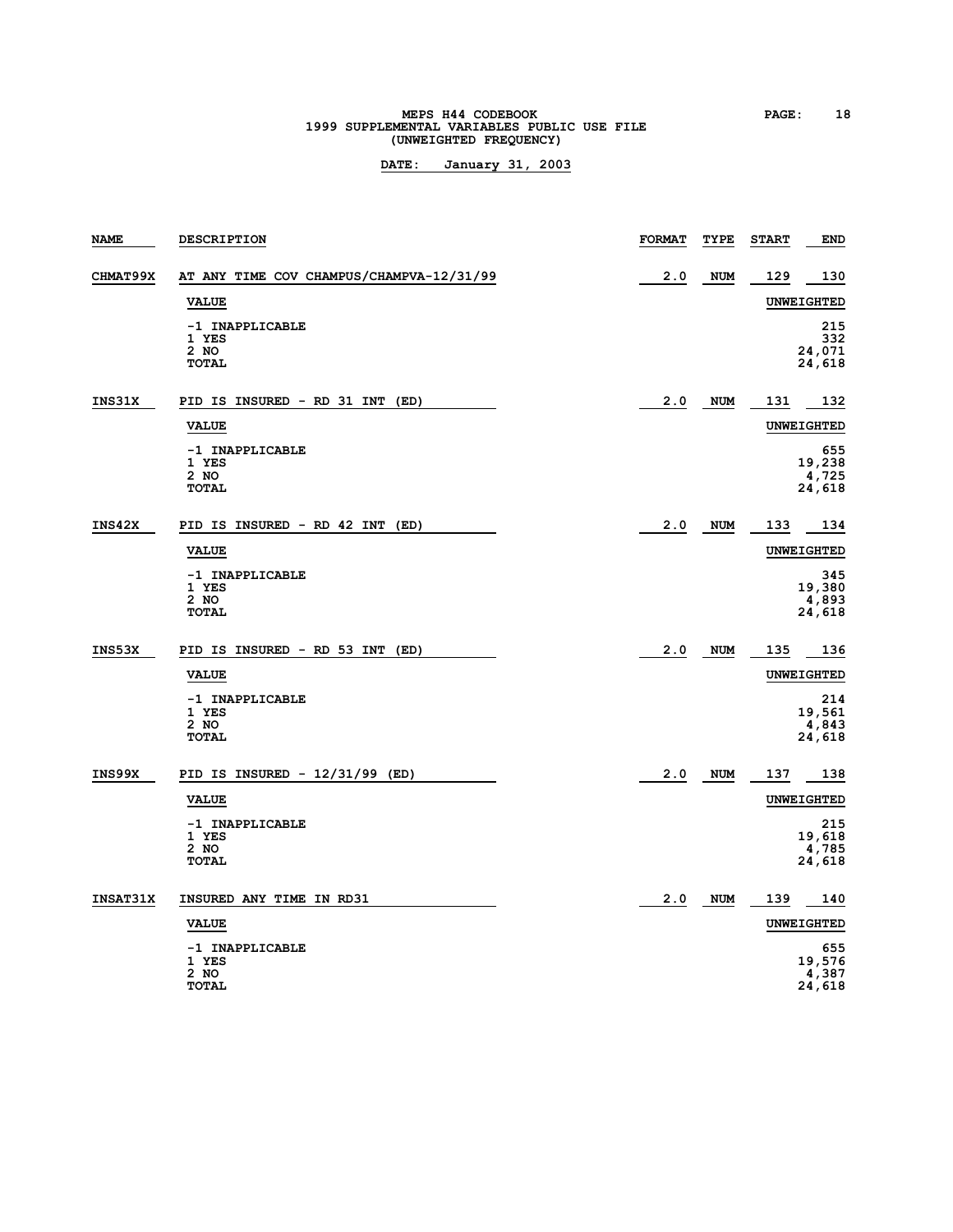# **MEPS H44 CODEBOOK PAGE: 19**<br>1999 SUPPLEMENTAL VARIABLES PUBLIC USE FILE **(UNWEIGHTED FREQUENCY)**

| <b>NAME</b>     | <b>DESCRIPTION</b>                               | <b>FORMAT</b> | TYPE       | <b>START</b> | <b>END</b>                       |
|-----------------|--------------------------------------------------|---------------|------------|--------------|----------------------------------|
| <b>INSAT42X</b> | INSURED ANY TIME IN RD42                         | 2.0           | <b>NUM</b> | 141          | 142                              |
|                 | <b>VALUE</b>                                     |               |            |              | UNWEIGHTED                       |
|                 | -1 INAPPLICABLE<br>1 YES<br>2 NO<br><b>TOTAL</b> |               |            |              | 345<br>20,009<br>4,264<br>24,618 |
| INSAT53X        | INSURED ANY TIME IN RD53                         | 2.0           | <b>NUM</b> | 143          | 144                              |
|                 | <b>VALUE</b>                                     |               |            |              | <b>UNWEIGHTED</b>                |
|                 | -1 INAPPLICABLE<br>1 YES<br>2 NO<br><b>TOTAL</b> |               |            |              | 214<br>20,113<br>4,291<br>24,618 |
| INSAT99X        | INSURED ANY TIME 12/31/99/                       | 2.0           | <b>NUM</b> | 145          | 146                              |
|                 | <b>VALUE</b>                                     |               |            |              | <b>UNWEIGHTED</b>                |
|                 | -1 INAPPLICABLE<br>1 YES<br>2 NO<br><b>TOTAL</b> |               |            |              | 215<br>19,925<br>4,478<br>24,618 |
| <b>MCAID31</b>  | COV BY MEDICAID OR SCHIP - RD 1 INT              | 2.0           | <b>NUM</b> | 147          | 148                              |
|                 | <b>VALUE</b>                                     |               |            |              | <b>UNWEIGHTED</b>                |
|                 | -1 INAPPLICABLE<br>1 YES<br>2 NO<br><b>TOTAL</b> |               |            |              | 655<br>2,904<br>21,059<br>24,618 |
| MCAID42         | COV BY MEDICAID OR SCHIP - RD 2 INT              | 2.0           | <b>NUM</b> | 149          | 150                              |
|                 | <b>VALUE</b>                                     |               |            |              | <b>UNWEIGHTED</b>                |
|                 | -1 INAPPLICABLE<br>1 YES<br>2 NO<br><b>TOTAL</b> |               |            |              | 345<br>2,909<br>21,364<br>24,618 |
| MCAID53         | COV BY MEDICAID OR SCHIP - RD 3 INT              | 2.0           | <b>NUM</b> | 151          | 152                              |
|                 | <b>VALUE</b>                                     |               |            |              | <b>UNWEIGHTED</b>                |
|                 | -1 INAPPLICABLE<br>1 YES<br>2 NO<br>TOTAL        |               |            |              | 214<br>3,038<br>21,366<br>24,618 |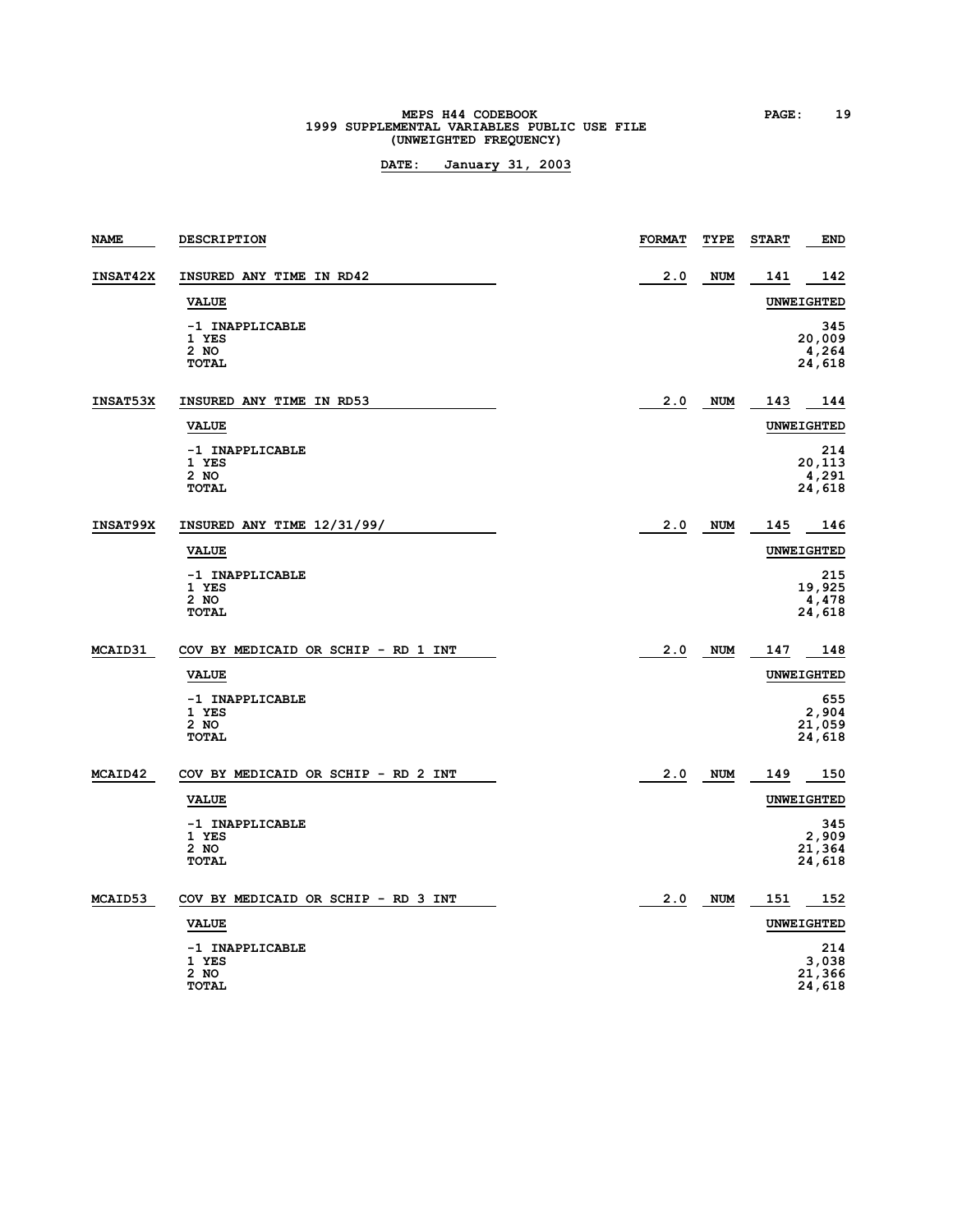# **MEPS H44 CODEBOOK PAGE:** 20<br> **1999 SUPPLEMENTAL VARIABLES PUBLIC USE FILE (UNWEIGHTED FREQUENCY)**

| <b>NAME</b>     | <b>DESCRIPTION</b>                                 | <b>FORMAT</b> | TYPE       | <b>START</b> | <b>END</b>                       |
|-----------------|----------------------------------------------------|---------------|------------|--------------|----------------------------------|
| MCAID99         | PID COV BY MCAID OR SCHIP - 12/31/99               | 2.0           | <b>NUM</b> | 153          | 154                              |
|                 | <b>VALUE</b>                                       |               |            |              | <b>UNWEIGHTED</b>                |
|                 | -1 INAPPLICABLE<br>1 YES<br>$2$ NO<br><b>TOTAL</b> |               |            |              | 215<br>3,013<br>21,390<br>24,618 |
| <b>MCAID31X</b> | PID COV BY MCAID OR SCHIP-RD 31 INT (ED)           | 2.0           | NUM        | 155          | 156                              |
|                 | <b>VALUE</b>                                       |               |            |              | <b>UNWEIGHTED</b>                |
|                 | -1 INAPPLICABLE<br>1 YES<br>2 NO<br><b>TOTAL</b>   |               |            |              | 655<br>3,009<br>20,954<br>24,618 |
| MCAID42X        | PID COV BY MCAID OR SCHIP-RD 42 INT (ED)           | 2.0           | <b>NUM</b> | 157          | 158                              |
|                 | <b>VALUE</b>                                       |               |            |              | <b>UNWEIGHTED</b>                |
|                 | -1 INAPPLICABLE<br>1 YES<br>2 NO<br><b>TOTAL</b>   |               |            |              | 345<br>3,025<br>21,248<br>24,618 |
| MCAID53X        | PID COV BY MCAID OR SCHIP-RD 53 INT (ED)           | 2.0           | <b>NUM</b> | 159          | 160                              |
|                 | <b>VALUE</b>                                       |               |            |              | UNWEIGHTED                       |
|                 | -1 INAPPLICABLE<br>1 YES<br>$2$ NO<br><b>TOTAL</b> |               |            |              | 214<br>3,164<br>21,240<br>24,618 |
| <b>MCAID99X</b> | PID COV BY MCAID OR SCHIP-12/31/99 (ED)            | 2.0           | <b>NUM</b> | 161          | 162                              |
|                 | <b>VALUE</b>                                       |               |            |              | UNWEIGHTED                       |
|                 | -1 INAPPLICABLE<br>1 YES<br>2 NO<br><b>TOTAL</b>   |               |            |              | 215<br>3,137<br>21,266<br>24,618 |
| <b>MCARE31</b>  | PID COV BY MEDICARE - RD 31 INT                    | 2.0           | NUM        | 163          | 164                              |
|                 | <b>VALUE</b>                                       |               |            |              | UNWEIGHTED                       |
|                 | -1 INAPPLICABLE<br>1 YES<br>2 NO<br><b>TOTAL</b>   |               |            |              | 655<br>2,822<br>21,141<br>24,618 |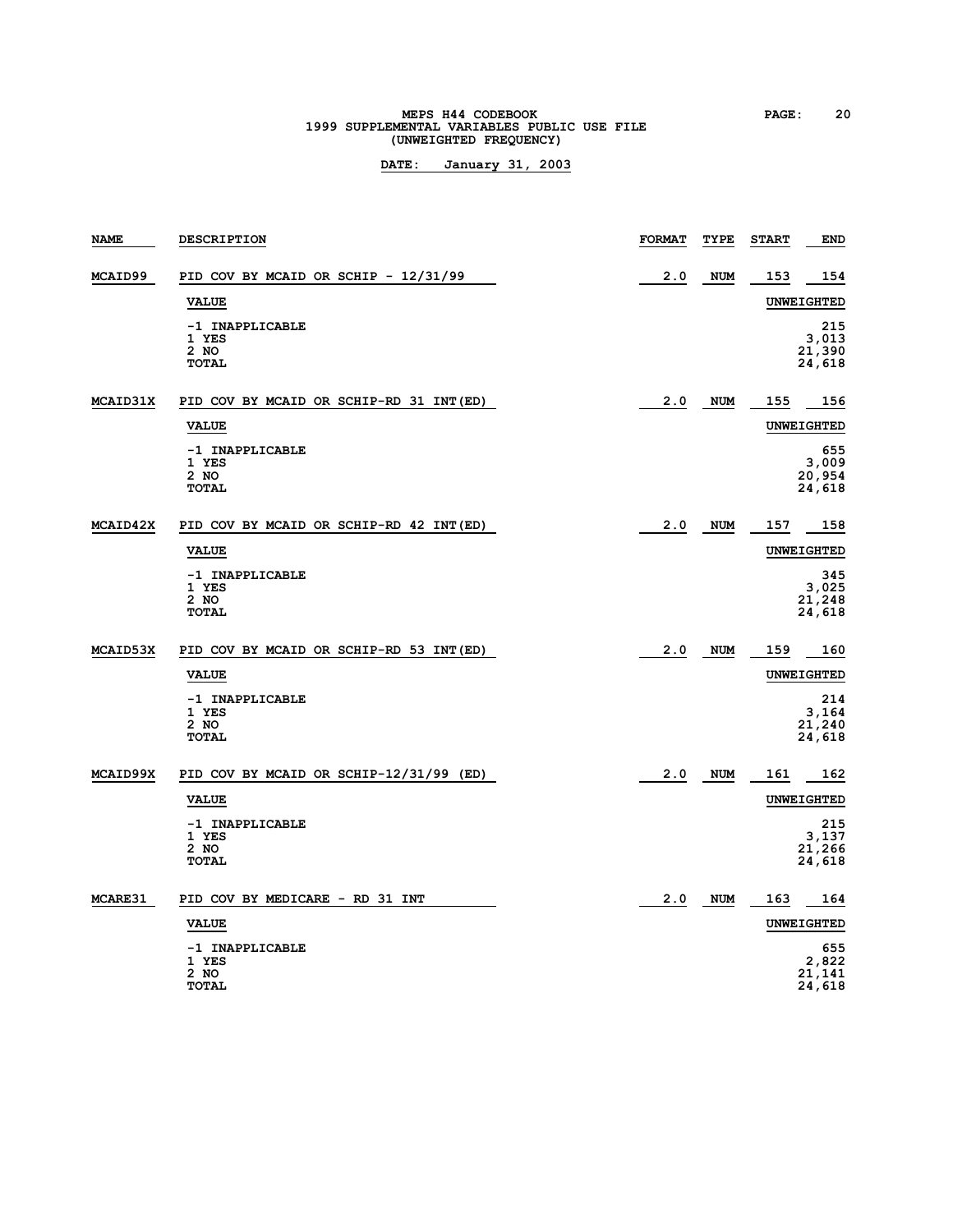# **MEPS H44 CODEBOOK PAGE: 21**<br> **1999 SUPPLEMENTAL VARIABLES PUBLIC USE FILE (UNWEIGHTED FREQUENCY)**

| <b>NAME</b>     | <b>DESCRIPTION</b>                                 | <b>FORMAT</b> | TYPE       | <b>START</b> | <b>END</b>                       |
|-----------------|----------------------------------------------------|---------------|------------|--------------|----------------------------------|
| MCARE42         | PID COV BY MEDICARE - RD 42 INT                    | 2.0           | <b>NUM</b> | 165          | 166                              |
|                 | <b>VALUE</b>                                       |               |            |              | <b>UNWEIGHTED</b>                |
|                 | -1 INAPPLICABLE<br>1 YES<br>2 NO<br><b>TOTAL</b>   |               |            |              | 345<br>3,015<br>21,258<br>24,618 |
| MCARE53         | PID COV BY MEDICARE - RD 53 INT                    | 2.0           | <b>NUM</b> | 167          | 168                              |
|                 | <b>VALUE</b>                                       |               |            |              | <b>UNWEIGHTED</b>                |
|                 | -1 INAPPLICABLE<br>1 YES<br>2 NO<br><b>TOTAL</b>   |               |            |              | 214<br>3,031<br>21,373<br>24,618 |
| MCARE99         | PID COV BY MEDICARE - 12/31/99                     | 2.0           | <b>NUM</b> | 169          | 170                              |
|                 | <b>VALUE</b>                                       |               |            |              | <b>UNWEIGHTED</b>                |
|                 | -1 INAPPLICABLE<br>1 YES<br>2 NO<br><b>TOTAL</b>   |               |            |              | 215<br>3,014<br>21,389<br>24,618 |
| MCARE31X        | PID COV BY MEDICARE - RD 31 INT (ED)               | 2.0           | <b>NUM</b> | 171          | 172                              |
|                 | <b>VALUE</b>                                       |               |            |              | <b>UNWEIGHTED</b>                |
|                 | -1 INAPPLICABLE<br>1 YES<br>2 NO<br><b>TOTAL</b>   |               |            |              | 655<br>3,010<br>20,953<br>24,618 |
| <b>MCARE42X</b> | PID COV BY MEDICARE - RD 42 INT(ED)                | 2.0           | <b>NUM</b> | 173          | 174                              |
|                 | <b>VALUE</b>                                       |               |            |              | <b>UNWEIGHTED</b>                |
|                 | -1 INAPPLICABLE<br>1 YES<br>$2$ NO<br><b>TOTAL</b> |               |            |              | 345<br>3,075<br>21,198<br>24,618 |
| MCARE53X        | PID COV BY MEDICARE - RD 53 INT(ED)                | 2.0           | <b>NUM</b> | 175          | 176                              |
|                 | <b>VALUE</b>                                       |               |            |              | UNWEIGHTED                       |
|                 | -1 INAPPLICABLE<br>1 YES<br>2 NO<br><b>TOTAL</b>   |               |            |              | 214<br>3,081<br>21,323<br>24,618 |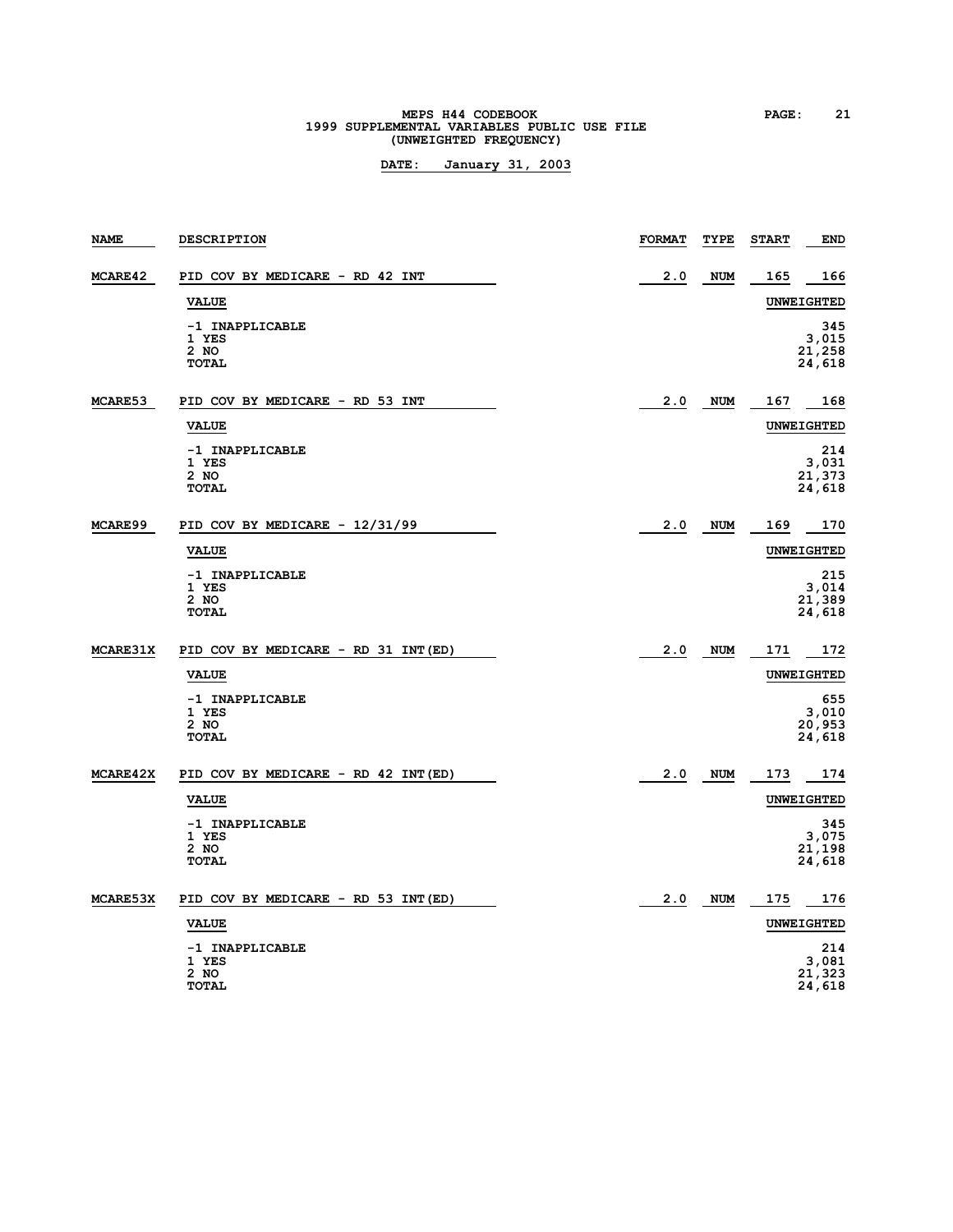# **MEPS H44 CODEBOOK PAGE:** 22<br> **1999 SUPPLEMENTAL VARIABLES PUBLIC USE FILE (UNWEIGHTED FREQUENCY)**

| <b>NAME</b> | <b>DESCRIPTION</b>                               | <b>FORMAT</b> | TYPE       | <b>START</b> | END                              |
|-------------|--------------------------------------------------|---------------|------------|--------------|----------------------------------|
| MCARE99X    | PID COV BY MEDICARE - 12/31/99 (ED)              | 2.0           | <b>NUM</b> | 177          | 178                              |
|             | <b>VALUE</b>                                     |               |            |              | <b>UNWEIGHTED</b>                |
|             | -1 INAPPLICABLE<br>1 YES<br>2 NO<br><b>TOTAL</b> |               |            |              | 215<br>3,062<br>21,341<br>24,618 |
| MCDAT31X    | AT ANY TIME COV BY MCAID OR SCHIP-RD 31          | 2.0           | <b>NUM</b> | 179          | 180                              |
|             | <b>VALUE</b>                                     |               |            |              | <b>UNWEIGHTED</b>                |
|             | -1 INAPPLICABLE<br>1 YES<br>2 NO<br><b>TOTAL</b> |               |            |              | 655<br>3,094<br>20,869<br>24,618 |
| MCDAT42X    | AT ANY TIME COV BY MCAID OR SCHIP-RD 42          | 2.0           | <b>NUM</b> | 181          | 182                              |
|             | <b>VALUE</b>                                     |               |            |              | <b>UNWEIGHTED</b>                |
|             | -1 INAPPLICABLE<br>1 YES<br>2 NO<br><b>TOTAL</b> |               |            |              | 345<br>3,176<br>21,097<br>24,618 |
| MCDAT53X    | AT ANY TIME COV BY MCAID OR SCHIP-RD 53          | 2.0           | <b>NUM</b> | 183          | 184                              |
|             | <b>VALUE</b>                                     |               |            |              | <b>UNWEIGHTED</b>                |
|             | -1 INAPPLICABLE<br>1 YES<br>2 NO<br><b>TOTAL</b> |               |            |              | 214<br>3,271<br>21,133<br>24,618 |
| MCDAT99X    | AT ANY TIME COV BY MCAID/SCHIP-12/31/99          | 2.0           | <b>NUM</b> | 185          | 186                              |
|             | <b>VALUE</b>                                     |               |            |              | <b>UNWEIGHTED</b>                |
|             | -1 INAPPLICABLE<br>1 YES<br>2 NO<br><b>TOTAL</b> |               |            |              | 215<br>3,200<br>21,203<br>24,618 |
| OTPAAT31    | ANY TIM COV BY/PAYS OTH GV MCD HMO-RD 31         | 2.0           | <b>NUM</b> | 187          | 188                              |
|             | <b>VALUE</b>                                     |               |            |              | <b>UNWEIGHTED</b>                |
|             | -1 INAPPLICABLE<br>1 YES<br>2 NO<br><b>TOTAL</b> |               |            |              | 655<br>40<br>23,923<br>24,618    |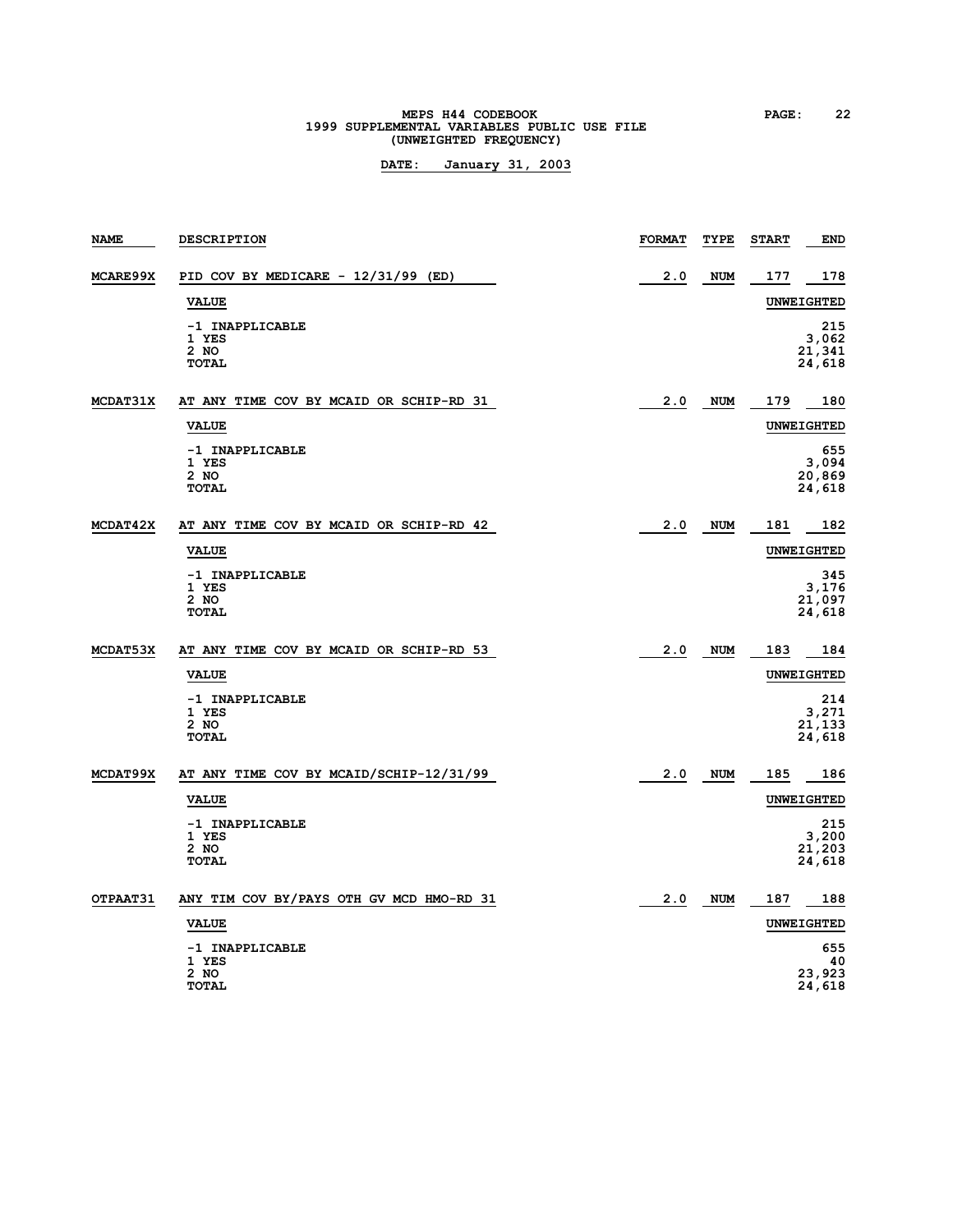# **MEPS H44 CODEBOOK PAGE: 23**<br>1999 SUPPLEMENTAL VARIABLES PUBLIC USE FILE **(UNWEIGHTED FREQUENCY)**

| <b>NAME</b> | <b>DESCRIPTION</b>                               | <b>FORMAT</b> | TYPE       | <b>START</b> | <b>END</b>                     |
|-------------|--------------------------------------------------|---------------|------------|--------------|--------------------------------|
| OTPAAT42    | ANY TIM COV BY/PAYS OTH GV MCD HMO-RD 42         | 2.0           | <b>NUM</b> | 189          | 190                            |
|             | <b>VALUE</b>                                     |               |            |              | <b>UNWEIGHTED</b>              |
|             | -1 INAPPLICABLE<br>1 YES<br>2 NO<br><b>TOTAL</b> |               |            |              | 345<br>40<br>24,233<br>24,618  |
| OTPAAT53    | ANY TIM COV BY/PAYS OTH GV MCD HMO-RD 53         | 2.0           | <b>NUM</b> | 191          | 192                            |
|             | <b>VALUE</b>                                     |               |            |              | <b>UNWEIGHTED</b>              |
|             | -1 INAPPLICABLE<br>1 YES<br>2 NO<br><b>TOTAL</b> |               |            |              | 214<br>33<br>24,371<br>24,618  |
| OTPAAT99    | ANY TIM CV BY/PY OTH GV MCD HMO-12/31/99         | 2.0           | <b>NUM</b> | 193          | 194                            |
|             | <b>VALUE</b>                                     |               |            |              | <b>UNWEIGHTED</b>              |
|             | -1 INAPPLICABLE<br>1 YES<br>2 NO<br><b>TOTAL</b> |               |            |              | 215<br>30<br>24,373<br>24,618  |
| OTPBAT31    | ANY TIM CV BY OTH GV NOT MCAID HMO-R31           | 2.0           | <b>NUM</b> | 195          | 196                            |
|             | <b>VALUE</b>                                     |               |            |              | <b>UNWEIGHTED</b>              |
|             | -1 INAPPLICABLE<br>1 YES<br>2 NO<br><b>TOTAL</b> |               |            |              | 655<br>126<br>23,837<br>24,618 |
| OTPBAT42    | ANY TIM CV BY OTH GV NOT MCAID HMO-R42           | 2.0           | <b>NUM</b> | 197          | 198                            |
|             | <b>VALUE</b>                                     |               |            |              | <b>UNWEIGHTED</b>              |
|             | -1 INAPPLICABLE<br>1 YES<br>2 NO<br><b>TOTAL</b> |               |            |              | 345<br>95<br>24,178<br>24,618  |
| OTPBAT53    | ANY TIM CV BY OTH GV NOT MCAID HMO-R53           | 2.0           | <b>NUM</b> | 199          | 200                            |
|             | <b>VALUE</b>                                     |               |            |              | <b>UNWEIGHTED</b>              |
|             | -1 INAPPLICABLE<br>1 YES<br>2 NO<br><b>TOTAL</b> |               |            |              | 214<br>105<br>24,299<br>24,618 |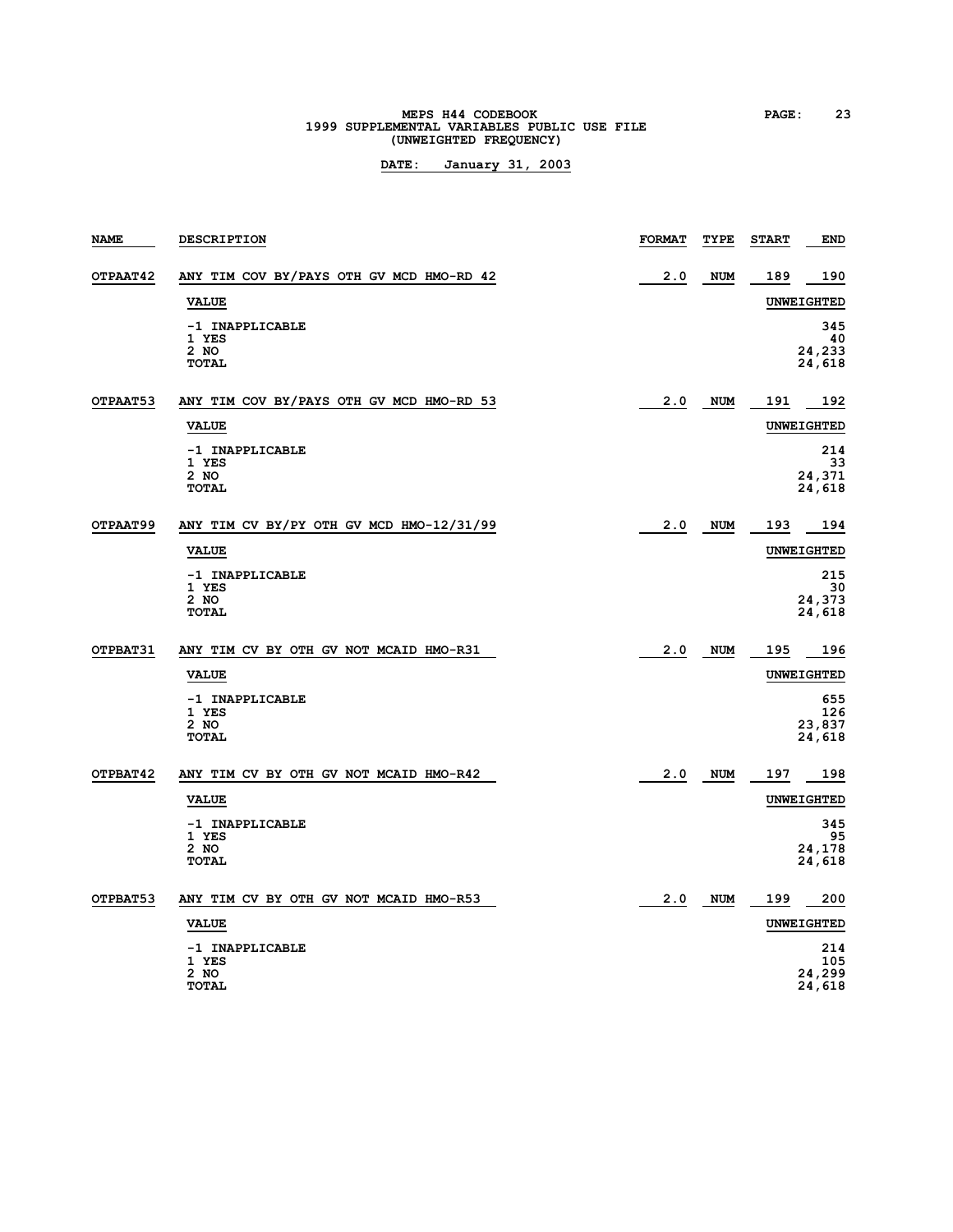# **MEPS H44 CODEBOOK PAGE: 24**<br>1999 SUPPLEMENTAL VARIABLES PUBLIC USE FILE **(UNWEIGHTED FREQUENCY)**

| <b>NAME</b> | <b>DESCRIPTION</b>                                 | <b>FORMAT</b> | TYPE       | <b>START</b> | <b>END</b>                     |
|-------------|----------------------------------------------------|---------------|------------|--------------|--------------------------------|
| OTPBAT99    | AN TM CV BY OT GV NOT MCAID HMO-12/31/99           | 2.0           | <b>NUM</b> | 201          | 202                            |
|             | <b>VALUE</b>                                       |               |            |              | <b>UNWEIGHTED</b>              |
|             | -1 INAPPLICABLE<br>1 YES<br>2 NO<br><b>TOTAL</b>   |               |            |              | 215<br>103<br>24,300<br>24,618 |
| OTPUBA31    | COV BY/PAYS OTH GOV MCAID - RD 31 INT              | 2.0           | <b>NUM</b> | 203          | 204                            |
|             | <b>VALUE</b>                                       |               |            |              | <b>UNWEIGHTED</b>              |
|             | -1 INAPPLICABLE<br>1 YES<br>$2$ NO<br><b>TOTAL</b> |               |            |              | 655<br>40<br>23,923<br>24,618  |
| OTPUBA42    | COV BY/PAYS OTH GOV MCAID - RD 42 INT              | 2.0           | <b>NUM</b> | 205          | 206                            |
|             | <b>VALUE</b>                                       |               |            |              | <b>UNWEIGHTED</b>              |
|             | -1 INAPPLICABLE<br>1 YES<br>2 NO<br>TOTAL          |               |            |              | 345<br>39<br>24,234<br>24,618  |
| OTPUBA53    | COV BY/PAYS OTH GOV MCAID - RD 53 INT              | 2.0           | <b>NUM</b> | 207          | 208                            |
|             | <b>VALUE</b>                                       |               |            |              | <b>UNWEIGHTED</b>              |
|             | -1 INAPPLICABLE<br>1 YES<br>2 NO<br><b>TOTAL</b>   |               |            |              | 214<br>31<br>24,373<br>24,618  |
| OTPUBA99    | COV BY/PAYS OTH GOV MCAID - 12/31/99               | 2.0           | <b>NUM</b> | 209          | 210                            |
|             | <b>VALUE</b>                                       |               |            |              | <b>UNWEIGHTED</b>              |
|             | -1 INAPPLICABLE<br>1 YES<br>2 NO<br><b>TOTAL</b>   |               |            |              | 215<br>29<br>24,374<br>24,618  |
| OTPUBB31    | COV BY OTH GOV NOT MCAID HMO - RD 31 INT           | 2.0           | <b>NUM</b> | 211          | 212                            |
|             | <b>VALUE</b>                                       |               |            |              | <b>UNWEIGHTED</b>              |
|             | -1 INAPPLICABLE<br>1 YES<br>2 NO<br><b>TOTAL</b>   |               |            |              | 655<br>124<br>23,839<br>24,618 |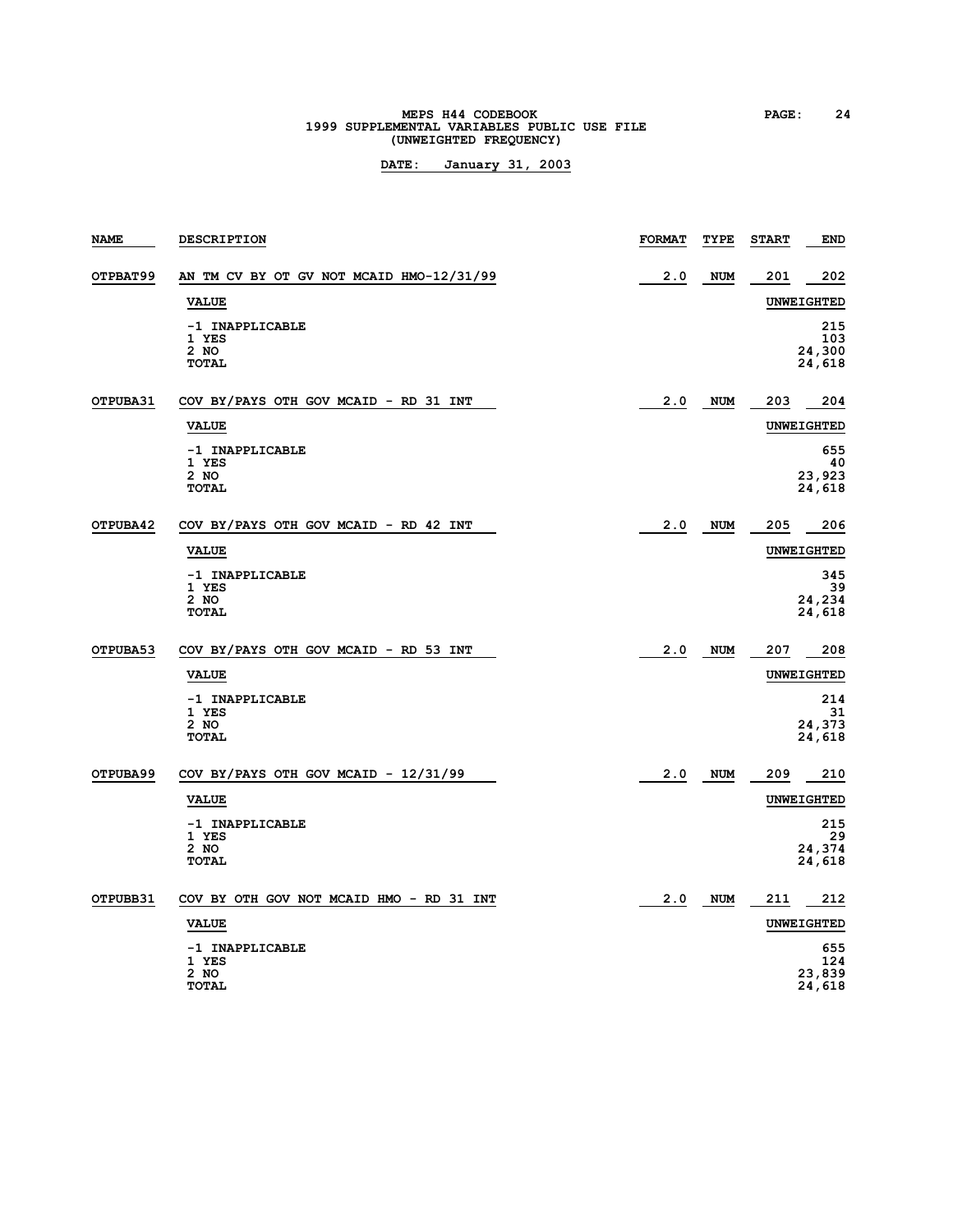# **MEPS H44 CODEBOOK PAGE:** 25<br> **1999 SUPPLEMENTAL VARIABLES PUBLIC USE FILE (UNWEIGHTED FREQUENCY)**

| NAME     | <b>DESCRIPTION</b>                                 | <b>FORMAT</b> | TYPE       | <b>START</b> | END                            |
|----------|----------------------------------------------------|---------------|------------|--------------|--------------------------------|
| OTPUBB42 | COV BY OTH GOV NOT MCAID HMO - RD 42 INT           | 2.0           | <b>NUM</b> | 213          | 214                            |
|          | <b>VALUE</b>                                       |               |            |              | <b>UNWEIGHTED</b>              |
|          | -1 INAPPLICABLE<br>1 YES<br>$2$ NO<br><b>TOTAL</b> |               |            |              | 345<br>95<br>24,178<br>24,618  |
| OTPUBB53 | COV BY OTH GOV NOT MCAID HMO - RD 53 INT           | 2.0           | NUM        | 215          | 216                            |
|          | <b>VALUE</b>                                       |               |            |              | <b>UNWEIGHTED</b>              |
|          | -1 INAPPLICABLE<br>1 YES<br>2 NO<br><b>TOTAL</b>   |               |            |              | 214<br>98<br>24,306<br>24,618  |
| OTPUBB99 | COV BY OTH GOV NOT MCAID HMO - 12/31/99            | 2.0           | NUM        | 217          | 218                            |
|          | <b>VALUE</b>                                       |               |            |              | <b>UNWEIGHTED</b>              |
|          | -1 INAPPLICABLE<br>1 YES<br>2 NO<br>TOTAL          |               |            |              | 215<br>95<br>24,308<br>24,618  |
| PRIDK31  | PID COV BY PRIV INS (DK PLAN)-RD 31 INT            | 2.0           | <b>NUM</b> | 219          | 220                            |
|          | <b>VALUE</b>                                       |               |            |              | <b>UNWEIGHTED</b>              |
|          | -1 INAPPLICABLE<br>1 YES<br>2 NO<br><b>TOTAL</b>   |               |            |              | 655<br>147<br>23,816<br>24,618 |
| PRIDK42  | PID COV BY PRIV INS (DK PLAN)-RD 42 INT            | 2.0           | <b>NUM</b> | 221          | 222                            |
|          | <b>VALUE</b>                                       |               |            |              | <b>UNWEIGHTED</b>              |
|          | -1 INAPPLICABLE<br>1 YES<br>$2$ NO<br>TOTAL        |               |            |              | 345<br>135<br>24,138<br>24,618 |
| PRIDK53  | PID COV BY PRIV INS (DK PLAN)-RD 53 INT            | 2.0           | <b>NUM</b> | 223          | 224                            |
|          | <b>VALUE</b>                                       |               |            |              | UNWEIGHTED                     |
|          | -1 INAPPLICABLE<br>1 YES<br>2 NO<br><b>TOTAL</b>   |               |            |              | 214<br>145<br>24,259<br>24,618 |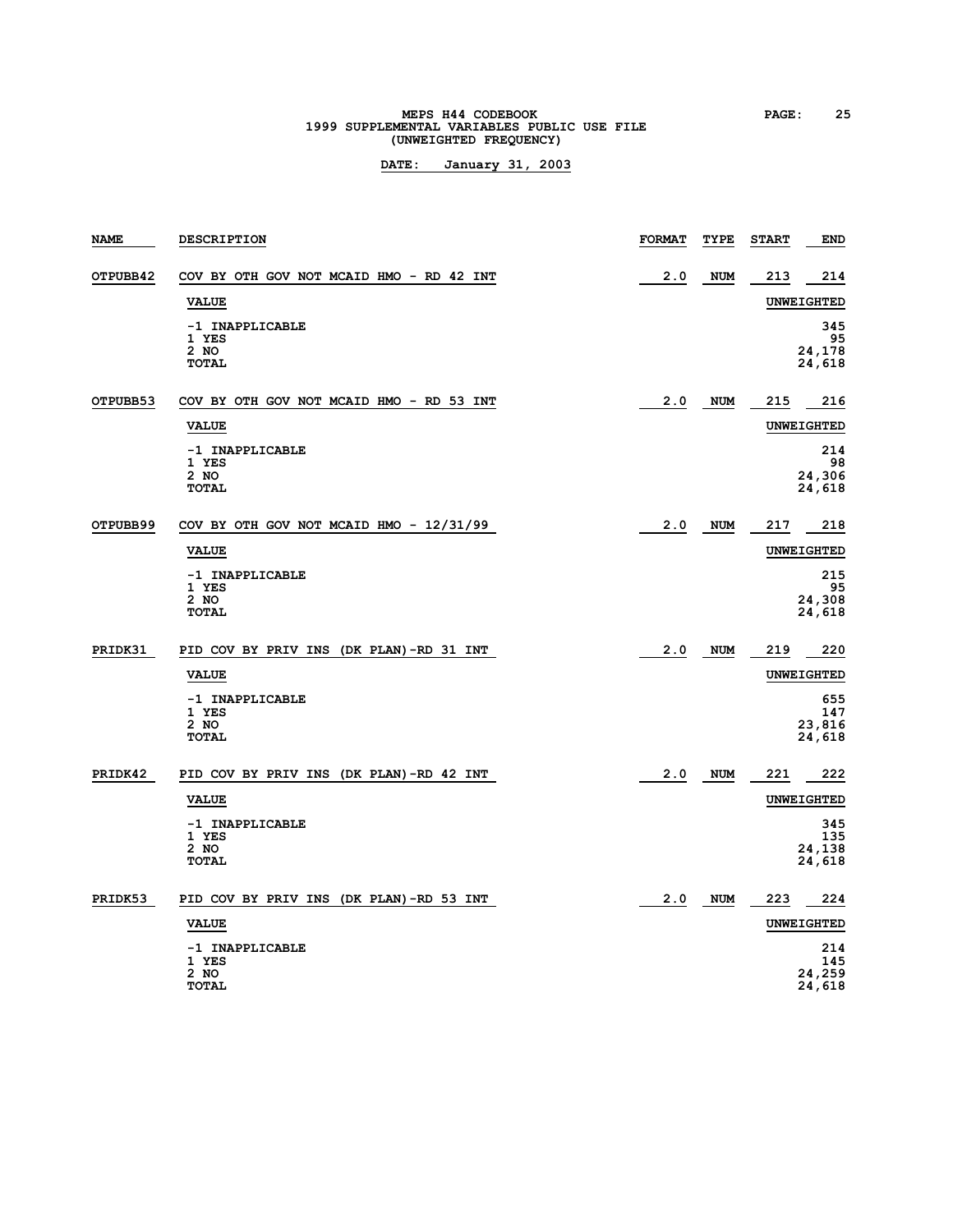# **MEPS H44 CODEBOOK PAGE: 26**<br>1999 SUPPLEMENTAL VARIABLES PUBLIC USE FILE **(UNWEIGHTED FREQUENCY)**

| <b>NAME</b> | <b>DESCRIPTION</b>                                 | <b>FORMAT</b> | TYPE       | <b>START</b> | <b>END</b>                        |
|-------------|----------------------------------------------------|---------------|------------|--------------|-----------------------------------|
| PRIDK99     | PID COV BY PRIV INS (DK PLAN) - $12/31/99$         | 2.0           | <b>NUM</b> | 225          | 226                               |
|             | <b>VALUE</b>                                       |               |            |              | <b>UNWEIGHTED</b>                 |
|             | -1 INAPPLICABLE<br>1 YES<br>2 NO<br><b>TOTAL</b>   |               |            |              | 215<br>145<br>24,258<br>24,618    |
| PRIEU31     | PID COV BY EMPL/UNION GRP INS-RD 31 INT            | 2.0           | <b>NUM</b> | 227          | 228                               |
|             | <b>VALUE</b>                                       |               |            |              | <b>UNWEIGHTED</b>                 |
|             | -1 INAPPLICABLE<br>1 YES<br>2 NO<br><b>TOTAL</b>   |               |            |              | 655<br>13,495<br>10,468<br>24,618 |
| PRIEU42     | PID COV BY EMPL/UNION GRP INS-RD 42 INT            | 2.0           | <b>NUM</b> | 229          | 230                               |
|             | <b>VALUE</b>                                       |               |            |              | <b>UNWEIGHTED</b>                 |
|             | -1 INAPPLICABLE<br>1 YES<br>2 NO<br><b>TOTAL</b>   |               |            |              | 345<br>13,698<br>10,575<br>24,618 |
| PRIEU53     | PID COV BY EMPL/UNION GRP INS-RD 53 INT            | 2.0           | <b>NUM</b> | 231          | 232                               |
|             | <b>VALUE</b>                                       |               |            |              | <b>UNWEIGHTED</b>                 |
|             | -1 NOT APPLICABLE<br>1 YES<br>2 NO<br><b>TOTAL</b> |               |            |              | 214<br>13,799<br>10,605<br>24,618 |
| PRIEU99     | PID COV BY EMPL/UNION GRP INS - 12/31/99           | 2.0           | <b>NUM</b> | 233          | 234                               |
|             | <b>VALUE</b>                                       |               |            |              | <b>UNWEIGHTED</b>                 |
|             | -1 INAPPLICABLE<br>1 YES<br>2 NO<br><b>TOTAL</b>   |               |            |              | 215<br>13,881<br>10,522<br>24,618 |
| PRING31     | PID COV BY NON-GROUP INS - RD 31 INT               | 2.0           | <b>NUM</b> | 235          | 236                               |
|             | <b>VALUE</b>                                       |               |            |              | UNWEIGHTED                        |
|             | -1 INAPPLICABLE<br>1 YES<br>2 NO<br><b>TOTAL</b>   |               |            |              | 655<br>809<br>23,154<br>24,618    |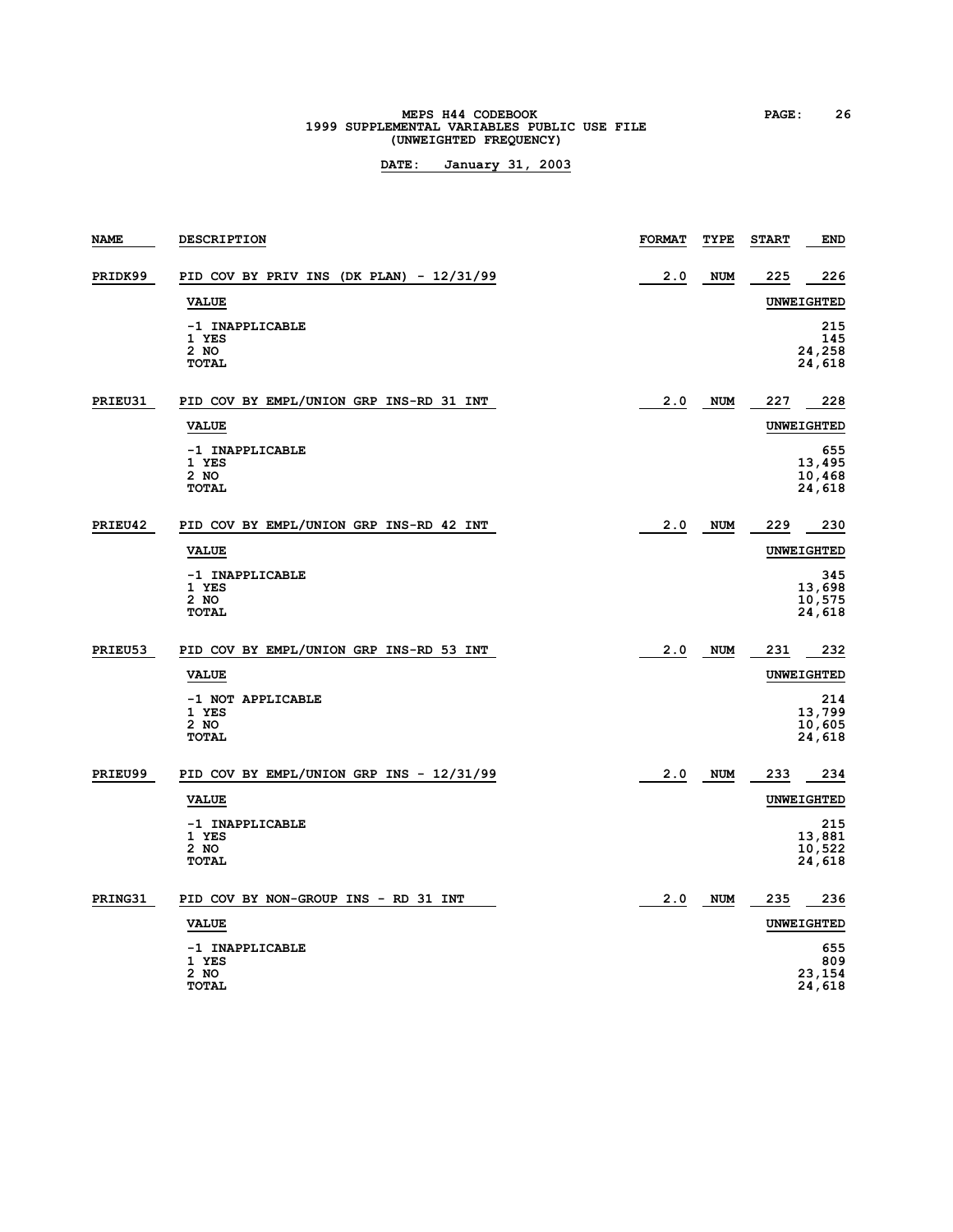# **MEPS H44 CODEBOOK PAGE: 27**<br>1999 SUPPLEMENTAL VARIABLES PUBLIC USE FILE **(UNWEIGHTED FREQUENCY)**

| <b>NAME</b> | <b>DESCRIPTION</b>                               | <b>FORMAT</b> | TYPE       | <b>START</b> | <b>END</b>                     |
|-------------|--------------------------------------------------|---------------|------------|--------------|--------------------------------|
| PRING42     | PID COV BY NON-GROUP INS - RD 42 INT             | 2.0           | <b>NUM</b> | 237          | 238                            |
|             | <b>VALUE</b>                                     |               |            |              | <b>UNWEIGHTED</b>              |
|             | -1 INAPPLICABLE<br>1 YES<br>2 NO<br><b>TOTAL</b> |               |            |              | 345<br>799<br>23,474<br>24,618 |
| PRING53     | PID COV BY NON-GROUP INS - RD 53 INT             | 2.0           | <b>NUM</b> | 239          | 240                            |
|             | <b>VALUE</b>                                     |               |            |              | <b>UNWEIGHTED</b>              |
|             | -1 INAPPLICABLE<br>1 YES<br>2 NO<br><b>TOTAL</b> |               |            |              | 214<br>810<br>23,594<br>24,618 |
| PRING99     | PID COV BY NON-GROUP INS - 12/31/99              | 2.0           | <b>NUM</b> | 241          | 242                            |
|             | <b>VALUE</b>                                     |               |            |              | <b>UNWEIGHTED</b>              |
|             | -1 INAPPLICABLE<br>1 YES<br>2 NO<br><b>TOTAL</b> |               |            |              | 215<br>806<br>23,597<br>24,618 |
| PRIOG31     | PID COV BY OTHER GROUP INS -RD 31 INT            | 2.0           | <b>NUM</b> | 243          | 244                            |
|             | <b>VALUE</b>                                     |               |            |              | <b>UNWEIGHTED</b>              |
|             | -1 INAPPLICABLE<br>1 YES<br>2 NO<br><b>TOTAL</b> |               |            |              | 655<br>345<br>23,618<br>24,618 |
| PRIOG42     | PID COV BY OTHER GROUP INS -RD 42 INT            | 2.0           | <b>NUM</b> | 245          | 246                            |
|             | <b>VALUE</b>                                     |               |            |              | <b>UNWEIGHTED</b>              |
|             | -1 INAPPLICABLE<br>1 YES<br>2 NO<br><b>TOTAL</b> |               |            |              | 345<br>363<br>23,910<br>24,618 |
| PRIOG53     | PID COV BY OTHER GROUP INS -RD 53 INT            | 2.0           | <b>NUM</b> | 247          | 248                            |
|             | <b>VALUE</b>                                     |               |            |              | <b>UNWEIGHTED</b>              |
|             | -1 INAPPLICABLE<br>1 YES<br>2 NO<br>TOTAL        |               |            |              | 214<br>367<br>24,037<br>24,618 |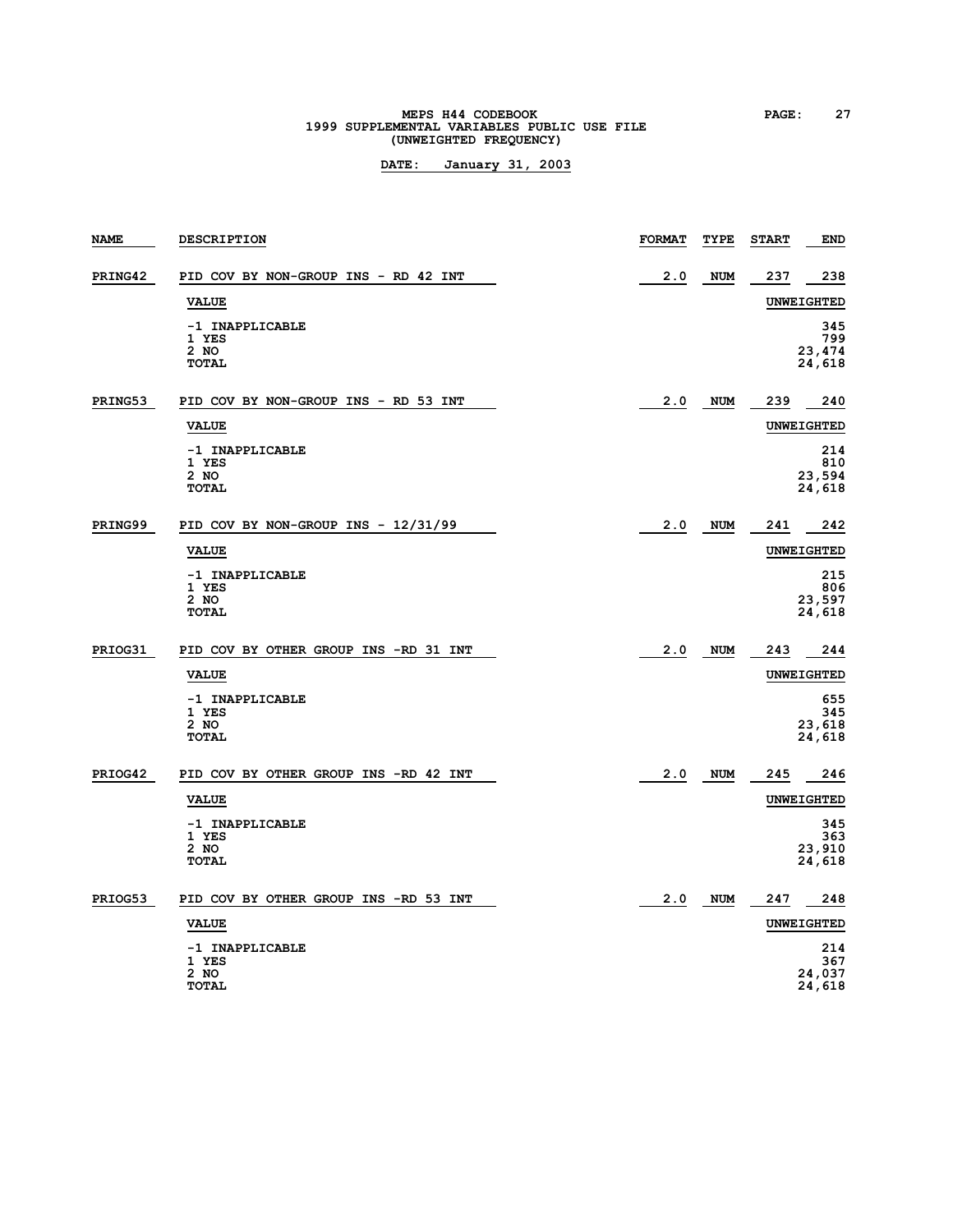# **MEPS H44 CODEBOOK PAGE:** 28<br> **1999 SUPPLEMENTAL VARIABLES PUBLIC USE FILE (UNWEIGHTED FREQUENCY)**

| <b>NAME</b> | <b>DESCRIPTION</b>                                 | <b>FORMAT</b> | TYPE       | <b>START</b> | <b>END</b>                       |
|-------------|----------------------------------------------------|---------------|------------|--------------|----------------------------------|
| PRIOG99     | PID COV BY OTHER GROUP INS - 12/31/99              | 2.0           | <b>NUM</b> | 249          | 250                              |
|             | <b>VALUE</b>                                       |               |            |              | <b>UNWEIGHTED</b>                |
|             | -1 INAPPLICABLE<br>1 YES<br>2 NO<br><b>TOTAL</b>   |               |            |              | 215<br>375<br>24,028<br>24,618   |
| PRIS31      | PID COV BY SELF-EMP-1 INS - RD 31 INT              | 2.0           | <b>NUM</b> | 251          | 252                              |
|             | <b>VALUE</b>                                       |               |            |              | <b>UNWEIGHTED</b>                |
|             | -1 INAPPLICABLE<br>1 YES<br>$2$ NO<br><b>TOTAL</b> |               |            |              | 655<br>48<br>23,915<br>24,618    |
| PRIS42      | PID COV BY SELF-EMP-1 INS - RD 42 INT              | 2.0           | <b>NUM</b> | 253          | 254                              |
|             | <b>VALUE</b>                                       |               |            |              | UNWEIGHTED                       |
|             | -1 INAPPLICABLE<br>1 YES<br>2 NO<br><b>TOTAL</b>   |               |            |              | 345<br>51<br>24,222<br>24,618    |
| PRIS53      | PID COV BY SELF-EMP-1 INS - RD 53 INT              | 2.0           | <b>NUM</b> | 255          | 256                              |
|             | <b>VALUE</b>                                       |               |            |              | UNWEIGHTED                       |
|             | -1 INAPPLICABLE<br>1 YES<br>2 NO<br><b>TOTAL</b>   |               |            |              | 214<br>42<br>24,362<br>24,618    |
| PRIS99      | PID COV BY SELF-EMP-1 INS - $12/31/99$             | 2.0           | <b>NUM</b> | 257          | 258                              |
|             | <b>VALUE</b>                                       |               |            |              | UNWEIGHTED                       |
|             | -1 INAPPLICABLE<br>1 YES<br>2 NO<br><b>TOTAL</b>   |               |            |              | 215<br>50<br>24,353<br>24,618    |
| PRIV31      | PID COV BY PRIV HLTH INS-RD 31 INT                 | 2.0           | <b>NUM</b> | 259          | 260                              |
|             | <b>VALUE</b>                                       |               |            |              | <b>UNWEIGHTED</b>                |
|             | -1 INAPPLICABLE<br>1 YES<br>2 NO<br>TOTAL          |               |            |              | 655<br>14,947<br>9,016<br>24,618 |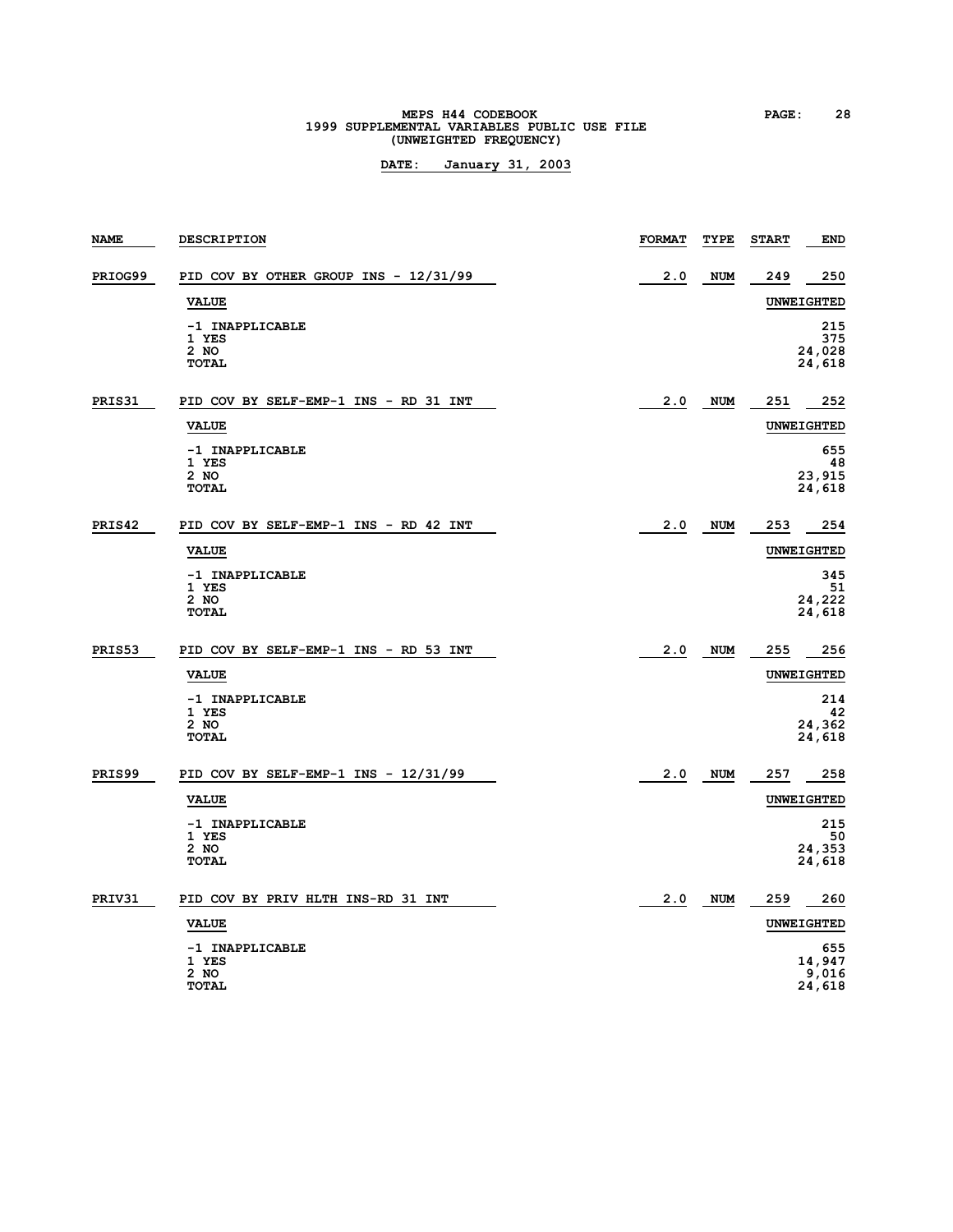# **MEPS H44 CODEBOOK PAGE: 29**<br>1999 SUPPLEMENTAL VARIABLES PUBLIC USE FILE **(UNWEIGHTED FREQUENCY)**

| <b>NAME</b> | DESCRIPTION                                      | <b>FORMAT</b> | TYPE       | <b>START</b> | <b>END</b>                       |
|-------------|--------------------------------------------------|---------------|------------|--------------|----------------------------------|
| PRIV42      | PID COV BY PRIV HLTH INS-RD 42 INT               | 2.0           | <b>NUM</b> | 261          | 262                              |
|             | <b>VALUE</b>                                     |               |            |              | <b>UNWEIGHTED</b>                |
|             | -1 INAPPLICABLE<br>1 YES<br>2 NO<br><b>TOTAL</b> |               |            |              | 345<br>15,120<br>9,153<br>24,618 |
| PRIV53      | PID COV BY PRIV HLTH INS-RD 53 INT               | 2.0           | NUM        | 263          | 264                              |
|             | <b>VALUE</b>                                     |               |            |              | <b>UNWEIGHTED</b>                |
|             | -1 INAPPLICABLE<br>1 YES<br>2 NO<br><b>TOTAL</b> |               |            |              | 214<br>15,213<br>9,191<br>24,618 |
| PRIV99      | PID COV BY PRIV HLTH INS-12/31/99                | 2.0           | NUM        | 265          | 266                              |
|             | <b>VALUE</b>                                     |               |            |              | <b>UNWEIGHTED</b>                |
|             | -1 INAPPLICABLE<br>1 YES<br>2 NO<br><b>TOTAL</b> |               |            |              | 215<br>15,311<br>9,092<br>24,618 |
| PRIVAT31    | ANY TIME COV BY PRIVATE - RD 31                  | 2.0           | <b>NUM</b> | 267          | 268                              |
|             | <b>VALUE</b>                                     |               |            |              | UNWEIGHTED                       |
|             | -1 INAPPLICABLE<br>1 YES<br>2 NO<br><b>TOTAL</b> |               |            |              | 655<br>15,265<br>8,698<br>24,618 |
| PRIVAT42    | ANY TIME COV BY PRIVATE - RD 42                  | 2.0           | <b>NUM</b> | 269          | 270                              |
|             | <b>VALUE</b>                                     |               |            |              | <b>UNWEIGHTED</b>                |
|             | -1 INAPPLICABLE<br>1 YES<br>2 NO<br><b>TOTAL</b> |               |            |              | 345<br>15,775<br>8,498<br>24,618 |
| PRIVAT53    | ANY TIME COV BY PRIVATE - RD 53                  | 2.0           | <b>NUM</b> | 271          | 272                              |
|             | <b>VALUE</b>                                     |               |            |              | <b>UNWEIGHTED</b>                |
|             | -1 INAPPLICABLE<br>1 YES<br>2 NO<br>TOTAL        |               |            |              | 214<br>15,779<br>8,625<br>24,618 |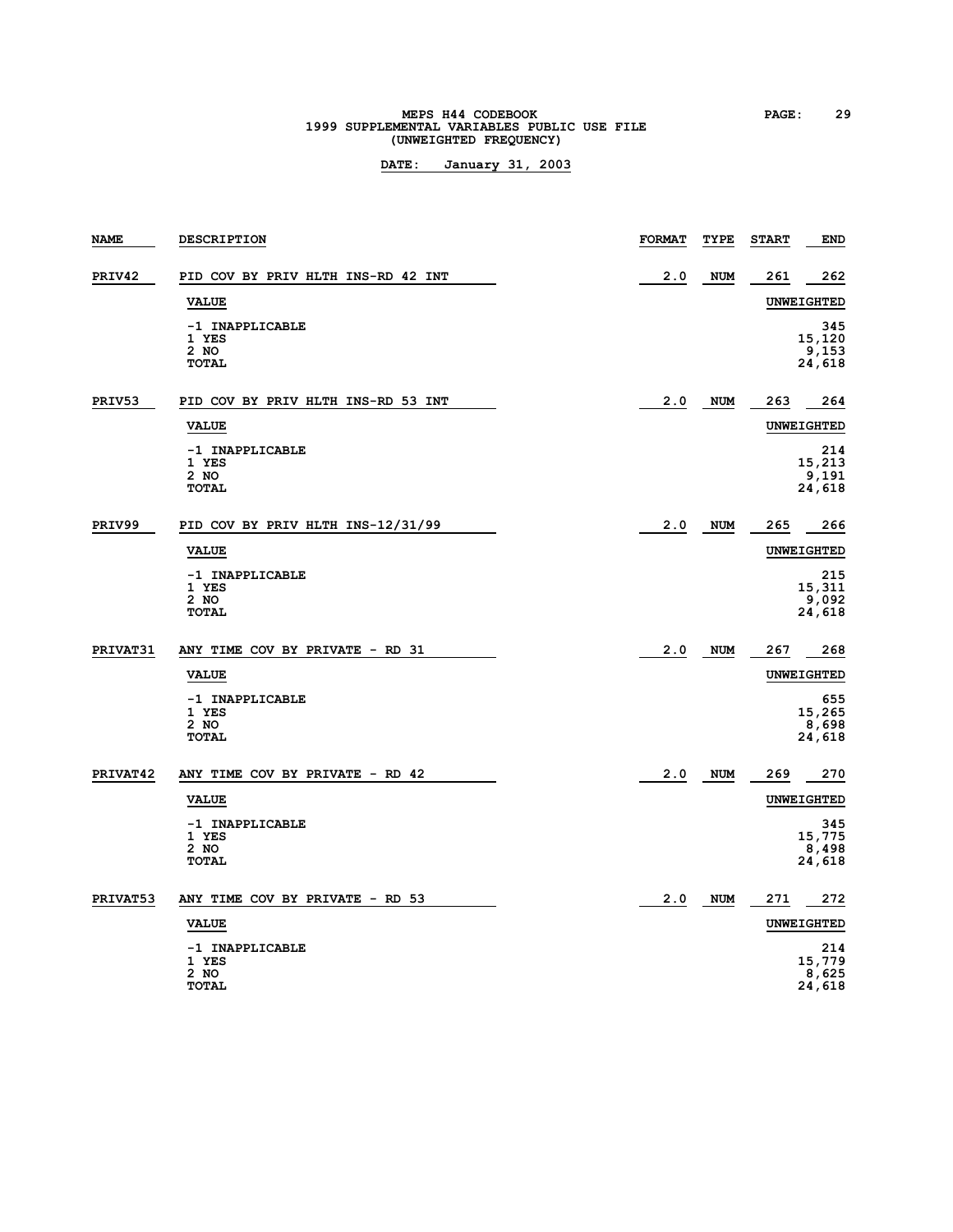# **MEPS H44 CODEBOOK PAGE: 30**<br>1999 SUPPLEMENTAL VARIABLES PUBLIC USE FILE **(UNWEIGHTED FREQUENCY)**

| <b>NAME</b> | <b>DESCRIPTION</b>                               | <b>FORMAT</b> | TYPE       | <b>START</b> | <b>END</b>                       |
|-------------|--------------------------------------------------|---------------|------------|--------------|----------------------------------|
| PRIVAT99    | ANY TIME COV BY PRIVATE - 12/31/99               | 2.0           | <b>NUM</b> | 273          | 274                              |
|             | <b>VALUE</b>                                     |               |            |              | <b>UNWEIGHTED</b>                |
|             | -1 INAPPLICABLE<br>1 YES<br>2 NO<br>TOTAL        |               |            |              | 215<br>15,628<br>8,775<br>24,618 |
| PROUT31     | PID COV BY SOMEONE OUT OF RU-RD 31 INT           | 2.0           | <b>NUM</b> | 275          | 276                              |
|             | <b>VALUE</b>                                     |               |            |              | <b>UNWEIGHTED</b>                |
|             | -1 INAPPLICABLE<br>1 YES<br>2 NO<br><b>TOTAL</b> |               |            |              | 655<br>243<br>23,720<br>24,618   |
| PROUT42     | PID COV BY SOMEONE OUT OF RU-RD 42 INT           | 2.0           | <b>NUM</b> | 277          | 278                              |
|             | <b>VALUE</b>                                     |               |            |              | <b>UNWEIGHTED</b>                |
|             | -1 INAPPLICABLE<br>1 YES<br>2 NO<br><b>TOTAL</b> |               |            |              | 345<br>244<br>24,029<br>24,618   |
| PROUT53     | PID COV BY SOMEONE OUT OF RU-RD 53 INT           | 2.0           | <b>NUM</b> | 279          | 280                              |
|             | <b>VALUE</b>                                     |               |            |              | <b>UNWEIGHTED</b>                |
|             | -1 INAPPLICABLE<br>1 YES<br>2 NO<br><b>TOTAL</b> |               |            |              | 214<br>235<br>24,169<br>24,618   |
| PROUT99     | PID COV BY SOMEONE OUT OF RU-12/31/99            | 2.0           | <b>NUM</b> | 281          | 282                              |
|             | <b>VALUE</b>                                     |               |            |              | UNWEIGHTED                       |
|             | -1 INAPPLICABLE<br>1 YES<br>2 NO<br><b>TOTAL</b> |               |            |              | 215<br>242<br>24,161<br>24,618   |
| PUB31X      | PID COV BY PUBLIC INS-RD 31 INT (ED)             | 2.0           | <b>NUM</b> | 283          | 284                              |
|             | <b>VALUE</b>                                     |               |            |              | UNWEIGHTED                       |
|             | -1 INAPPLICABLE<br>1 YES<br>2 NO<br><b>TOTAL</b> |               |            |              | 655<br>6,021<br>17,942<br>24,618 |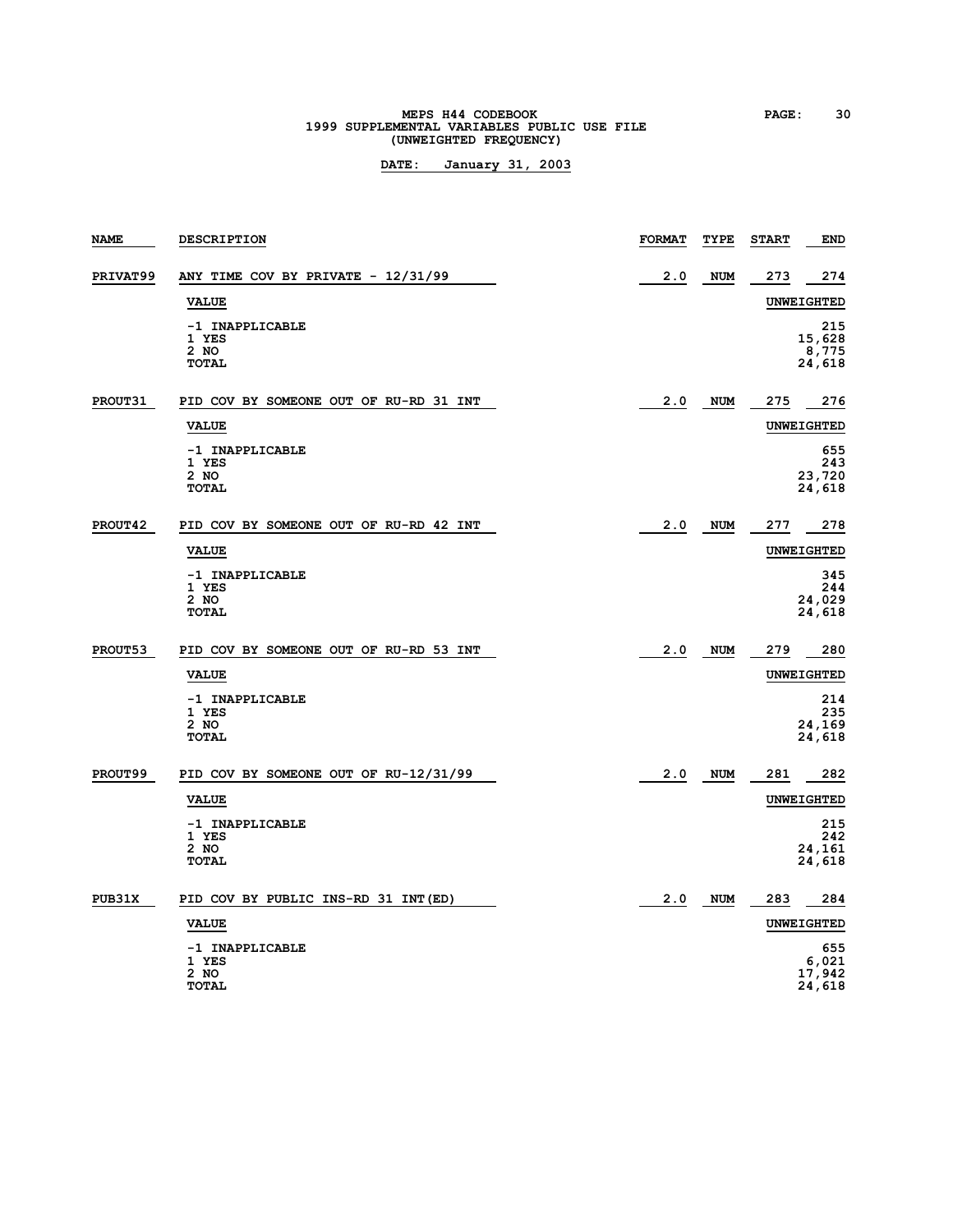# **MEPS H44 CODEBOOK** PAGE: 31<br> **1999 SUPPLEMENTAL VARIABLES PUBLIC USE FILE (UNWEIGHTED FREQUENCY)**

| <b>NAME</b>     | <b>DESCRIPTION</b>                                 | <b>FORMAT</b> | TYPE       | <b>START</b> | <b>END</b>                       |
|-----------------|----------------------------------------------------|---------------|------------|--------------|----------------------------------|
| PUB42X          | PID COV BY PUBLIC INS-RD 42 INT (ED)               | 2.0           | <b>NUM</b> | 285          | 286                              |
|                 | <b>VALUE</b>                                       |               |            |              | <b>UNWEIGHTED</b>                |
|                 | -1 INAPPLICABLE<br>1 YES<br>2 NO<br><b>TOTAL</b>   |               |            |              | 345<br>6,066<br>18,207<br>24,618 |
| PUB53X          | PID COV BY PUBLIC INS-RD 53 INT (ED)               | 2.0           | <b>NUM</b> | 287          | 288                              |
|                 | <b>VALUE</b>                                       |               |            |              | <b>UNWEIGHTED</b>                |
|                 | -1 INAPPLICABLE<br>1 YES<br>2 NO<br><b>TOTAL</b>   |               |            |              | 214<br>6,182<br>18,222<br>24,618 |
| PUB99X          | PID COV BY PUBLIC INS - 12/31/99 (ED)              | 2.0           | <b>NUM</b> | 289          | 290                              |
|                 | <b>VALUE</b>                                       |               |            |              | <b>UNWEIGHTED</b>                |
|                 | -1 INAPPLICABLE<br>1 YES<br>2 NO<br><b>TOTAL</b>   |               |            |              | 215<br>6,140<br>18,263<br>24,618 |
| PUBAT31X        | AT ANY TIME COV BY PUBLIC - RD 31                  | 2.0           | <b>NUM</b> | 291          | 292                              |
|                 | <b>VALUE</b>                                       |               |            |              | <b>UNWEIGHTED</b>                |
|                 | -1 INAPPLICABLE<br>1 YES<br>2 NO<br><b>TOTAL</b>   |               |            |              | 655<br>6,109<br>17,854<br>24,618 |
| <b>PUBAT42X</b> | AT ANY TIME COV BY PUBLIC - RD 42                  | 2.0           | <b>NUM</b> | 293          | 294                              |
|                 | <b>VALUE</b>                                       |               |            |              | <b>UNWEIGHTED</b>                |
|                 | -1 INAPPLICABLE<br>1 YES<br>$2$ NO<br><b>TOTAL</b> |               |            |              | 345<br>6,215<br>18,058<br>24,618 |
| PUBAT53X        | AT ANY TIME COV BY PUBLIC - RD 53                  | 2.0           | <b>NUM</b> | 295          | 296                              |
|                 | <b>VALUE</b>                                       |               |            |              | UNWEIGHTED                       |
|                 | -1 INAPPLICABLE<br>1 YES<br>2 NO<br><b>TOTAL</b>   |               |            |              | 214<br>6,297<br>18,107<br>24,618 |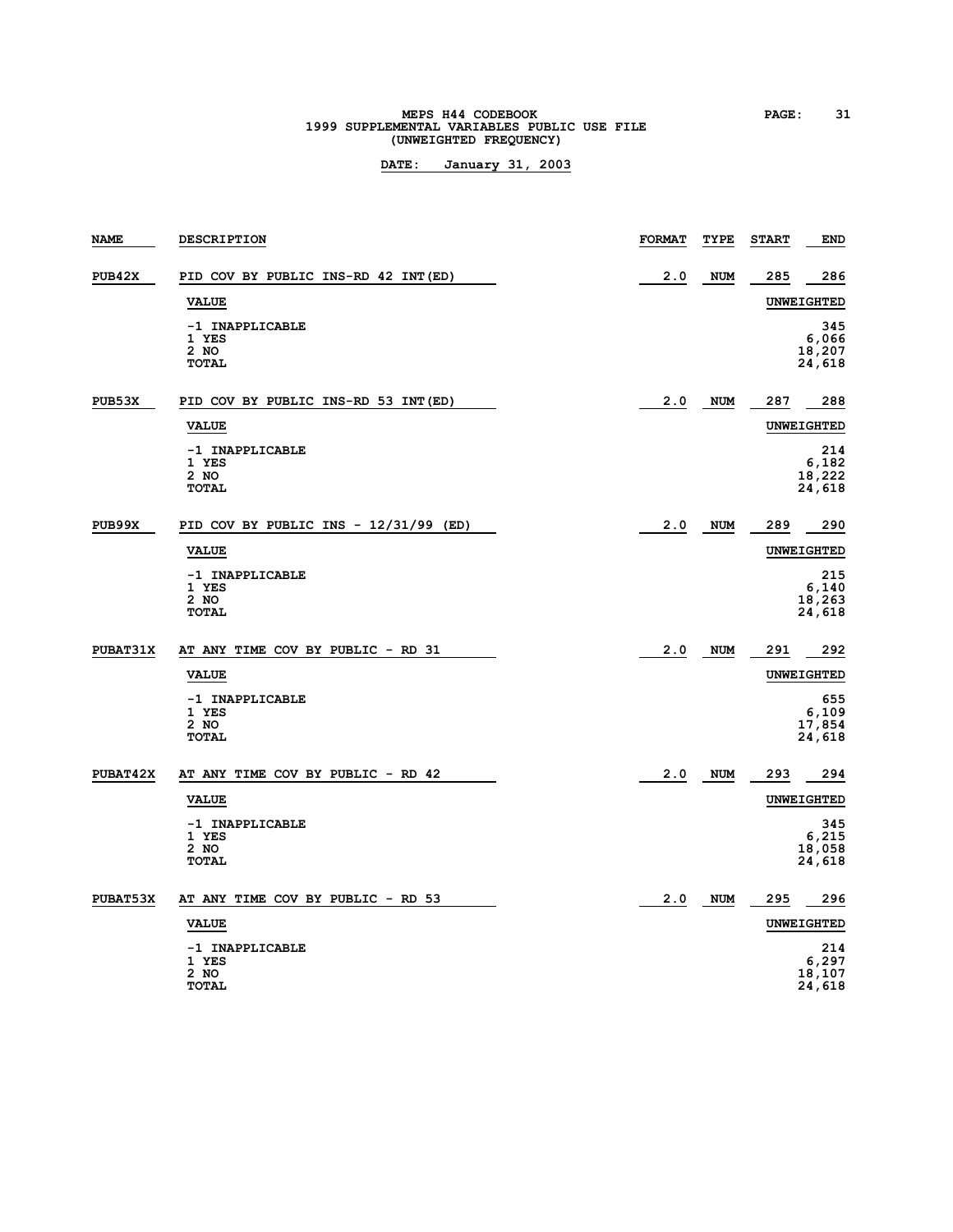# **MEPS H44 CODEBOOK PAGE: 32**<br>1999 SUPPLEMENTAL VARIABLES PUBLIC USE FILE **(UNWEIGHTED FREQUENCY)**

| <b>NAME</b> | <b>DESCRIPTION</b>                                 | <b>FORMAT</b> | TYPE       | <b>START</b> | <b>END</b>                       |
|-------------|----------------------------------------------------|---------------|------------|--------------|----------------------------------|
| PUBAT99X    | AT ANY TIME COV BY PUBLIC - 12/31/99               | 2.0           | <b>NUM</b> | 297          | 298                              |
|             | <b>VALUE</b>                                       |               |            |              | <b>UNWEIGHTED</b>                |
|             | -1 INAPPLICABLE<br>1 YES<br>2 NO<br><b>TOTAL</b>   |               |            |              | 215<br>6,211<br>18,192<br>24,618 |
| STAPR31     | PID COV BY STATE-SPECIFIC PROG-RD 31 INT           | 2.0           | <b>NUM</b> | 299          | 300                              |
|             | <b>VALUE</b>                                       |               |            |              | <b>UNWEIGHTED</b>                |
|             | -1 INAPPLICABLE<br>1 YES<br>$2$ NO<br><b>TOTAL</b> |               |            |              | 655<br>71<br>23,892<br>24,618    |
| STAPR42     | PID COV BY STATE-SPECIFIC PROG-RD 42 INT           | 2.0           | <b>NUM</b> | 301          | 302                              |
|             | <b>VALUE</b>                                       |               |            |              | <b>UNWEIGHTED</b>                |
|             | -1 INAPPLICABLE<br>1 YES<br>2 NO<br><b>TOTAL</b>   |               |            |              | 345<br>68<br>24,205<br>24,618    |
| STAPR53     | PID COV BY STATE-SPECIFIC PROG-RD 53 INT           | 2.0           | <b>NUM</b> | 303          | 304                              |
|             | <b>VALUE</b>                                       |               |            |              | <b>UNWEIGHTED</b>                |
|             | -1 INAPPLICABLE<br>1 YES<br>2 NO<br><b>TOTAL</b>   |               |            |              | 214<br>69<br>24,335<br>24,618    |
| STAPR99     | PID COV BY STATE-SPECIFIC PROG-12/31/99            | 2.0           | <b>NUM</b> | 305          | 306                              |
|             | <b>VALUE</b>                                       |               |            |              | <b>UNWEIGHTED</b>                |
|             | -1 INAPPLICABLE<br>1 YES<br>2 NO<br><b>TOTAL</b>   |               |            |              | 215<br>66<br>24,337<br>24,618    |
| STPRAT31    | AT ANY TIME COVERAGE BY STATE INS-RD 31            | 2.0           | <b>NUM</b> | 307          | 308                              |
|             | <b>VALUE</b>                                       |               |            |              | UNWEIGHTED                       |
|             | -1 INAPPLICABLE<br>1 YES<br>2 NO<br><b>TOTAL</b>   |               |            |              | 655<br>71<br>23,892<br>24,618    |